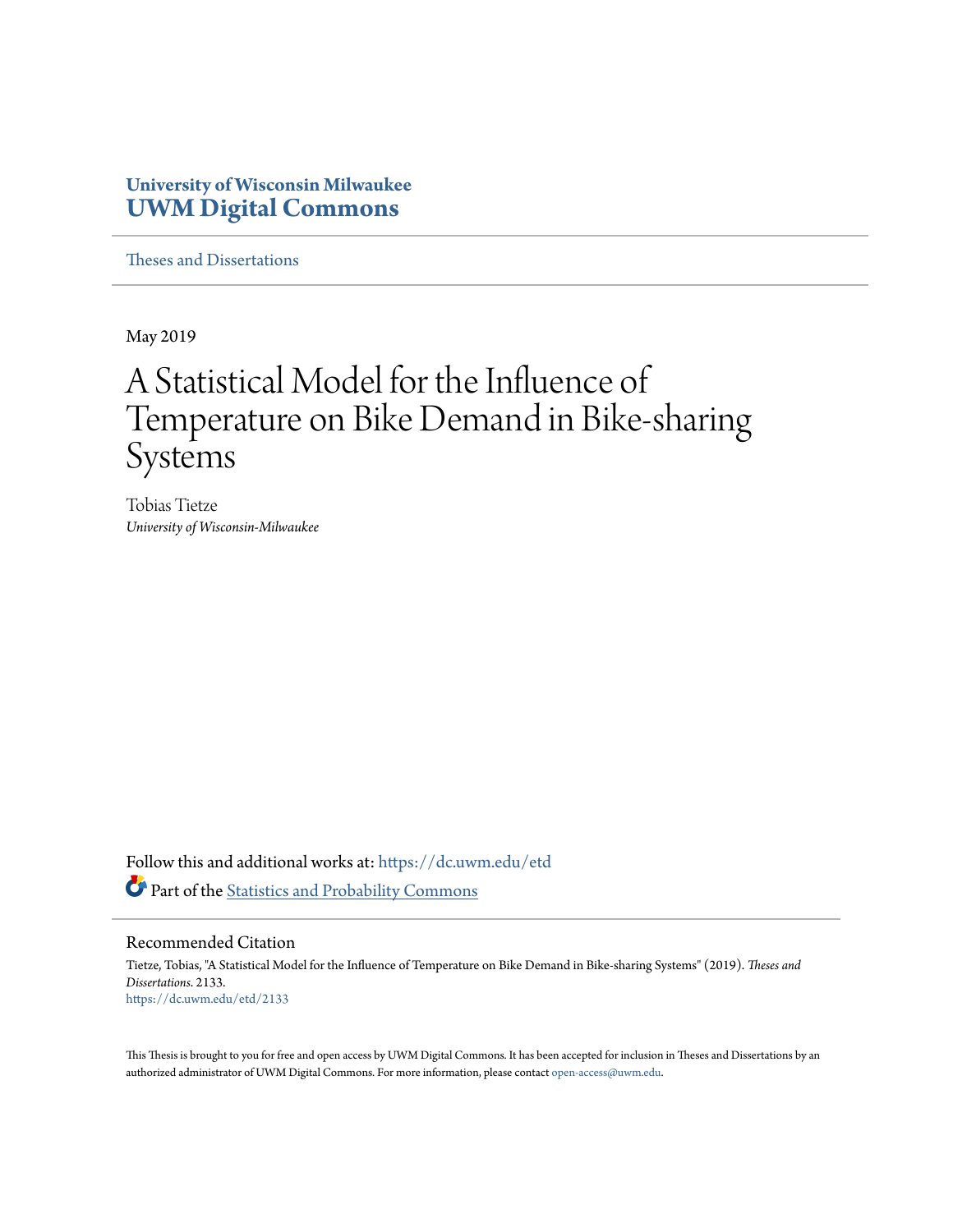# A STATISTICAL MODEL FOR THE INFLUENCE OF TEMPERATURE ON BIKE DEMAND IN BIKE-SHARING **SYSTEMS**

by

Tobias Tietze

A Thesis Submitted in Partial Fulfillment of the Requirements for the Degree of

## MASTER OF SCIENCE in MATHEMATICS

at

The University of Wisconsin-Milwaukee May 2019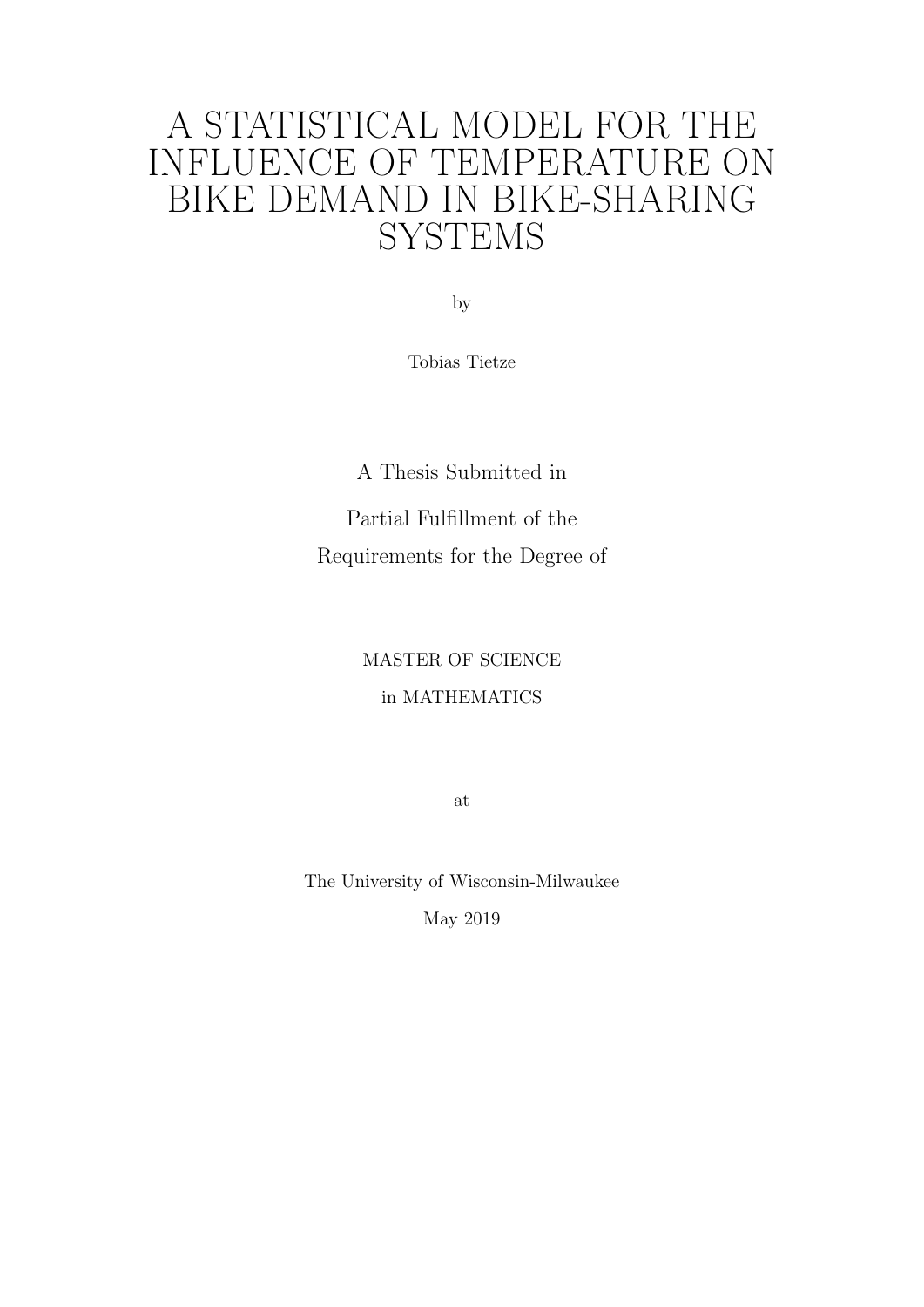## ABSTRACT

#### A STATISTICAL MODEL FOR THE INFLUENCE OF TEMPERATURE ON BIKE DEMAND IN BIKE-SHARING SYSTEMS

by

Tobias Tietze

The University of Wisconsin-Milwaukee, 2019 Under the Supervision of Professor Daniel Gervini

Efficient fleet management is essential for bike-sharing systems. Thus, it is important to understand the impact of environmental factors on bike demand. This thesis proposes a method to analyze the influence of temperature on bike demand. Hourly temperature data are approximated by smoothed curves and modeled by functional principal components. Bike check-out times, which can be seen as realizations of a doubly stochastic process, are modeled using multiplicative component models on the underlying intensity functions. The respective component scores are then related via a multivariate regression model. An analysis of data from the Divvy system of the City of Chicago is presented as an example of application.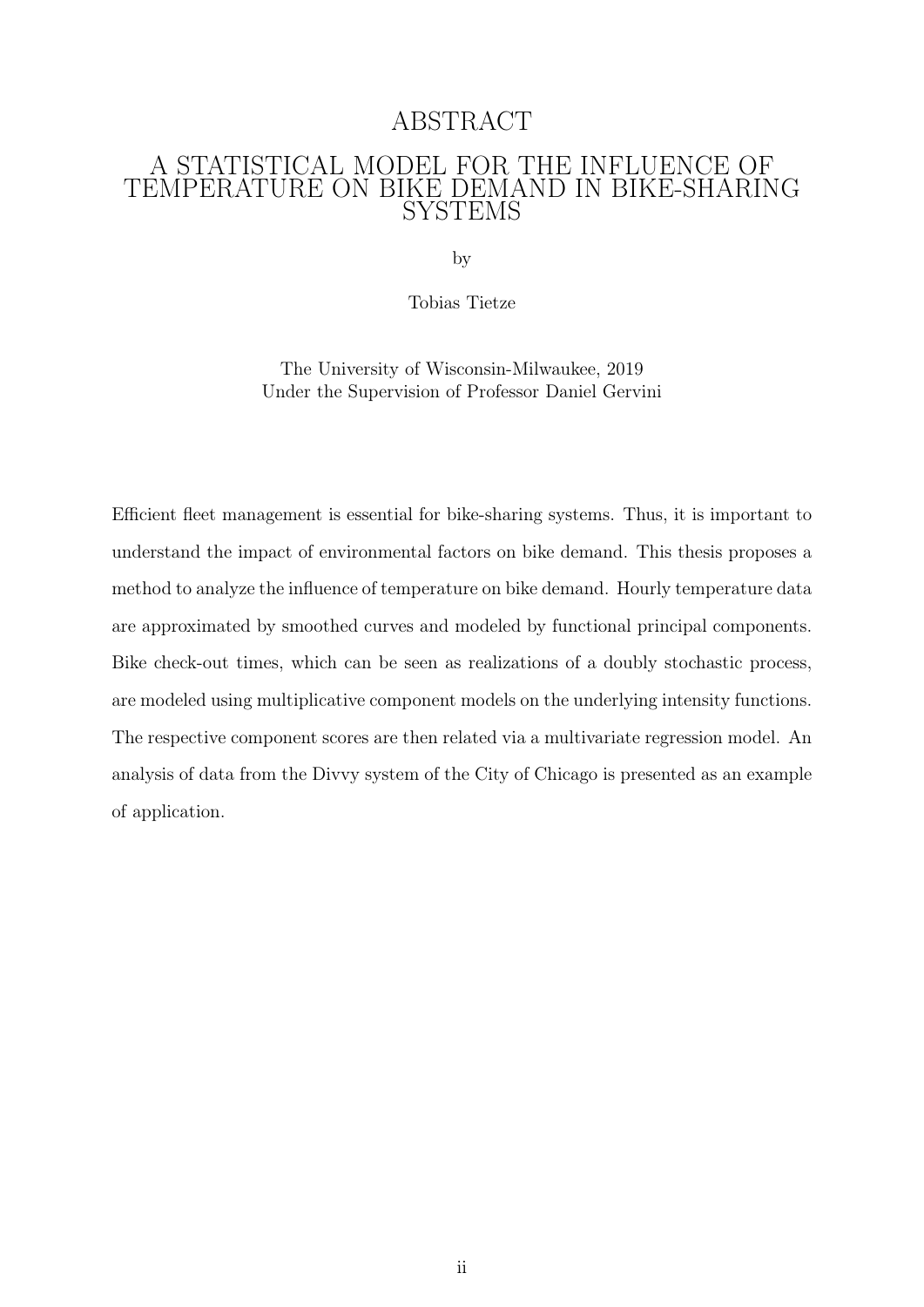## TABLE OF CONTENTS

| 1              |                          | Introduction                            | $\mathbf{1}$ |
|----------------|--------------------------|-----------------------------------------|--------------|
| $\overline{2}$ | Functional data analysis |                                         | 3            |
|                | 2.1                      |                                         | 3            |
|                | 2.2                      |                                         | 8            |
| 3              |                          | Replicated temporal point processes     | 12           |
|                | 3.1                      |                                         | 12           |
|                | 3.2                      |                                         | 15           |
| 4              |                          | Regression analysis of component scores | 19           |
| 5              |                          | Application on bike sharing system      | 21           |
|                | 5.1                      |                                         | 21           |
|                | 5.2                      |                                         | 24           |
|                | 5.3                      |                                         | 29           |
| 6              |                          | <b>Conclusions and outlook</b>          | 34           |
| 7              |                          | <b>References</b>                       | 36           |
|                | <b>Appendix MATLAB</b>   |                                         |              |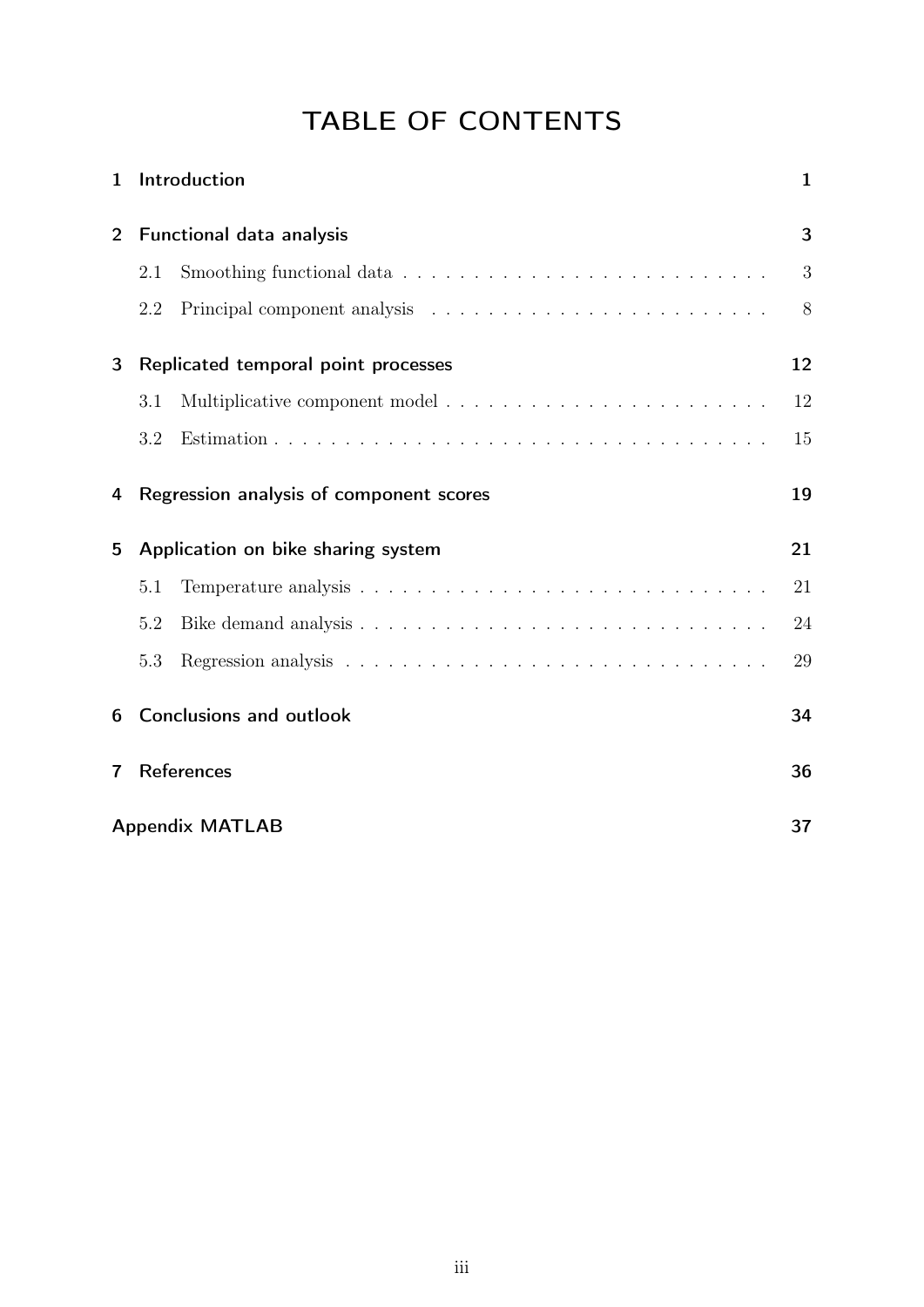## LIST OF FIGURES

| 1               | Mean temperature function plus multiple of first two principal components   | 22 |
|-----------------|-----------------------------------------------------------------------------|----|
| $\overline{2}$  | Temperature component scores of first two principal components $\dots$ .    | 23 |
| 3               | Bike station 35 baseline intensity function times first two multiplicative  |    |
|                 |                                                                             | 25 |
| 4               | Bike station 35 component scores of first two multiplicative components.    | 26 |
| $5\overline{)}$ | Bike station 166 baseline intensity function times first two multiplicative |    |
|                 |                                                                             | 27 |
| 6               | Bike station 166 component scores of first two multiplicative components    | 29 |
| $\overline{7}$  | Regression between bike station 35 component scores and temperature         |    |
|                 |                                                                             | 30 |
| 8               | Regression between bike station 166 component scores and temperature        |    |
|                 |                                                                             | 32 |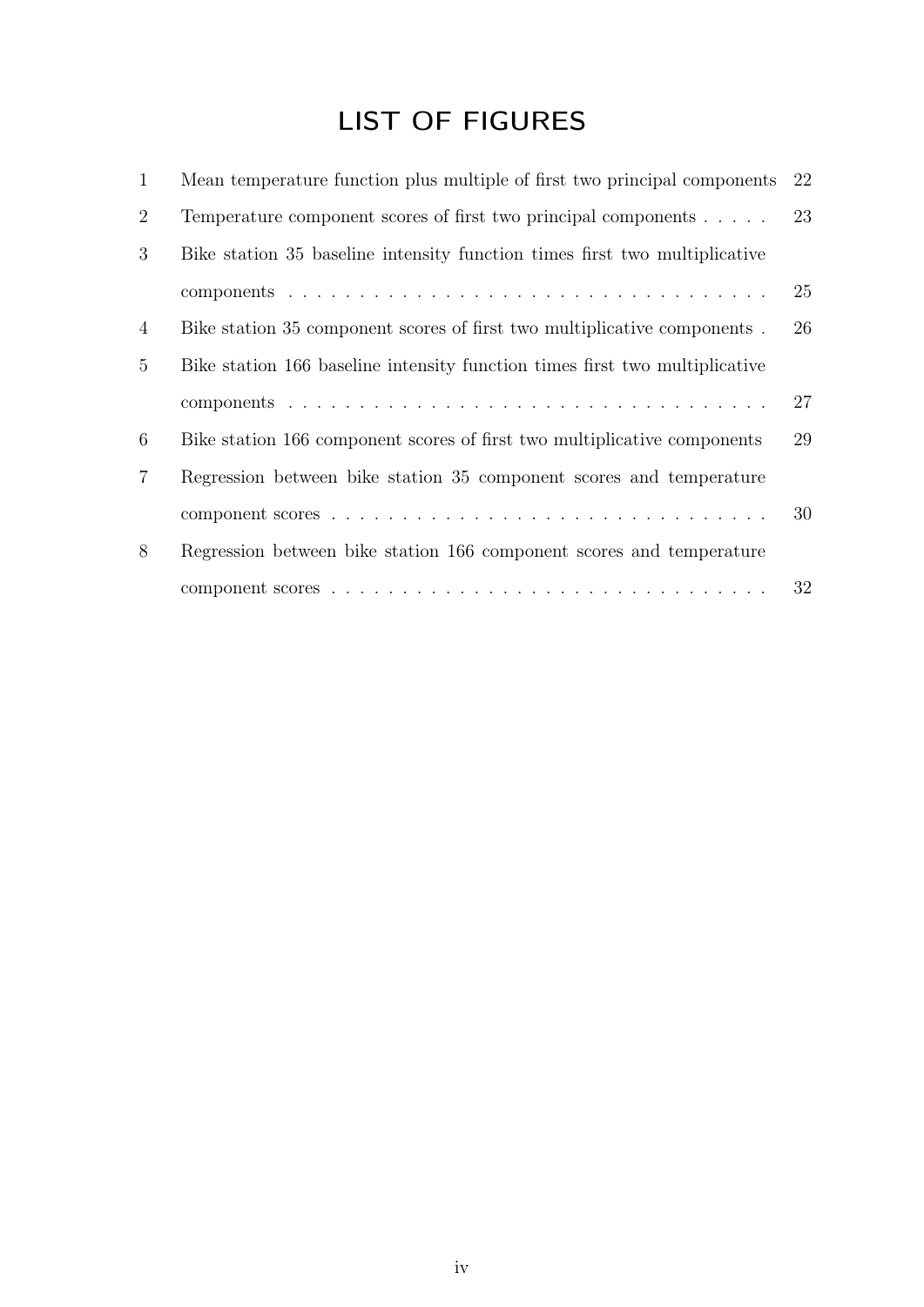## 1 Introduction

Sharing systems are becoming more and more common in many different parts of everyday life. In particular, many cities try to reduce traffic and pollution by the installation of bike-sharing systems. Their hope is that many people, both residents and tourists, use the bikes for spontaneous trips as well as regular routes and therefore do something good for the environment and reduce the risk of traffic jams. The basic requirement for bike sharing systems to be accepted and used by a lot of people is that the users have no downsides through using the bikes compared to the usage of cars. For the main part, this concerns the availability of the bikes and the bike stations. It is important that there are bike stations near to the intended starting and end points of the trip, that a bike is available to be checked out and that docks are vacant to check the bikes in afterwards. In order to plan the availability and to re-allocate bikes between stations, the operating company needs to understand the spatiotemporal patterns of bike demand.

There is already a lot of literature about different aspects of bike sharing system (e.g. Borgnat et al., 2011). One important question is how the bike demand can be modeled for a specific bike station. As the demand is different every day, the bike checkout times can be seen as random events of a temporal point process. Gervini (2017) introduces a multiplicative model that estimates the intensity function of such processes and gives the mathematical foundation to analyze the variability of the demand over various days.

Based on this approach, this thesis models the bike demand and examines the temperature as possible influential factor. For this purpose, the temperature is seen as functional data and approximated by smooth functions. Then, a principal component analysis is conducted on the obtained functions which represent different days. The procedures for the analyses applied on the functional data are for example given by Ramsay and Silverman (2005). After the variation in the bike demand and in the temperature is analyzed, the relationship between the results is investigated. The goal is to find out if the overall temperature as well as the fluctuation in the temperature influence the bike demand in terms of the volume and the time of checkouts.

The analysis is conducted on data from the bike-sharing system Divvy of the City of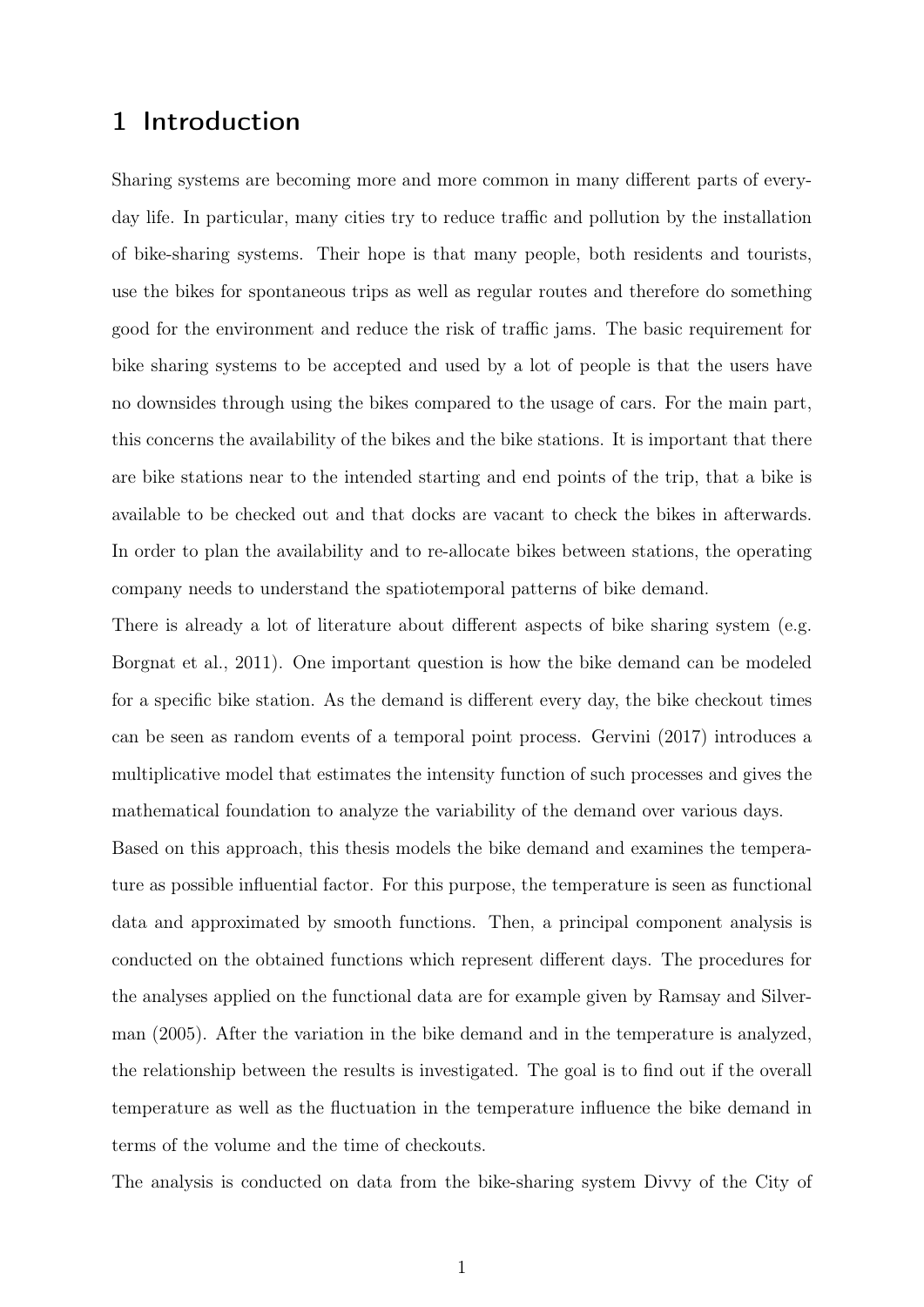Chicago. Specifically, bike checkout times at two bike stations with different characteristics are examined between April 1 and November 30 of 2016. The months December to March are left out as bike demand considerably decreases during the winter. Since temperature does not significantly change inside a city, the same temperature data is used for both bike stations.

The thesis is structured as follows. Chapter 2 explains the idea of functional data and how to find an approximating, smooth function that captures important patterns in the functional data. In addition, the principal component analysis is explained for functional data. In the next chapter, the multiplicative component model for replicated temporal point processes is introduced and followed by the estimation of the parameters. Afterwards, the mathematical foundation for a regression analysis of component scores is given in chapter 4. In chapter 5, the approaches of the previous chapters are used to analyze the influence of temperature on the bike sharing system. In particular, the smoothing mechanism and the principal component analysis are used for the temperature data and the bike demand data is analyzed by the use of the multiplicative component model. The relationship between these results is then examined in regression models. The thesis concludes in chapter 6 and provides an outlook on further possible analyses.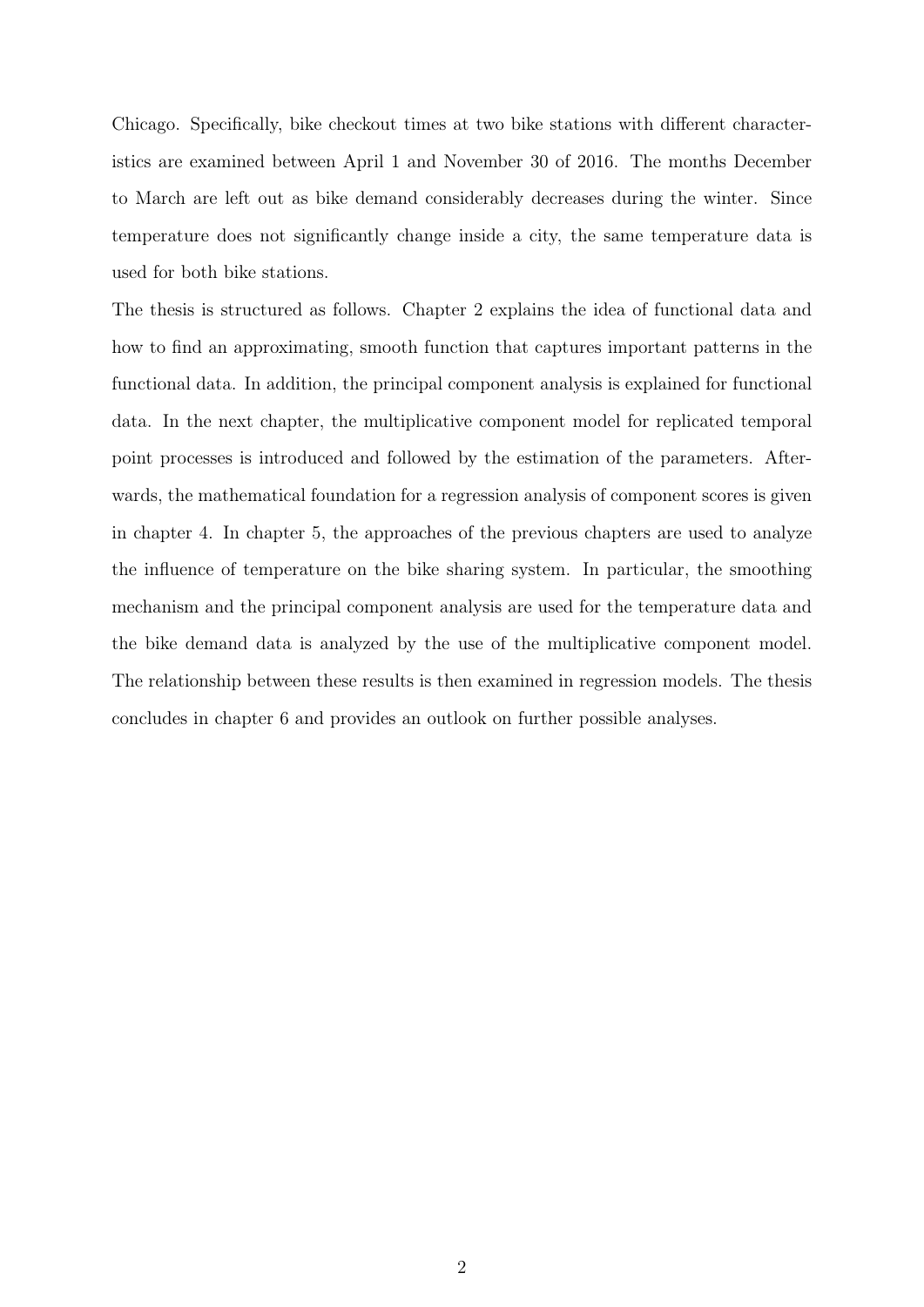## 2 Functional data analysis

This chapter deals about the smoothing and the analysis of discrete, temporal data points. For this purpose, the data is not seen as a sequence of individual observations but rather as observed extracts of a latent data function. Let the discretely observed data be given by the m pairs  $(t_j, y_j)$  and the corresponding latent function denoted by x where  $y_j$  is the value of the function x at time  $t_j$ , probably blurred by measurement error. Therefore, the following equation is obtained

$$
y_j = x(t_j) + \epsilon_j \quad for \quad j = 1, ..., m
$$

which can be written in vector notation as

$$
y = x(t) + \epsilon
$$

where  $y = (y_1, ..., y_m)'$ ,  $\mathbf{t} = (t_1, ..., t_m)'$  and  $\epsilon = (\epsilon_1, ..., \epsilon_m)'$ .

In most applications, not just a single function  $x$  is of interest but a collection of functional data. Therefore, the observations of function  $x_i$  are given by the  $m_i$  pairs  $(t_{ij}, y_{ij})$  with  $j = 1, ..., m_i.$ 

#### 2.1 Smoothing functional data

The goal of this subsection is to estimate the latent function of functional data. As the estimation of the function  $x_i$  normally takes place independently of the estimations of other functions  $x_k$   $(k \neq i)$ , just a single function x with observations  $(t_j, y_j)$   $(j = 1, ..., m)$ is considered for simplicity in this section. The underlying function x should be smooth and should approximate the value  $y_j$  well for all observations  $j = 1, ..., m$ . A function is declared to be smooth if it possesses one or more derivatives so that adjacent data points are unlikely to be very different. That also means that a smoothed function just reveals the general behavior of the data instead of every single noise terms.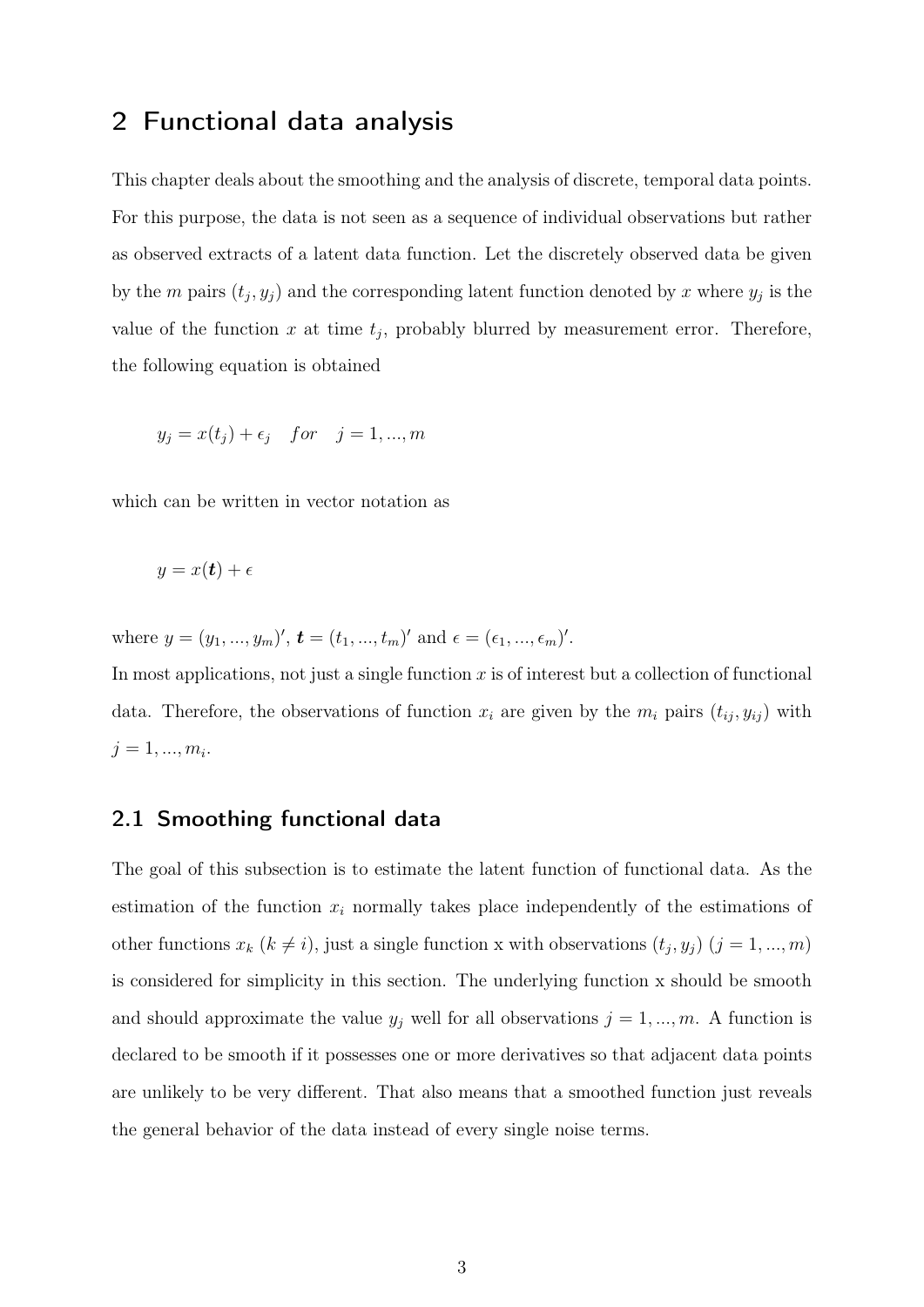A common approach to find x is to represent the function by a linear combination of basis functions.

Let  $\beta = (\beta_1, ..., \beta_K)'$  be a set of basis functions. These functions are chosen so that they are independent of each other and that the linear combination of a sufficiently large number K of them can approximate any function arbitrarily well. The function x can then be expressed by

$$
x(t_j) = \sum_{k=1}^{K} c_k \beta_k(t_j)
$$

which can be written in vector notation as

$$
x(\boldsymbol{t}) = \sum_{k=1}^{K} c_k \beta_k(\boldsymbol{t}) = Bc
$$

where  $c = (c_1, ..., c_K)'$  is the vector of length K that contains the coefficients and B is the  $m \times K$  matrix that contains the values  $\beta_k(t_j)$ .

Popular choices of basis function systems are the Fourier series system

$$
1, \sin(\omega t), \cos(\omega t), \sin(2\omega t), \cos(2\omega t), \sin(3\omega t), \cos(3\omega t), \dots
$$

the truncated polynomial basis

$$
1, t, t2, t3, ..., td, (t - \tau1)d+, ..., (t - \tauL)d+
$$

and the B-spline basis which is the most common choice for non-periodic functional data and therefore used in this thesis.

Both the truncated polynomial basis and the B-spline basis are splines of degree d. A spline of order  $d+1$  is defined by a division of the interval over which the function has to be approximated into  $L + 1$  subintervals which are separated by L knots. Over each of the  $L+1$  subintervals, the spline function is a polynomial of degree d. At every knot, the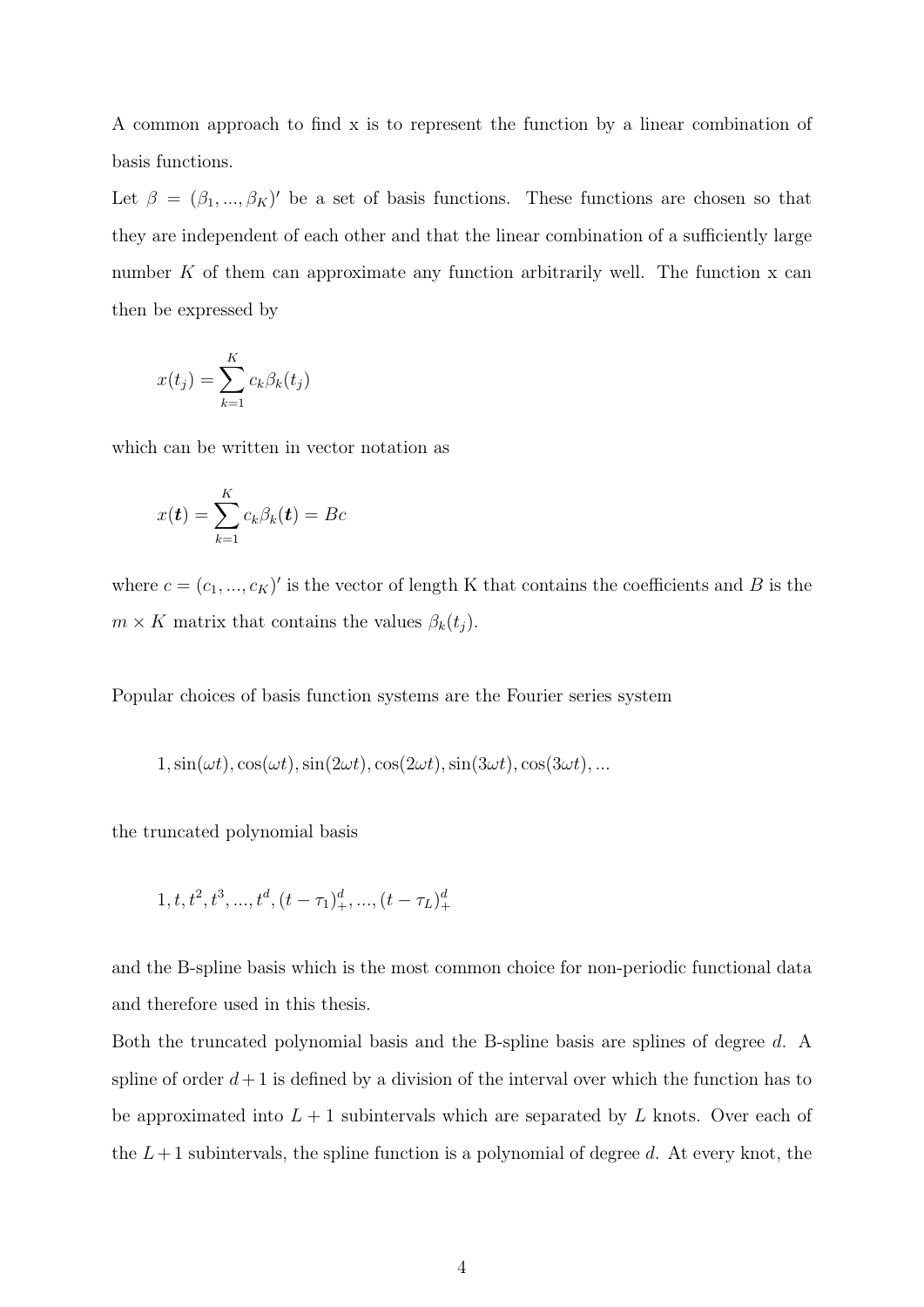spline has  $d-1$  continuous derivatives. If r knots are coincident, only  $d-r$  derivatives are continuous at this so-called breakpoint. Therefore, a spline has a great flexibility and can approximate a given function very well.

Let  $\tau = (\tau_1, ..., \tau_L)$  be the non-decreasing knot sequence of length L. As the truncated polynomial basis consists of  $d+1$  monomials and L piecewise polynomial functions which are all linearly independent, the dimension of this basis is  $L + d + 1$ . Although this basis is simple to construct, the functions grow rapidly without a bound and are nonzero for most values of t. This produces numerical problems, especially for large values of t. The B-spline basis is an equivalent basis to the truncated polynomial basis of the same dimension  $L+d+1$  and solves this problem. As the functions are chosen to have minimal support, the B-splines are roughly orthogonal and the computation of x is very efficient. In addition, at any given time point, the sum of the B-splines is normalized to 1 and the single functions do therefore not grow rapidly. Because of that, the B-spline basis is

numerically more stable. The technical details about a recursive procedure to find the B-spline functions can be looked up in de Boor (2001).

After the basis functions are chosen, recall the model that has to be fitted:

$$
y = x(t) + \epsilon \tag{1}
$$

with

$$
x(\boldsymbol{t}) = \sum_{k=1}^{K} c_k \beta_k(\boldsymbol{t}) = Bc \tag{2}
$$

Here the residuals  $\epsilon_j$  are assumed to be independently and identically distributed with mean 0 and constant variance  $\sigma^2$ . Therefore, the best linear unbiased estimator is given by the ordinary least squares estimator and can be obtained by finding the vector of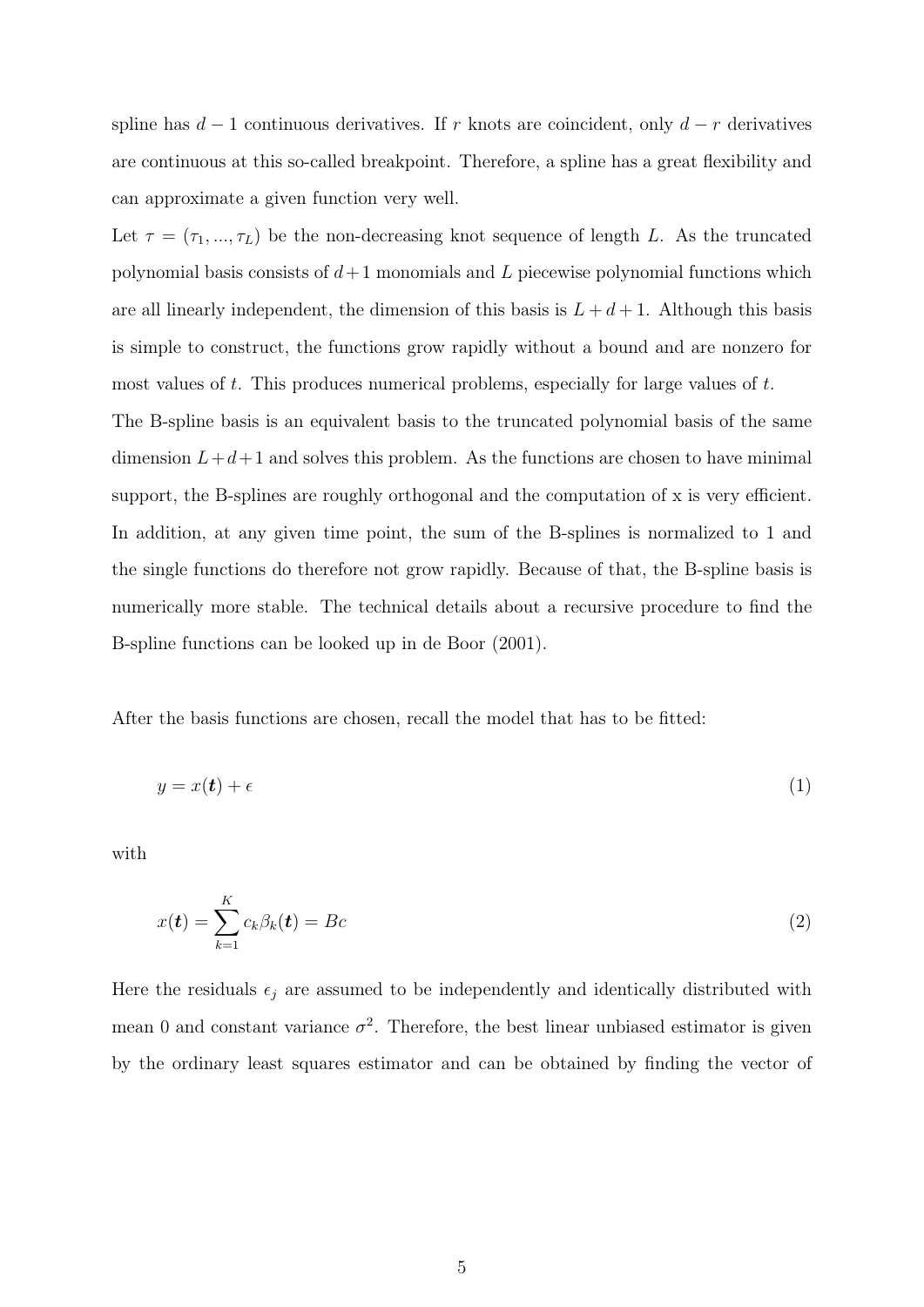coefficients  $c$  that minimizes the regression least squares criterion

$$
SMSSE(y|c) = \sum_{j=1}^{m} \left( y_j - \sum_{k=1}^{K} c_k \beta_k(t_j) \right)^2 = (y - Bc)'(y - Bc) = ||y - Bc||^2. \tag{3}
$$

Setting the first derivative with respect to  $c$  of the criterion equal to 0 yields the following equation

$$
2BB'c - 2B'y = 0.
$$

Solving this for  $c$  then gives the optimal estimate  $\hat{c}$  of the coefficients

$$
\hat{c} = (B'B)^{-1}B'y
$$

and the optimal estimate  $\hat{y}$  of the fitted values

$$
\hat{y} = \hat{x}(\mathbf{t}) = B\hat{c} = B(B'B)^{-1}B'y.
$$

This fit approximates the values y the best but might therefore be not very smooth. On the other hand, a greatly smooth function will deviate a lot from the actual values.

Instead of defining the smoothness of  $\hat{y}$  beforehand by the number K of basis functions, a often used approach is to optimize a fitting criterion that defines how smoothly the data should be approximated. That means a roughness penalty term with smoothing parameter is added to the criterion (3). As a curve is rough if it has rapid local variation, the added term needs to penalize high absolute values in the second derivative. Thus, the roughness penalty

$$
PEN_2(x) = \int (D^2x(t))^2 dt
$$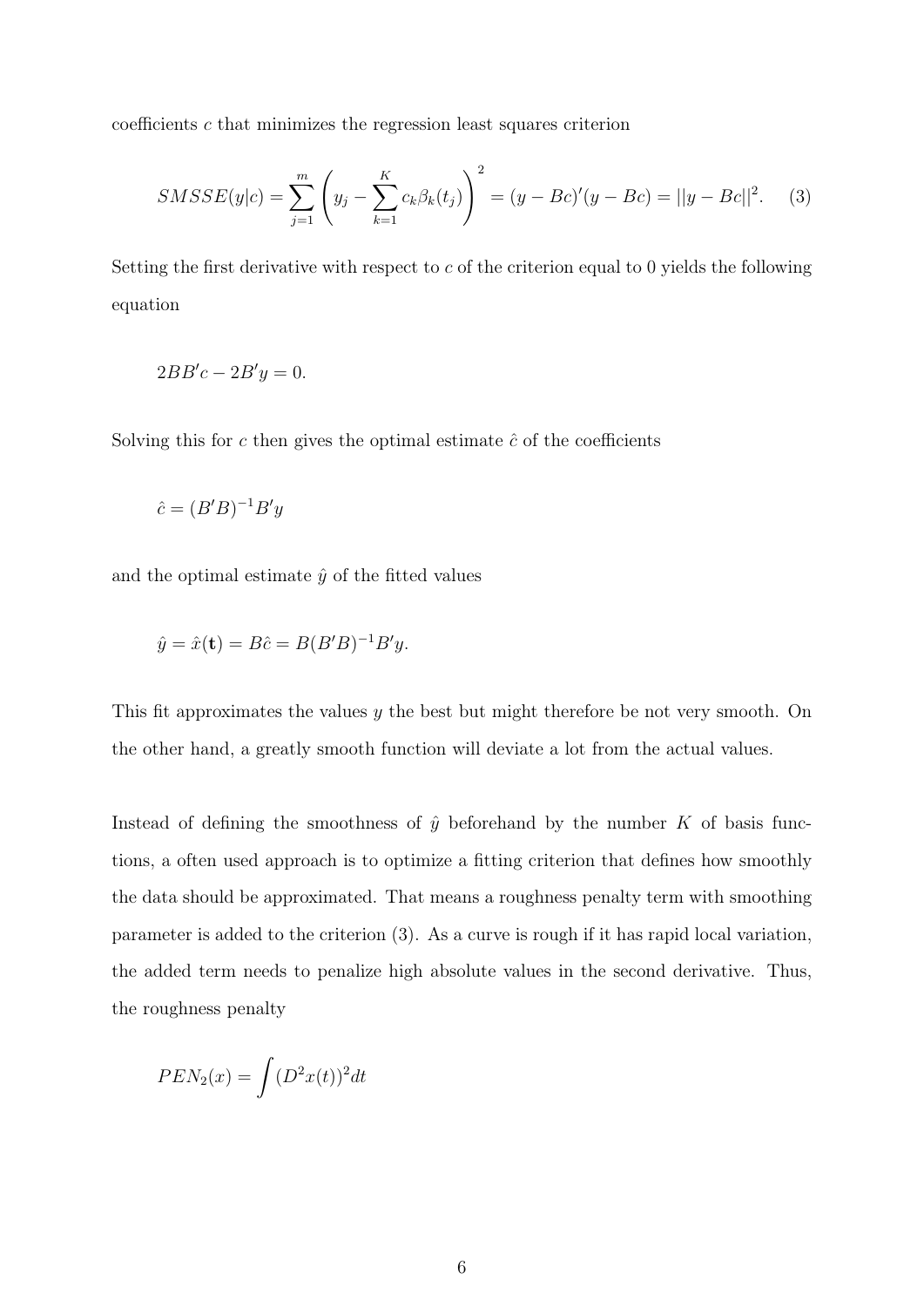with the second derivative  $D^2x(t)$  of  $x(t)$  is introduced and can be generalized to

$$
PEN_r(x) = \int (D^r x(t))^2 dt.
$$

This generalization is needed if the  $(r-2)^{nd}$  derivative of a function should also be approximated as a smooth curve.  $PEN_2(x)$  can be rewritten as

$$
PEN_2(x) = \int (D^2x(t))^2 dt = \int (D^2c'\beta(t))^2 dt = c'(\int (D^2\beta(t))^2 dt) c =: c'R_2c.
$$

The penalized residual sum of squares that has to be minimized is then given by

$$
PENSSE(y|c) = (y - Bc)'(y - Bc) + \lambda c' R_2c
$$
\n
$$
(4)
$$

with the smoothing parameter  $\lambda$ . A high value of  $\lambda$  means that the curve will be very smooth and a low value of  $\lambda$  means that the curve is less smooth.

Setting the first derivative with respect to c of the new criterion  $(4)$  equal to 0 yields the following equation

$$
2BB'c - 2B'y - 2\lambda R_2c = 0.
$$

Solving this for c then gives the optimal estimate  $\hat{c}$  of the coefficients

$$
\hat{c} = (B'B + \lambda R_2)^{-1}B'y
$$

and of the vector  $\hat{y}$  of the fitted values

$$
\hat{y} = \hat{x}(\mathbf{t}) = B\hat{c} = B(B'B + \lambda R_2)^{-1}B'y.
$$

In order to obtain not just the fitted values for the time points  $t_1, ..., t_m$  but also for time points in between, the basis functions can be evaluated at a finer time grid  $t^* = (t_1^*, ..., t_{m^*}^*)$ with  $t_1 \leq t_1^*$  and  $t_{m^*}^* \leq t_m$ . Let  $B^*$  denote the  $m^*$  by K matrix that contains the values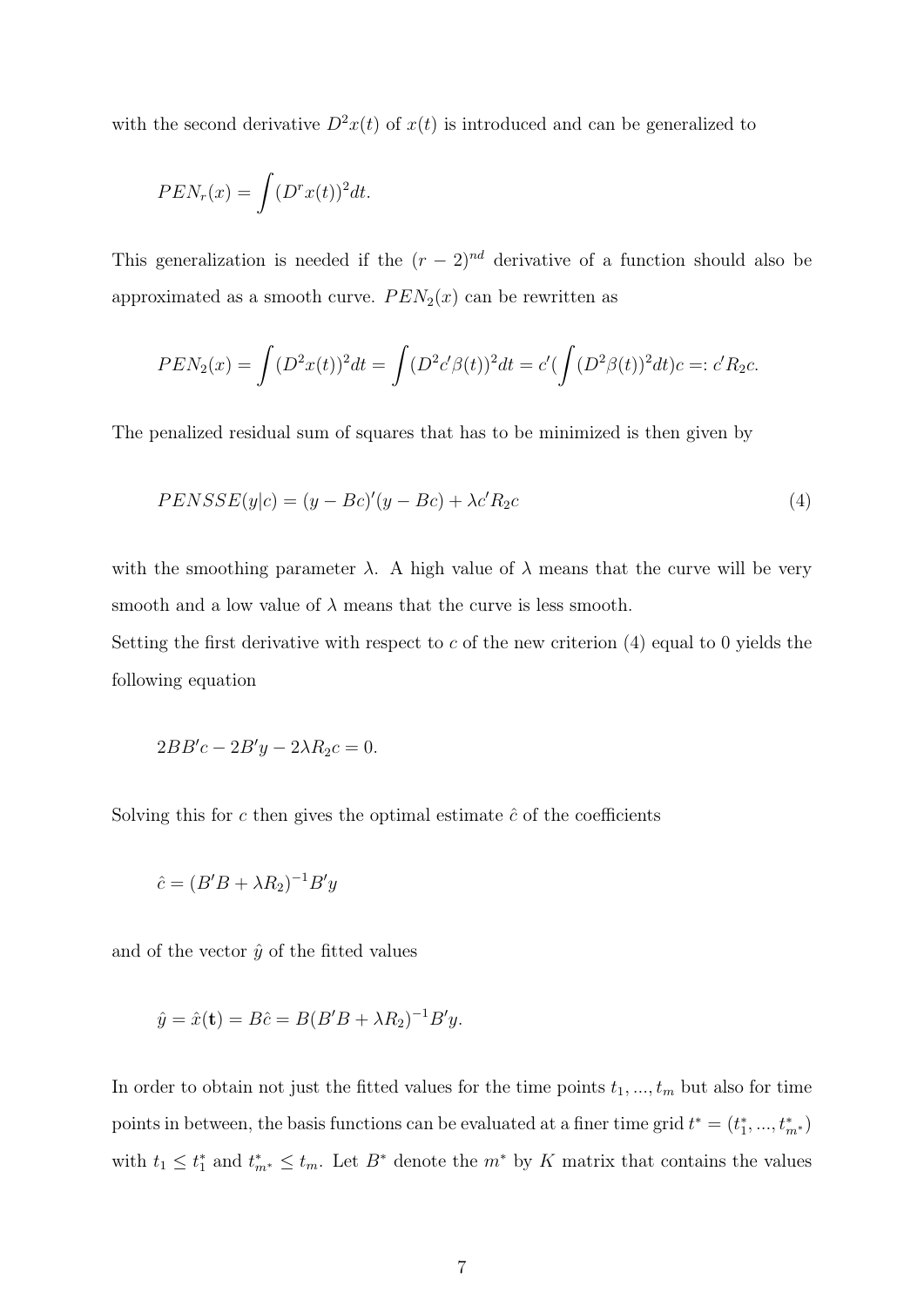$\beta_k(t_j^*)$ . Then the new vector of fitted values

$$
\hat{y}^* = B^* \hat{c} = B^* (B^{*'} B^* + \lambda R_r)^{-1} B^{*'} y
$$

discretizes the smoothed function x.

#### 2.2 Principal component analysis

Now consider a collection of smoothed functions  $(x_1, ..., x_n)$ . The idea of the principal component analysis  $(PCA)$  is to transform the set of n correlated functions into a smaller set of p orthogonal functions that account for as much of the variability in the data as possible. These new functions are called principal components and highlight the types of variation that mainly occur between the functions  $x_i$ .

The following procedure for the principal component analysis is given by Ramsay and Silverman (2005). First, subtract the mean function values of each  $x_i$  so that their crosssectional means  $n^{-1} \sum_{i=1}^{n} x_i(t)$  are 0. Then, consider the following quantities

$$
f_i = \int \xi(t) x_i(t) dt
$$

where  $\xi$  is a weight function and  $x_i$  is one of the smoothed and centered functions. In the first PCA step, choose the weight function  $\xi_1(t)$  that maximizes

$$
n^{-1} \sum_{i=1}^{n} f_{1i}^{2} = n^{-1} \sum_{i=1}^{n} \left( \int \xi_{1}(t)x_{i}(t)dt \right)^{2}
$$

under the constraint

$$
\int \xi_1(t)^2 dt = 1.
$$

 $\xi_1(t)$  is called the first principal component and  $f_{1i}$  is called the first principal component score for the  $i^{th}$  observation. The motivation is that the function  $\xi_1(t)$  maximizes the mean squares by weighting the areas of highest variation.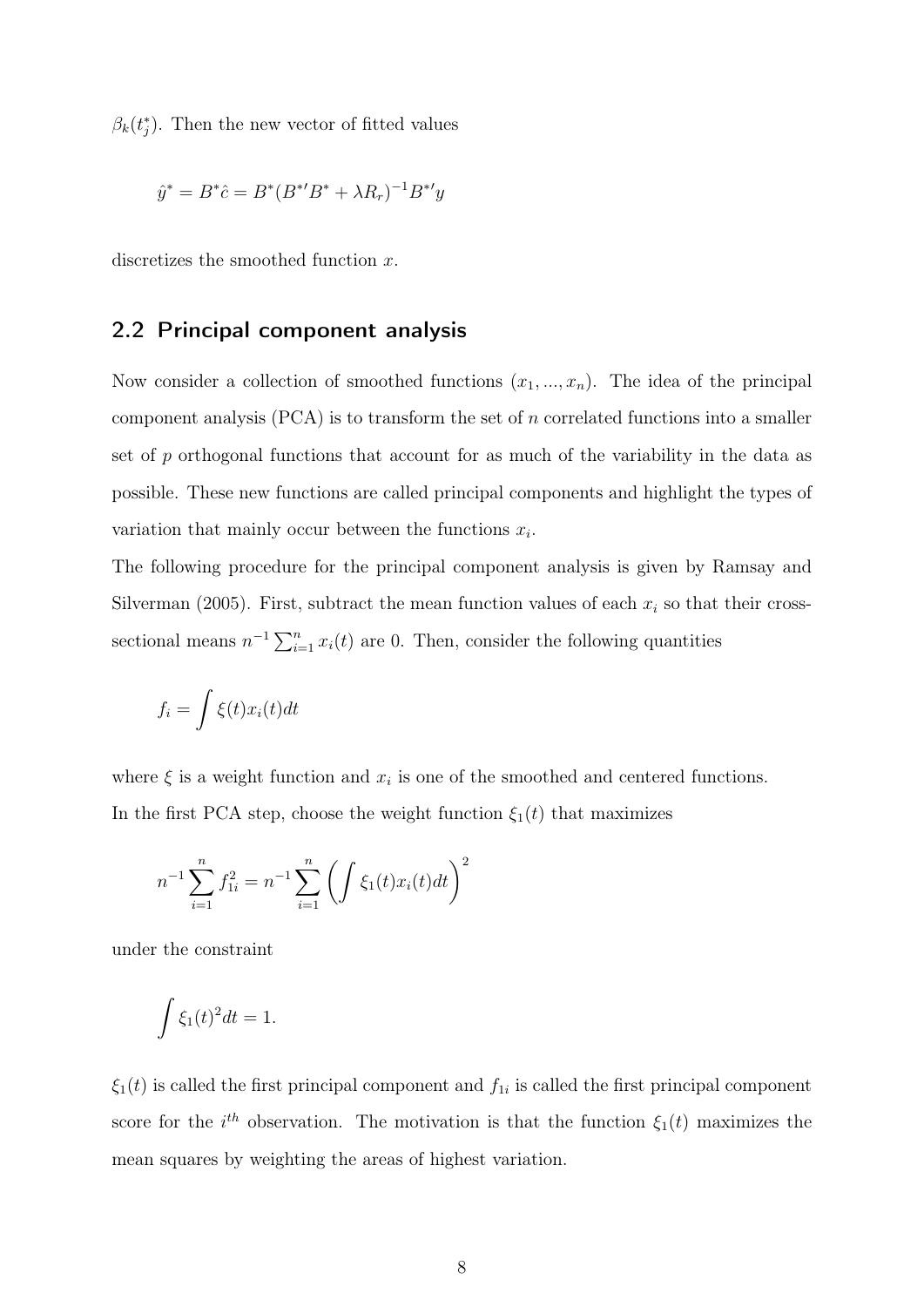In the  $k^{th}$  PCA step, choose the weight function  $\xi_k(t)$  that maximizes

$$
n^{-1} \sum_{i=1}^{n} f_{ki}^{2} = n^{-1} \sum_{i=1}^{n} \left( \int \xi_{k}(t) x_{i}(t) dt \right)^{2}
$$

under the constraints

$$
\int \xi_k(t)^2 dt = 1
$$

and

$$
\int \xi_l(t)\xi_k(t)dt = 0 \quad \forall 1 \leq l < k.
$$

The orthogonality assumptions ensures that each principal component indicates a new type of variation compared to the previous ones. The principal component  $\xi_1$  reflects the most variability between the functions  $x_j$ . The other principal components then contribute in descending order.

The values of the PC scores  $f_{ki}$  reveal which observations induce a lot of the  $k^{th}$  type of variation and which observations barely differ from the mean function. If the value of the PC score  $f_{ki}$  is extremely high or low,  $x_i$  strongly deviates from the mean function in the way described by the principal component  $\xi_k$ . If  $f_{ki}$  is around 0,  $x_i$  is similar to the mean function in this regard.

There are different computational methods for the functional principal component analysis. One approach is to discretize the observed functions  $x_i$  on a fine time grid of m equally spaced time points  $t_1, ..., t_m$  that span the interval on which the function is defined. Let **X** be the  $n \times m$  data matrix that consists of the values of the n functions  $x_1, ..., x_n$  evaluated at the m time points  $t_1, \ldots, t_m$ . From here on, a multivariate principal component analysis of  $X$  is conducted. According to Ramsay and Silverman  $(2005)$ , finding the princpipal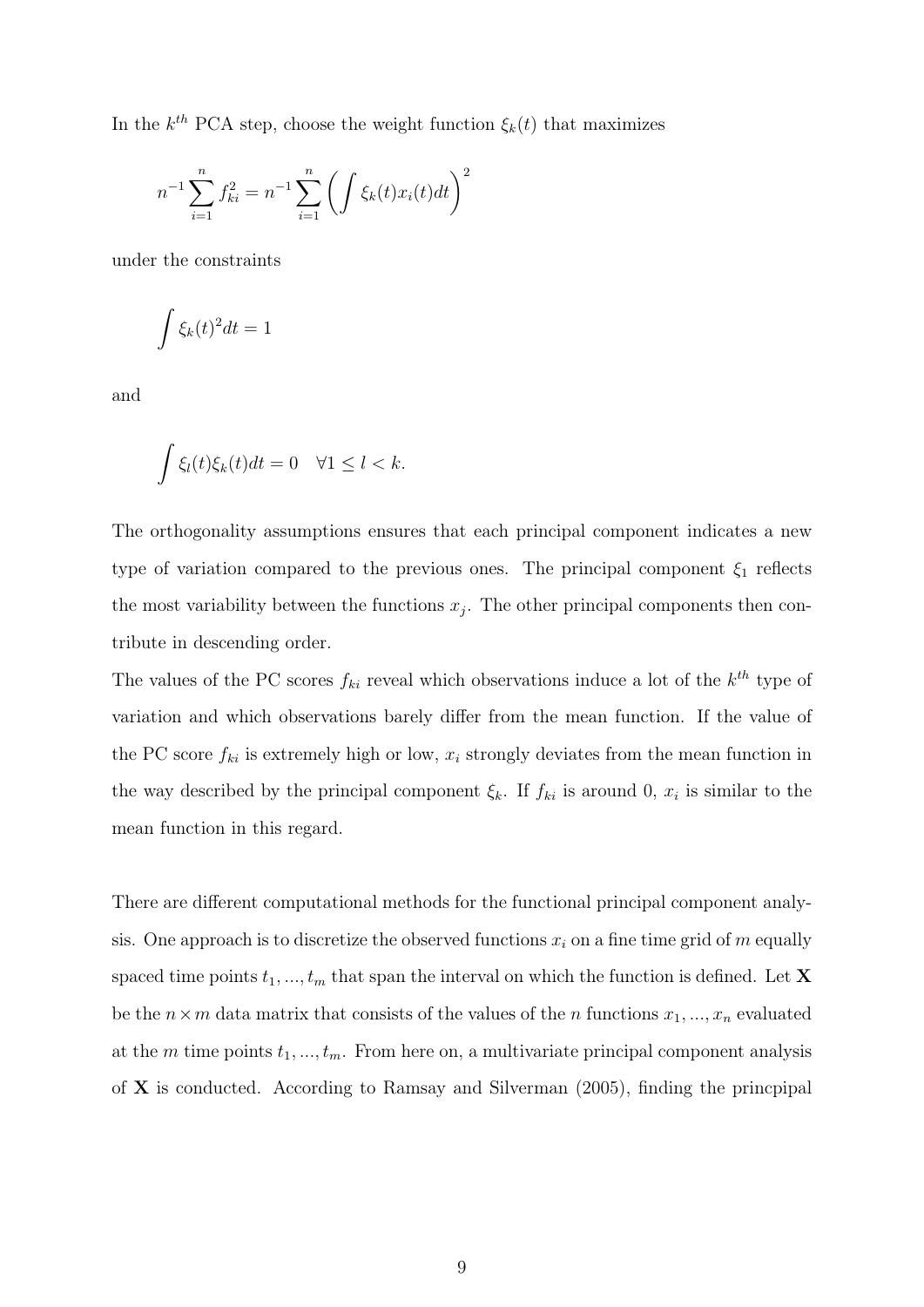components is equivalent to finding the eigenvectors of the eigenequation

$$
\mathbf{Vu} = \lambda \mathbf{u} \tag{5}
$$

where, after centering **X**,  $V = n^{-1}X'X$  is the sample variance-covariance matrix, **u** an eigenvector and  $\lambda$  the corresponding eigenvalue.

Once the vector principal components are found, the next step is to transform them back to the functional principal components. The functional version of the eigenequation (5) is given by

$$
\int v(s,t)\xi(t)dt = \rho\xi(s)
$$
\n(6)

where

$$
v(s,t) = n^{-1} \sum_{i=1}^{n} x_i(s) x_i(t)
$$

is the covariance function.

The left side of (6) can be written as

$$
V\xi = \int v(\cdot, t)\xi(t)dt
$$

with the integral transform V of the principal component weight function  $\xi$ . The eigenequation can then be expressed as

$$
V\xi = \rho \xi. \tag{7}
$$

The sample variance-covariance matrix  $\bf{V}$  discretizes the integral transform  $V$  on the fine time grid and therefore has the elements  $v(t_j, t_k)$ . In the same way, the vector  $\xi$  of length m with elements  $\xi(t_j)$  discretizes any given function  $\xi$ . Let T be the length of the interval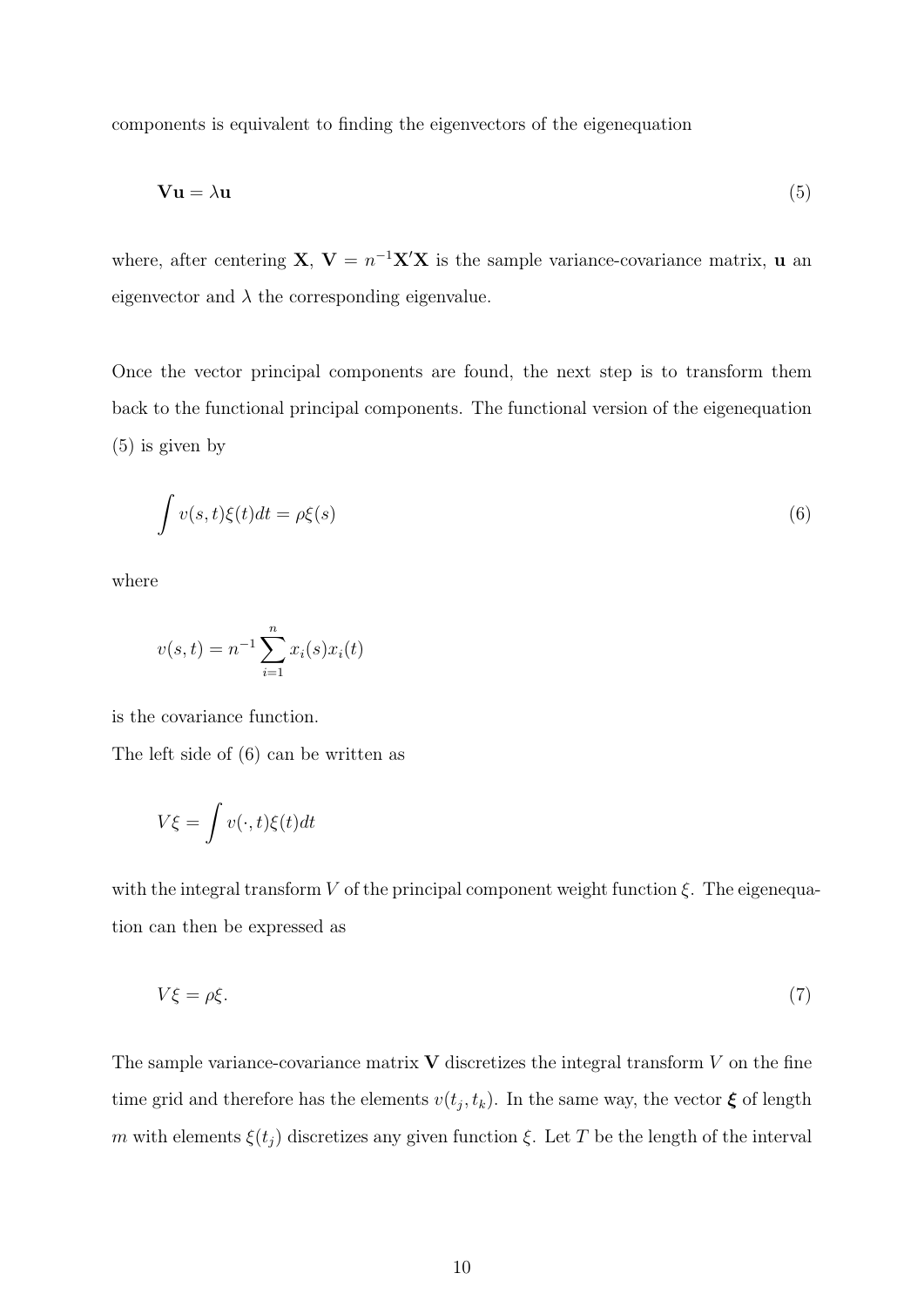and  $w = \frac{T}{m}$  $\frac{T}{m}$ . Then (7) can be approximated for any  $t_j$  by

$$
V\xi(t_j) = \int v(t_j, t)\xi(t)dt \approx w \sum_{k=1}^m v(t_j, t_k)\xi(t_k).
$$

Thus, the functional eigenequation  $V\xi = \rho \xi$  can be approximated in the discrete form

$$
w\mathbf{V}\boldsymbol{\xi}=\rho\boldsymbol{\xi}.
$$

The solutions of this equation correlate with the solutions of the multivariate eigenequation (5). It holds for the eigenvalues that

$$
\rho = w\lambda.
$$

To get the eigenfunction  $\xi$ , the discrete approximation  $w||\xi||^2 = 1$  of the functional normalization constraint  $\int \xi(t)^2 dt = 1$  is used. Given a normalized eigenvector **u** of **V**, the vector  $\xi$  is computed by

$$
\boldsymbol{\xi} = w^{-1/2} \mathbf{u}.
$$

The eigenfunction  $\xi$  can then be obtained by interpolating the values  $\xi(t_j)$  of the vector  $\xi$ . Since a fine time grid is used, the choice of interpolation method does not have a big effect on the results.

This procedure has finally provided the functional eigenvalues and the eigenfunctions. The  $k^{th}$  functional eigenvalue  $\rho_k$  reveals how much variability is explained by the  $k^{th}$ functional principal component. The share of the  $k^{th}$  functional principal component in the total variability is given by  $\frac{\rho_k}{\sum_{l=1}^{n-1} \rho_l}$ . Therefore, the p orthogonal components that account for as much variability in the data as possibly are the eigenfunctions that correspond to the  $p$  largest eigenvalues. The number  $p$  of principal components that are used for further interpretation and analysis can be chosen based on how much variability is sufficient to be explained.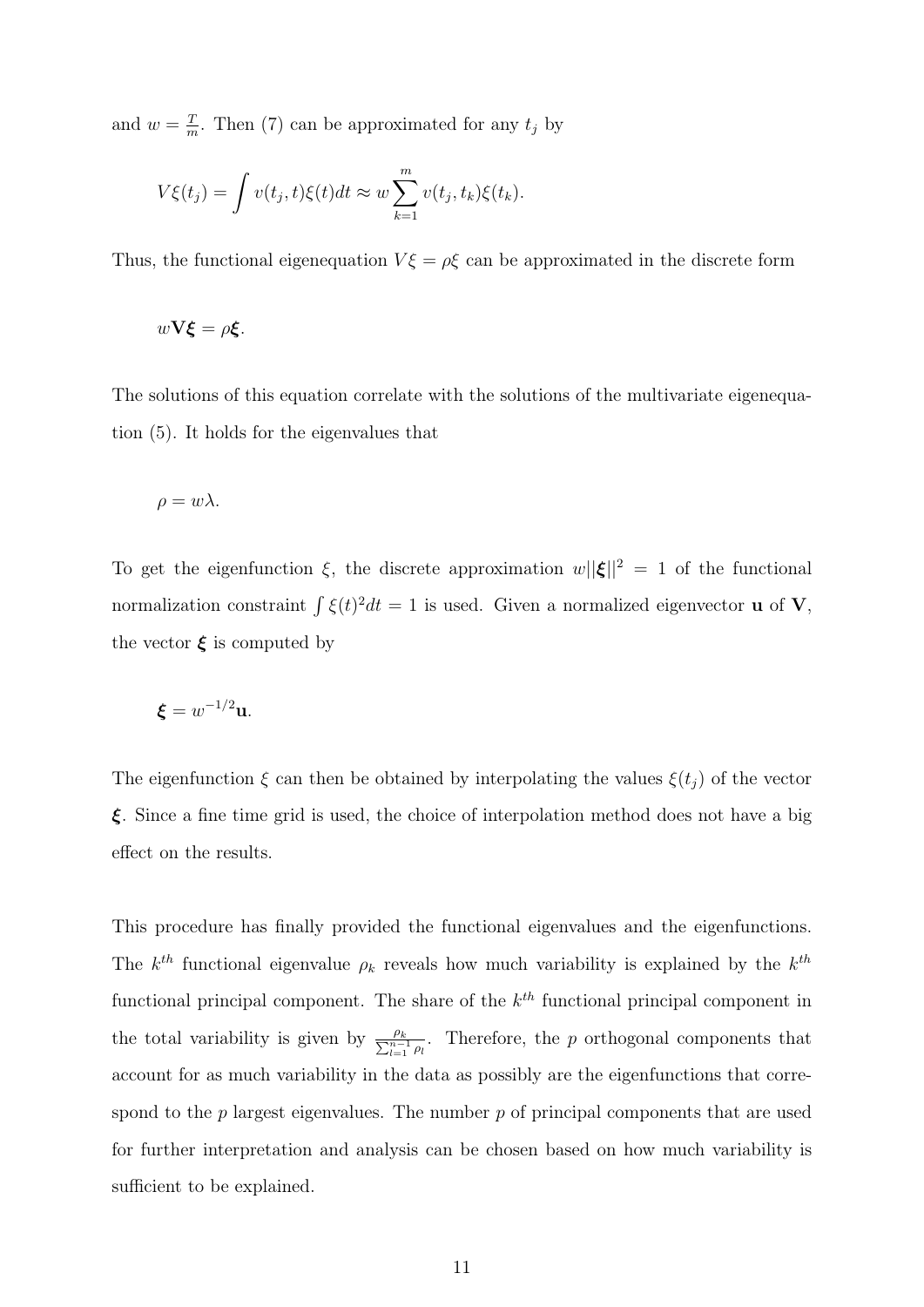## 3 Replicated temporal point processes

This section deals with point processes in  $\mathcal{F}$ , that means random countable sets in the set  $\mathcal F$ . A temporal point process is here defined as a point process in  $\mathbb R$  and is needed to model an event that takes place randomly over time. In particular, it is random how often and when the event takes place. Although temporal point processes are used in chapter 5, this chapter uses general point processes in  $\mathcal{F}$ .

A point process X in F is locally finite if  $\#(X \cap B) < \infty$  with probability 1 for any bounded subset  $B \subseteq \mathcal{F}$ . Define the count function  $N(B) = \#(X \cap B)$  for any bounded subset  $B \subseteq \mathcal{F}$ . This count function characterizes the point process X and is therefore equivalent to X in this case. In addition, the intersection of X with the subset  $B$  is defined as  $X_B = X \cap B$ .

A function  $\lambda : \mathcal{F} \to [0, \infty)$  is locally integrable if  $\int_B \lambda(t) dt < \infty$  for any bounded subset  $B \subseteq \mathcal{F}$ . Given such a locally integrable function  $\lambda : F \to [0, \infty)$ , a point process X is a Poisson process with intensity function  $\lambda$  if

- i)  $N(B)$  is Poisson distributed with parameter  $\int_B \lambda(t)dt$
- ii) conditionally on  $N(B) = m$ , the m points in  $X_B$  are independent and identically distributed with density function  $\tilde{\lambda} = \frac{\lambda}{\int_{\mathcal{P}} \lambda(\lambda)}$  $\frac{\lambda}{\beta} \frac{\lambda(t) dt}{\lambda(t)}$ .

X is then denoted by  $X \sim \mathcal{P}(\lambda)$ .

#### 3.1 Multiplicative component model

This subsection provides an additive model for log-intensity functions of Poisson processes introduced by Gervini (2017). The motivation is to characterize replicated Poisson processes in a way to reveal the variation between these processes. The results can then be interpreted in the same way as for a principal component analysis in chapter 2.

Let  $X \sim \mathcal{P}(\lambda)$  and B a fixed bounded region of F. The density function of  $X_B$  at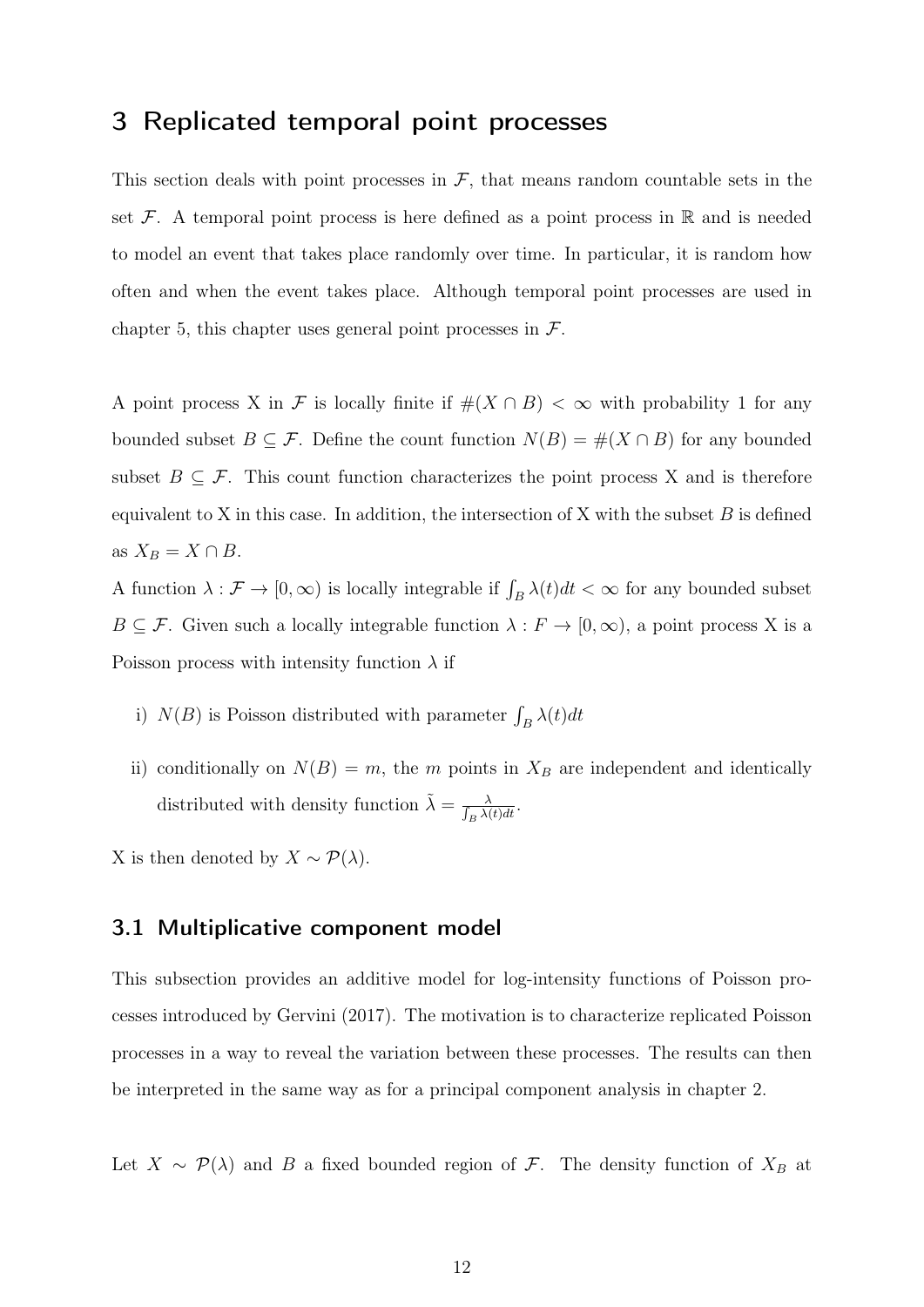$x_B = \{t_1, ..., t_m\}$  is given by

$$
f(x_B) = f(\lbrace t_1, ..., t_m \rbrace)
$$
  
\n
$$
= f(N(B) = m) f(\lbrace t_1, ..., t_m \rbrace | N(B) = m)
$$
  
\n
$$
= e^{-\int_B \lambda(t)dt} \frac{(\int_B \lambda(t)dt)^m}{m!} \prod_{i=1}^m \tilde{\lambda}(t_i)
$$
  
\n
$$
= e^{-\int_B \lambda(t)dt} \frac{(\int_B \lambda(t)dt)^m}{m!} \frac{\prod_{i=1}^m \lambda(t_i)}{\prod_{i=1}^m \int_B \lambda(t)dt}
$$
  
\n
$$
= e^{-\int_B \lambda(t)dt} \frac{1}{m!} \prod_{i=1}^m \lambda(t_i)
$$
\n(8)

The density function is used to find the probability that the realizations of  $X_B$  are in a specific locally finite subset of F. Let  $\mathcal{N}=\{A\subseteq\mathcal{F}|\#(A\cap B)<\infty$  for any bounded subset B  $\subseteq$  $\mathcal{F}$ } be the family of locally finite subsets of  $\mathcal{F}$ . Then it holds for  $F \subseteq \mathcal{N}$ 

$$
P(X_B \in F) = \sum_{m=0}^{\infty} \int_B \dots \int_B \mathbb{1}(\{t_1, ..., t_m\} \in F) f(\{t_1, ..., t_m\}) dt_1 ... dt_m
$$
  
= 
$$
\sum_{m=0}^{\infty} e^{-\int_B \lambda(t) dt} \frac{1}{m!} \int_B \dots \int_B \mathbb{1}(\{t_1, ..., t_m\} \in F) \prod_{i=1}^m \lambda(t_i) dt_1 ... dt_m
$$

and in general for any function  $h : \mathcal{N} \rightarrow [0, \infty)$ 

$$
\mathbb{E}(h(X_B)) = \sum_{m=0}^{\infty} \int_B \dots \int_B h(\{t_1, ..., t_m\} f(\{t_1, ..., t_m\}) dt_1 ... dt_m).
$$

Consider now n replicated Poisson processes  $X_1, ..., X_n$ . The corresponding intensity functions are assumed to be different because a single intensity function can barely model different replications with subject-specific patterns well. In addition, the intensity functions are treated as latent random effects since they are not observable in practice. Such replicated processes are then called doubly stochastic processes or Cox processes (Møller and Waagepetersen, 2004).

Let  $\Lambda$  be a random function which takes values on the space  $\mathcal G$  of non-negative locally integrable functions on F. A doubly stochastic process is given by a pair  $(X, \Lambda)$  with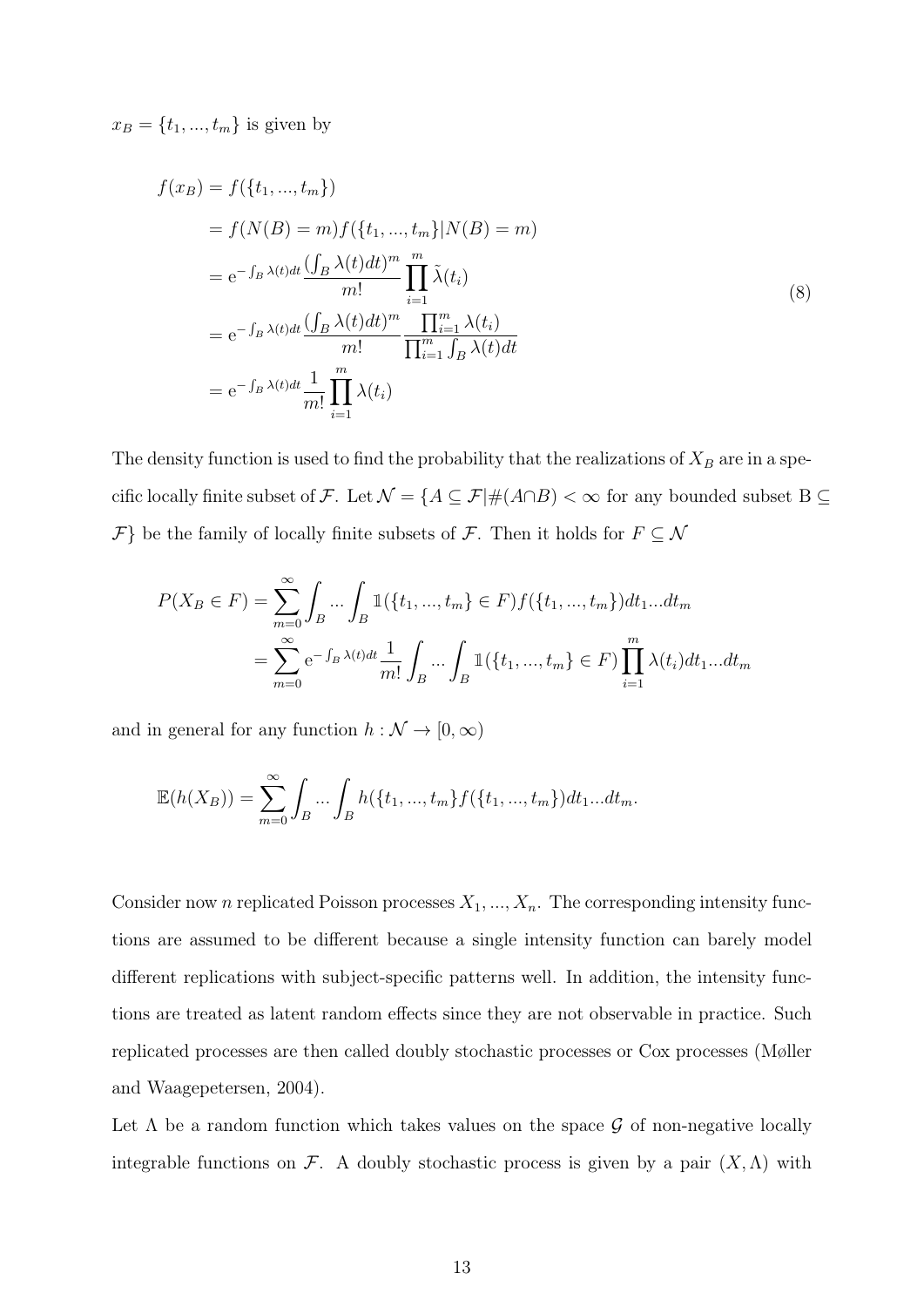$X|\Lambda = \lambda \sim \mathcal{P}(\lambda)$  where X is observable but  $\Lambda$  is not. Therefore, the distribution of X is characterized by the latent intensity process  $\Lambda$ . The n replicated Poisson processes are given by the independent and identically distributed realizations  $(X_1, \Lambda_1), ..., (X_n, \Lambda_n)$  of  $(X,\Lambda).$ 

Consider now the logarithm  $\log \Lambda(t)$  of the latent intensity function. The model for this process is based on the Karhunen-Loève theorem which allows to represent the centered process as a linear combination of orthogonal functions

$$
\log \Lambda(t) - \mu(t) = \sum_{k=1}^{\infty} U_k \phi_k(t)
$$

with the mean function  $\mu(t) \in L^2(B)$  of  $\log \Lambda(t)$ ,  $\phi_k$ 's an orthonormal basis on  $L^2(B)$ , and uncorrelated random variables  $U_k$ 's with mean 0 and variance  $\sigma_k^2$ . Rearranging this equation gives

$$
\log \Lambda(t) = \mu(t) + \sum_{k=1}^{\infty} U_k \phi_k(t).
$$

The stochastic process  $\log \Lambda(t)$  is therefore given by a mean function and additional components which explain different types of variation in the process. Hence, this representation is closely related to the principal component analysis introduced in subsection 3.2 and can be interpreted similarly.

Since just the first few components are of interest in practice, the model is truncated to a number  $p$  of components. In addition, the coefficients  $U_k$  are assumed to be independent and normally distributed random variables in order to derive maximum likelihood estimators in the next subsections. The adjusted model is then given by

$$
\log \Lambda(t) = \mu(t) + \sum_{k=1}^{p} U_k \phi_k(t)
$$
\n(9)

where  $\mu \in L^2(B)$ ,  $\phi_1, ..., \phi_p$  are orthonormal functions in  $L^2(B)$  and  $U_k$ 's are independent  $\mathbb{N}(0, \sigma_k^2)$  random variables.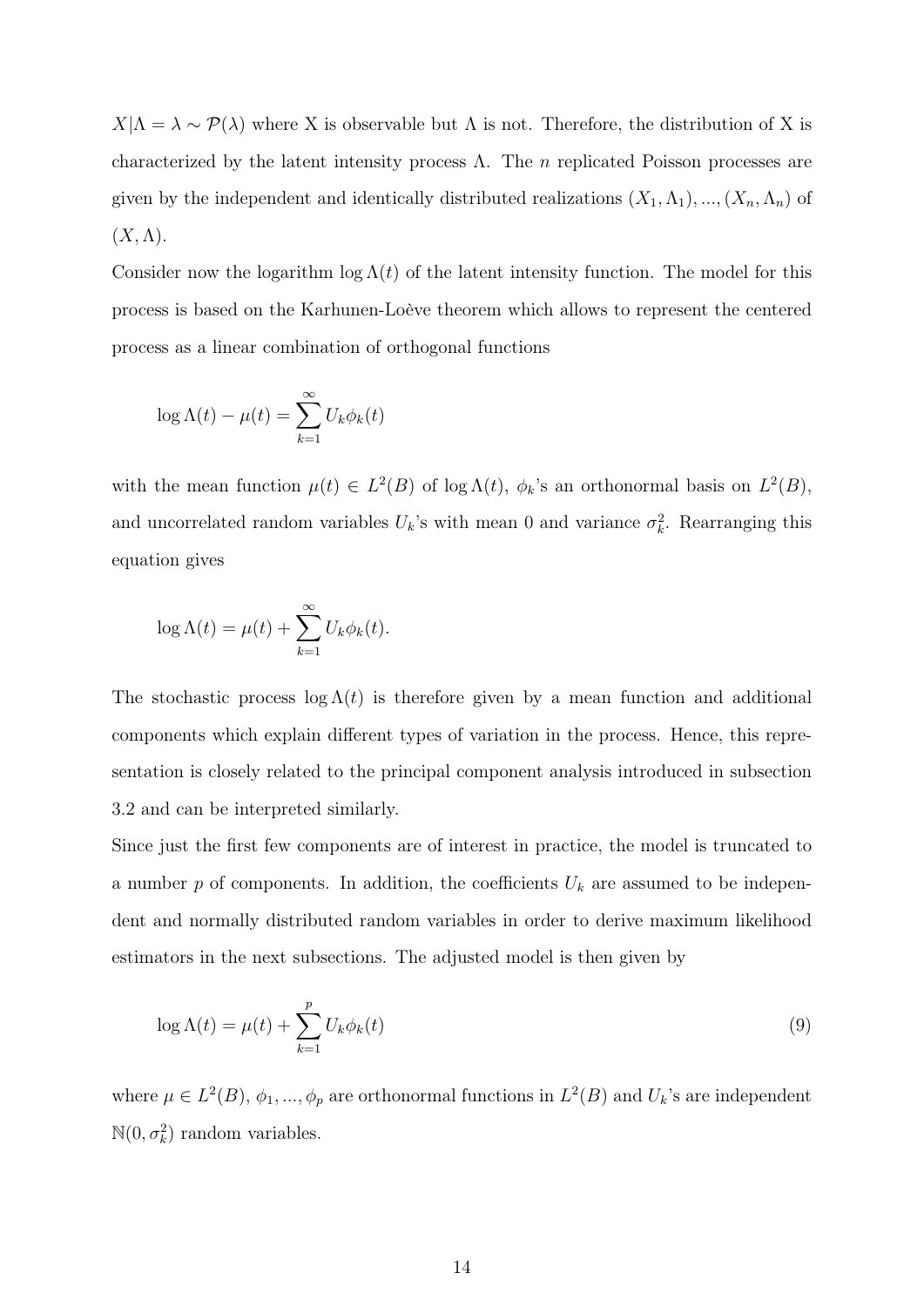This additive model for  $\log \Lambda(t)$  can be translated into a multiplicative model for  $\Lambda(t)$ :

$$
\Lambda(t) = \lambda_0(t) \prod_{k=1}^p \xi_k(t)^{U_k} \tag{10}
$$

where  $\lambda_0 = e^{\mu}$  is the baseline intensity function and the  $\xi_k = e^{\phi_k}$  are multiplicative components.

The approach to estimate the mean function and the components in (9) is to model  $\mu$  and  $\phi_1, ..., \phi_p$  as linear combinations of basis functions  $\beta_1, ..., \beta_q$ . These basis function can, for example, again be B-splines which were introduced in subsection 2.1. Let  $\boldsymbol{\beta} = (\beta_1, ..., \beta_q)^T$ be the vector of the basis functions,  $c_0$  the vector of the weights corresponding to the mean function and  $c_k$  the vector of the weights corresponding to the  $k^{th}$  component. Then it follows with  $\mu(t) = \mathbf{c}'_0 \mathbf{\beta}(t)$  and  $\phi_k(t) = \mathbf{c}'_k \mathbf{\beta}(t)$  that

$$
\log \Lambda(t) = \mu(t) + \sum_{k=1}^{p} U_k \phi_k(t)
$$

$$
= \mathbf{c}'_0 \boldsymbol{\beta}(t) + \sum_{k=1}^{p} U_k \mathbf{c}'_k \boldsymbol{\beta}(t)
$$

$$
= \mathbf{c}'_0 \boldsymbol{\beta}(t) + \mathbf{U}' \mathbf{C}' \boldsymbol{\beta}(t)
$$

$$
= (\mathbf{c}_0 + \mathbf{C} \mathbf{U})' \boldsymbol{\beta}(t)
$$

where  $\mathbf{C} = (\mathbf{c}_1, ..., \mathbf{c}_p)$  and  $\mathbf{U} = (U_1, ..., U_p)'$ . Then, the coefficient vectors  $\mathbf{c}_0, \mathbf{c}_k$ 's and the variances  $\sigma_k^2$ 's have to be estimated in order to get an estimation for the mean and component functions and therefore for the distribution of the Poisson process X.

#### 3.2 Estimation

Let the single vector  $\bm{\theta}$  be the collection of  $\bm{c}_0, \bm{c}_k$ 's and  $\sigma_k^2$ 's. In order to be able to compute the probability function  $P(X_B \in F)$  in (38), consider the marginal density function of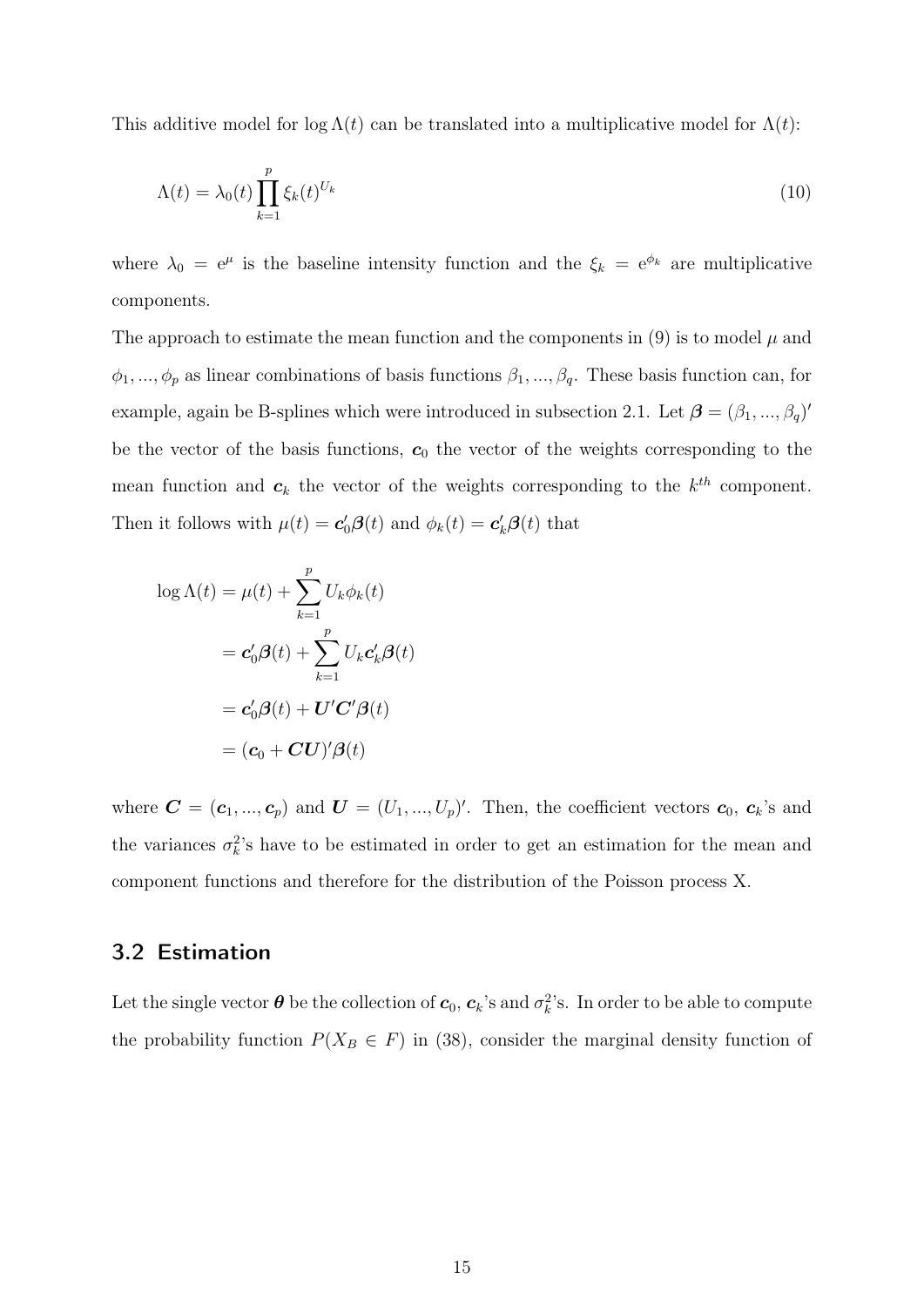$X_B$  at  $x_B = \{t_1, ..., t_m\}$  using the parameter vector  $\boldsymbol{\theta}$ :

$$
f(x_B; \theta) = \int f(x_B, \mathbf{u}) d\mathbf{u}
$$
  
= 
$$
\int f(x_B | \mathbf{u}) f(\mathbf{u}) d\mathbf{u}.
$$

Conditioned on a realization  $\mathbf{u} = (u_1, ..., u_p)^T$  of the random vector U, model (9) provides a realization  $\log \lambda_u$  of the process  $\log \Lambda$  which then gives together with (8) a non-random log-density function of  $X_B$ :

$$
\log f(x_B|\mathbf{u}) = -\int_B \lambda_{\mathbf{u}}(t)dt + \sum_{i=1}^m \log \lambda_{\mathbf{u}}(t_i) - \log m!
$$
  
= 
$$
-\int_B e^{(\mathbf{c}_0 + \mathbf{C}\mathbf{u})'\beta(t)}dt + (\mathbf{c}_0 + \mathbf{C}\mathbf{u})'\sum_{i=1}^m \beta(t_i) - \log m!
$$

which translates to a formula for the non-random density function of  $X_B$  conditioned on  $\boldsymbol{u}$ :

$$
f(x_B|\mathbf{u}) = \exp\left(-\int_B e^{(\mathbf{c}_0 + \mathbf{C}\mathbf{u})'\beta(t)}dt + (\mathbf{c}_0 + \mathbf{C}\mathbf{u})'\sum_{i=1}^m \beta(t_i) - \log m!\right)
$$
  
= 
$$
\frac{1}{m!} \exp\left(-\int_B e^{(\mathbf{c}_0 + \mathbf{C}\mathbf{u})'\beta(t)}dt + (\mathbf{c}_0 + \mathbf{C}\mathbf{u})'\sum_{i=1}^m \beta(t_i)\right)
$$

On the other hand, the density function of the random vector  $U$  consisting of the independent  $\mathbb{N}(0, \sigma_k^2)$ -distributed random variables  $U_k$  is given by the product of the individual density functions:

$$
f(\mathbf{u}) = \prod_{k=1}^{p} \frac{1}{\sqrt{2\pi\sigma_k^2}} e^{-\frac{u_k^2}{2\sigma_k^2}}
$$

$$
= \frac{1}{(2\pi)^{\frac{p}{2}} \prod_{k=1}^{p} \sigma_k} e^{-\sum_{k=1}^{p} \frac{u_k^2}{2\sigma_k^2}}
$$

which yields the following formula for the logarithm of the density function of  $U$ :

$$
\log f(\mathbf{u}) = \sum_{k=1}^{p} \left( -\frac{1}{2} \log 2\pi \sigma_k^2 - \frac{u_k^2}{2\sigma_k^2} \right).
$$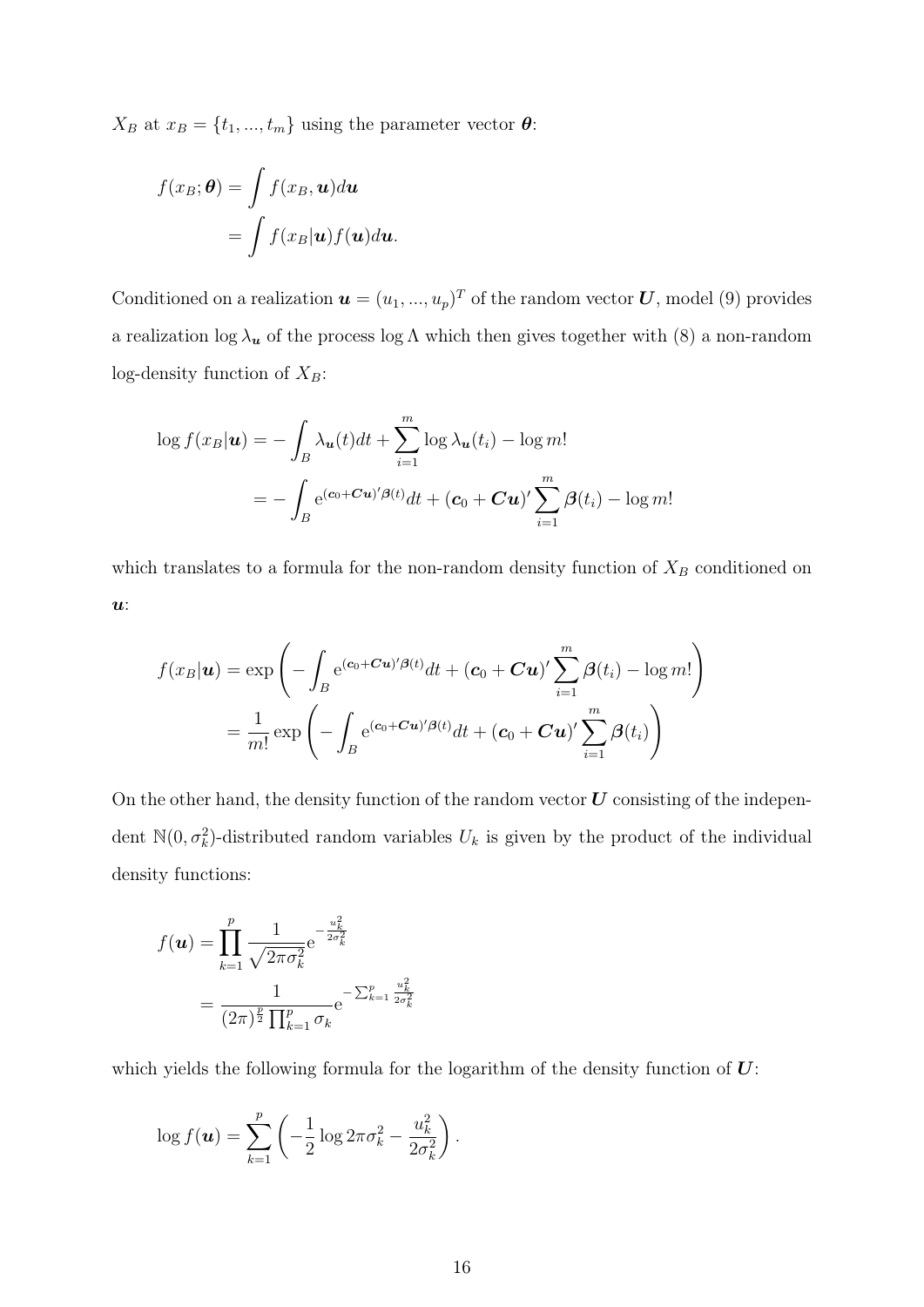Although  $f(x_B|\mathbf{u})$  and  $f(\mathbf{u})$  are given by concrete formulas, there is no closed form solution for  $f(x_B; \theta)$ . However,  $f(x_B; \theta)$  can be approximated by Laplace's method using  $\log f(x_B|\mathbf{u})$  and  $\log f(\mathbf{u})$  which is explained in the technical supplement of Gervini (2017). The model parameters are estimated by a maximum likelihood approach with suitable roughness penalties that provide for a smooth mean function  $\mu$  and smooth components  $\phi_1, ..., \phi_p$ .

Given *n* independent realizations  $x_1, ..., x_n$  of  $X_B$ , the penalized maximum likelihood estimator  $\hat{\theta}$  is given by

$$
\hat{\bm{\theta}} = \argmax_{\bm{\theta}}\!\rho_n(\bm{\theta})
$$

with

$$
\rho_n(\boldsymbol{\theta}) = \frac{1}{n} \sum_{i=1}^n \log f(x_i; \boldsymbol{\theta}) - \nu_1 P(\mu) - \nu_2 \sum_{k=1}^p P(\phi_k)
$$
\n(11)

where  $\nu_1$  and  $\nu_2$  are smoothing parameters and  $P(g) = \int_B (D^2 g(t))^2 dt$  is a penalty function for the mean and the components. This optimization problem can be solved by using the Newton-Raphson algorithm that updates the parameters by iteration. In this connection, it is beneficial to use the representations  $P(\mu) = \mathbf{c}_0^T \mathbf{\Omega} \mathbf{c}_0$  and  $P(\phi_k) = \mathbf{c}_k^T \mathbf{\Omega} \mathbf{c}_k$ for a matrix  $\Omega$  which is also derived in the technical supplement of Gervini (2017). In addition, the Newton-Raphson algorithm can be adjusted with a cyclic border condition so that  $\Lambda(a) = \Lambda(b)$  holds on the interval  $B = [a, b]$ .

Finally, the procedure provides parameter estimates  $\hat{c}_0$ ,  $\hat{c}_k$ 's and  $\hat{\sigma}_k^2$ 's which then give an estimated baseline intensity function

$$
\hat{\lambda}_0(t) = e^{\hat{\mathbf{c}}_0'\mathbf{\beta}(t)}
$$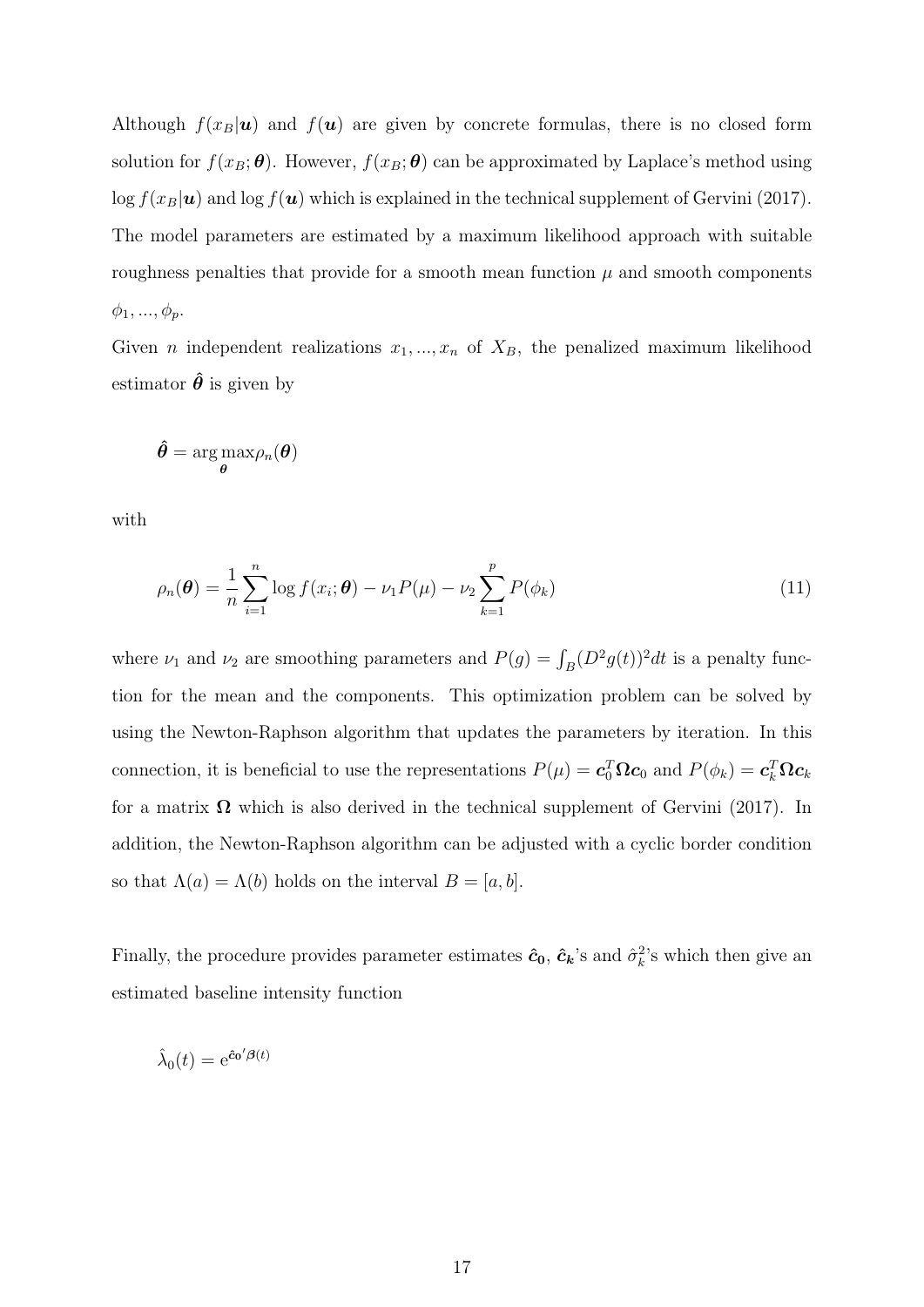and estimated multiplicative components

$$
\hat{\xi}_k(t) = e^{\hat{\mathbf{c}}_k'\mathbf{\beta}(t)}.
$$

In addition, an estimate  $u$  of  $U$  is found for the realization  $x_B$  of  $X_B$  during the Laplace approximation of  $f(x_B; \theta)$ . Therefore, repeating this step n times provides estimates  $u_1, ..., u_n$  for all realizations  $x_1, ..., x_n$  of  $X_B$ .

The  $k^{th}$  element of  $u_i$  then describes by how much realization  $x_i$  contributes to the variation described by the  $k^{th}$  component  $U_k$ . The component  $U_k$  explains  $\frac{\sigma_k^2}{\sum_{k=1}^p \sigma_k^2} \cdot 100\%$  of the total variability.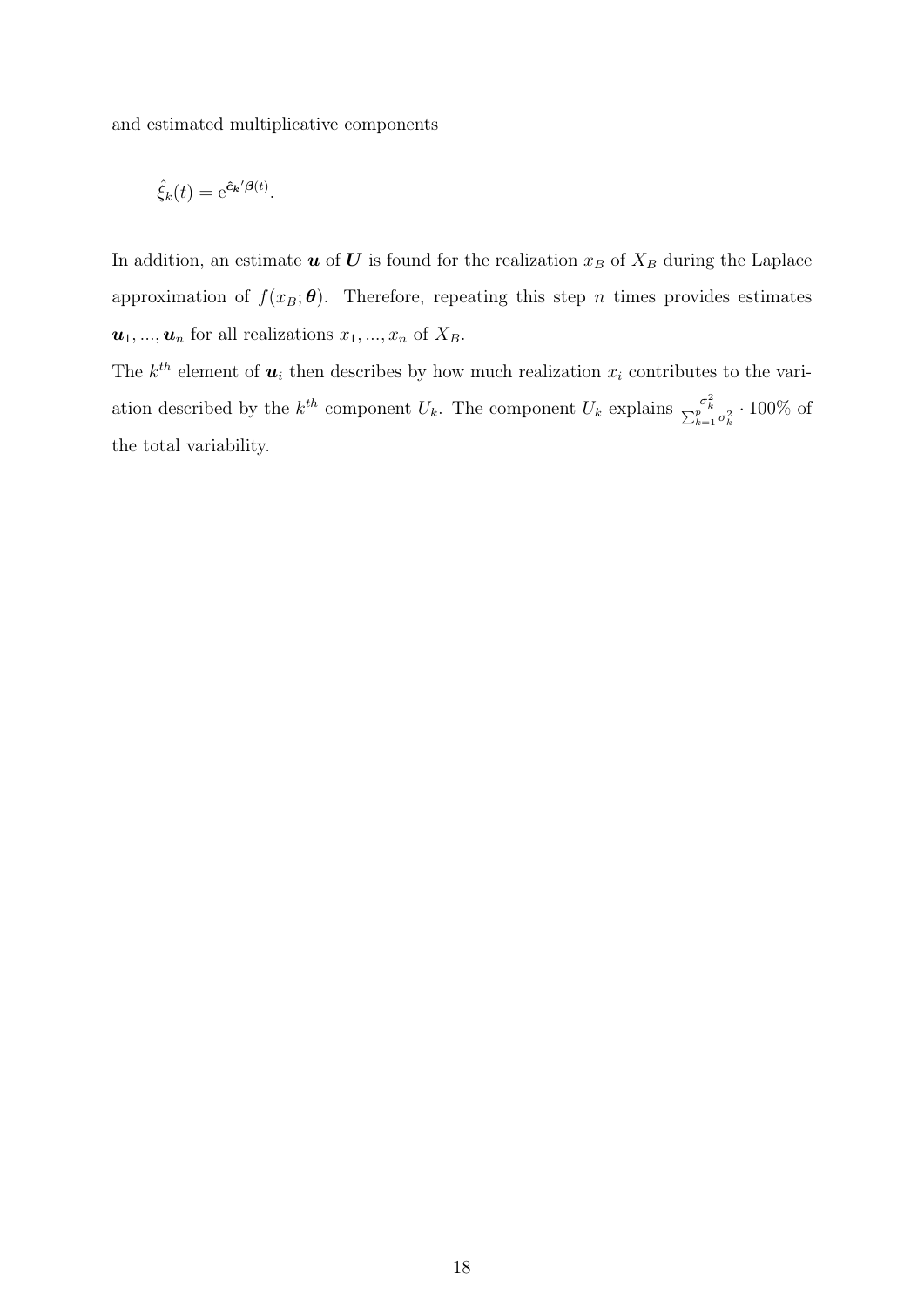## 4 Regression analysis of component scores

Chapter 2 and chapter 3 introduced procedures to analyze different types of data. Whereas the principal component approach analyzes the variation between smoothed functional data, the multiplicative component model reveals the variation between data from point processes. For both, several components with corresponding component scores were obtained.

In practice, a range of data is often analyzed with respect to different questions of interest, e.g. all days in 2018 are analyzed with respect to the temporal distribution of crimes as well as the hourly number of policemen on duty for the city of Chicago. If the variation in each data set is examined by one of the introduced approaches, it might now be of interest to investigate the relationship between the component scores. The motivation is to find out if a type of variation in a first data set is somehow correlated with a type of variation in a second data set.

Let  $f_l = (f_{l1},...,f_{ln})'$  be the vector consisting of the principal component scores of n observations for the  $l^{th}$  principal component. On the other hand, for the multiplicative component model, let  $u_k = (u_{k1},...,u_{kn})'$  be the vector consisting of the component scores of n observations for the  $k^{th}$  component. A standard approach to relate the corresponding component scores is a linear regression model. The straight line regression equation is given by

$$
u_{ki} = \beta_0 + \beta_1 f_{li} + \epsilon_i \quad \text{for} \quad i = 1, \dots, n \tag{12}
$$

where  $\beta_0$  is the intercept,  $\beta_1$  is the slope and  $\epsilon_i$  is the error term. The random error terms are assumed to be independent with mean 0 and constant variance.

(12) can be extended arbitrarily by adding power functions of  $f_{li}$  to the regression. The quadratic regression equation is for example given by

$$
u_{ki} = \beta_0 + \beta_1 f_{li} + \beta_2 f_{li}^2 + \epsilon_i
$$
 for  $i = 1, ..., n$ .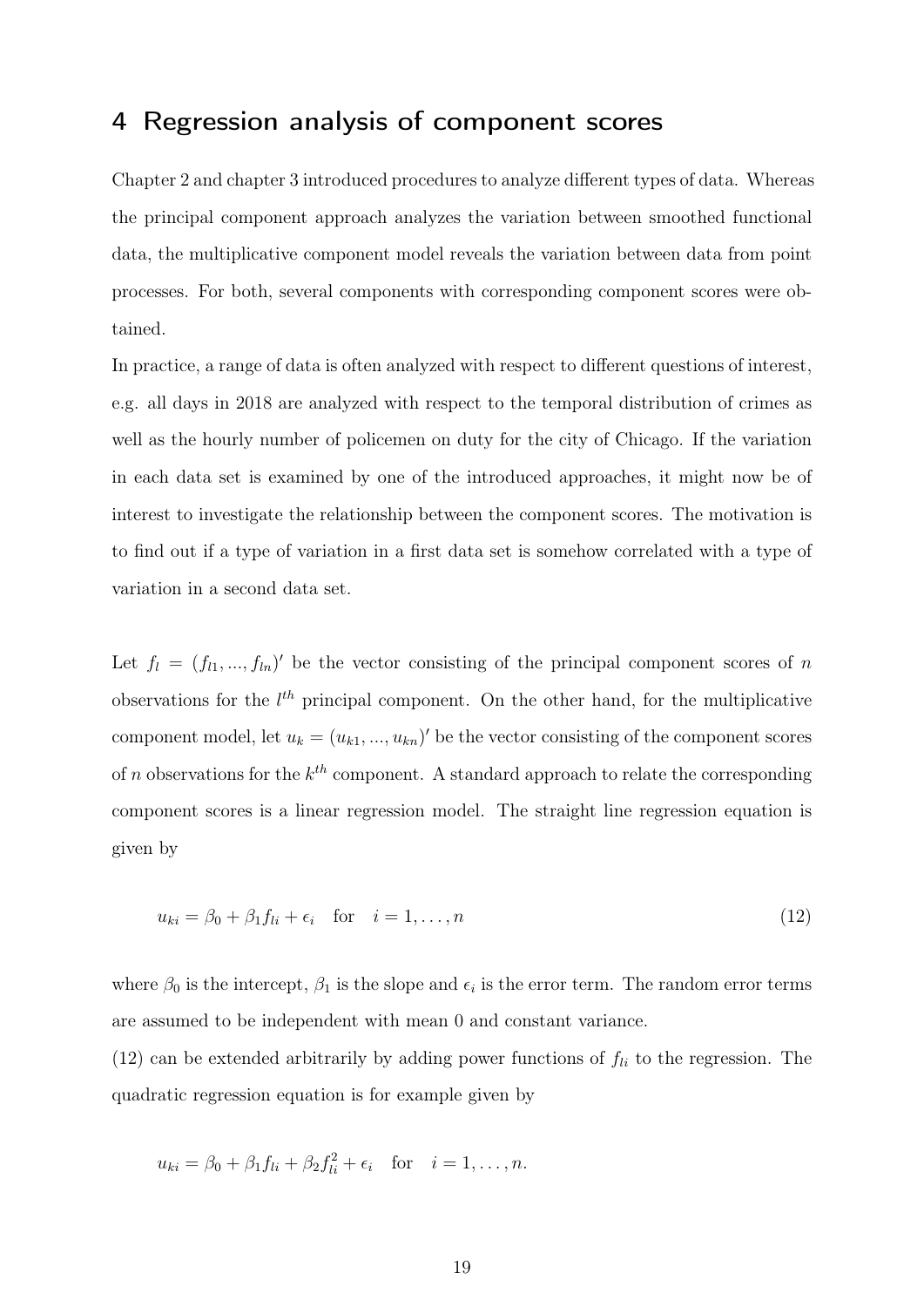It is beneficial to first make a scatterplot of  $f_l$  and  $u_k$ . Plotting the corresponding  $f_{li}$  and  $u_{ki}$  against each other for all n observations uncovers any obvious pattern between these components. Based on this indication, an appropriate regression model can be chosen. After fitting a regression model, the coefficient of determination  $R^2$  then provides a measure how well the observed  $u_{ki}$ 's are explained by the examined relationship. This measure is given by

$$
R^{2} = 1 - \frac{SS_{res}}{SS_{tot}} = 1 - \frac{\sum_{i=1}^{n} (u_{ki} - \hat{u}_{ki})^{2}}{\sum_{i=1}^{n} (u_{ki} - \bar{u}_{k})^{2}}
$$

where  $\hat{u}_{ki}$  is the fitted value of  $u_{ki}$  and  $\bar{u}_k = \frac{1}{n}$  $\frac{1}{n} \sum_{i=1}^{n} u_{ki}$  is the average component score for the  $k^{th}$  component.

It holds  $R^2 \approx 1$  if the fitted component scores almost match the observed component scores which means that the model almost perfectly replicates the observations. On the other hand, it holds  $R^2 \approx 0$  if the fitted component scores barely match the observed component scores. That means, the model can not explain the observations.

In addition to the regression models, the correlation coefficient

$$
\rho_{kl} = \frac{\sum_{i=1}^{n} (f_{li} - \bar{f}_l)(u_{ki} - \bar{u}_k)}{\sqrt{\sum_{i=1}^{n} (f_{li} - \bar{f}_l)^2} \sqrt{\sum_{i=1}^{n} (u_{ki} - \bar{u}_k)^2}}
$$

can be computed in order to check for a linear relationship between the components. Here,  $\bar{f}_l = \frac{1}{n}$  $\frac{1}{n}\sum_{i=1}^{n} f_{li}$  is the average component score for the  $l^{th}$  principal component and  $\bar{u}_k = \frac{1}{n}$  $\frac{1}{n}\sum_{i=1}^{n} u_{ki}$  is again the average component score for the  $k^{th}$  component in the multiplicative model. If  $|\rho_{kl}| \approx 1$  holds, the components are highly linearly correlated.

In chapter 5, functional data as well as data from point processes is analyzed. Afterwards, the relationship of their component scores is examined under the use of regression models and the introduced measures. However, the analyses explained in this chapter could also be applied on component scores that all come either from principal component analyses of functional data or from multiplicative models for point processes.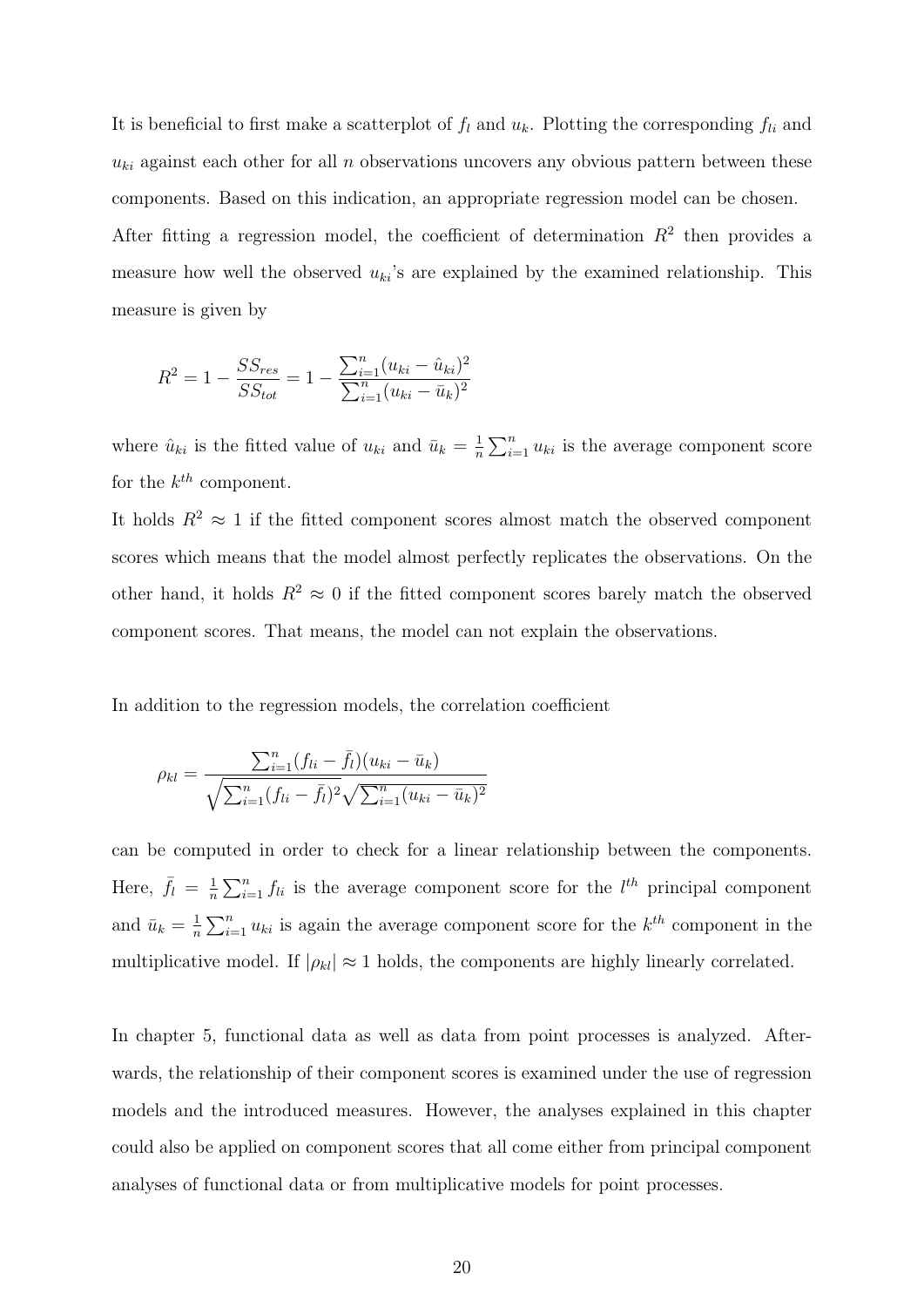## 5 Application on bike sharing system

This chapter examines if the temperature had influence on the demand for the bike sharing system Divvy in Chicago between April and November 2016. For this purpose, the temperature in Chicago is examined to find the average temperature over the eight months and different types of variations which show how single days deviate from the average temperature. On the other hand, the trip starting times of two bike stations are also analyzed in order to find the temporal distribution of the bike demand and the major types of variation. Afterwards, the component scores of both analyses are used to investigate if there is a relationship between the bike demand and the temperature.

#### 5.1 Temperature analysis

In this subsection, data of the temperature in Chicago is used which is publicly available on the data science website Kaggle (https://www.kaggle.com/). For each of the 244 days between  $04/01/2016$  and  $11/30/2016$ , the hourly temperature data is available. Therefore, the functional data approach from chapter 2 is used to find 244 smooth functions representing the data and to analyze their variation.

As a first step, the data for the time frame of interest is extracted and converted from Kelvin to degree Fahrenheit. Then, the functional data is smoothed with a roughness penalty under the use of a cubic B-spline basis and ten equally spaced knots in the interval (0,24). The optimal smoothing parameter is  $\lambda = 12.59$  and can be obtained by generalized cross-validation. The principal component analysis is then conducted with  $p = 5$  components. As the first two of them already account for 97.83% of the variability, just these two components are considered in the following.

To illustrate and interpret the components  $\xi_1$  and  $\xi_2$ , it is beneficial to plot the mean function of the temperature and to show how the first respectively the second type of variation affect the mean function. Therefore, a positive multiple of the components is separately added and subtracted to the mean function in figure 1 in order to point out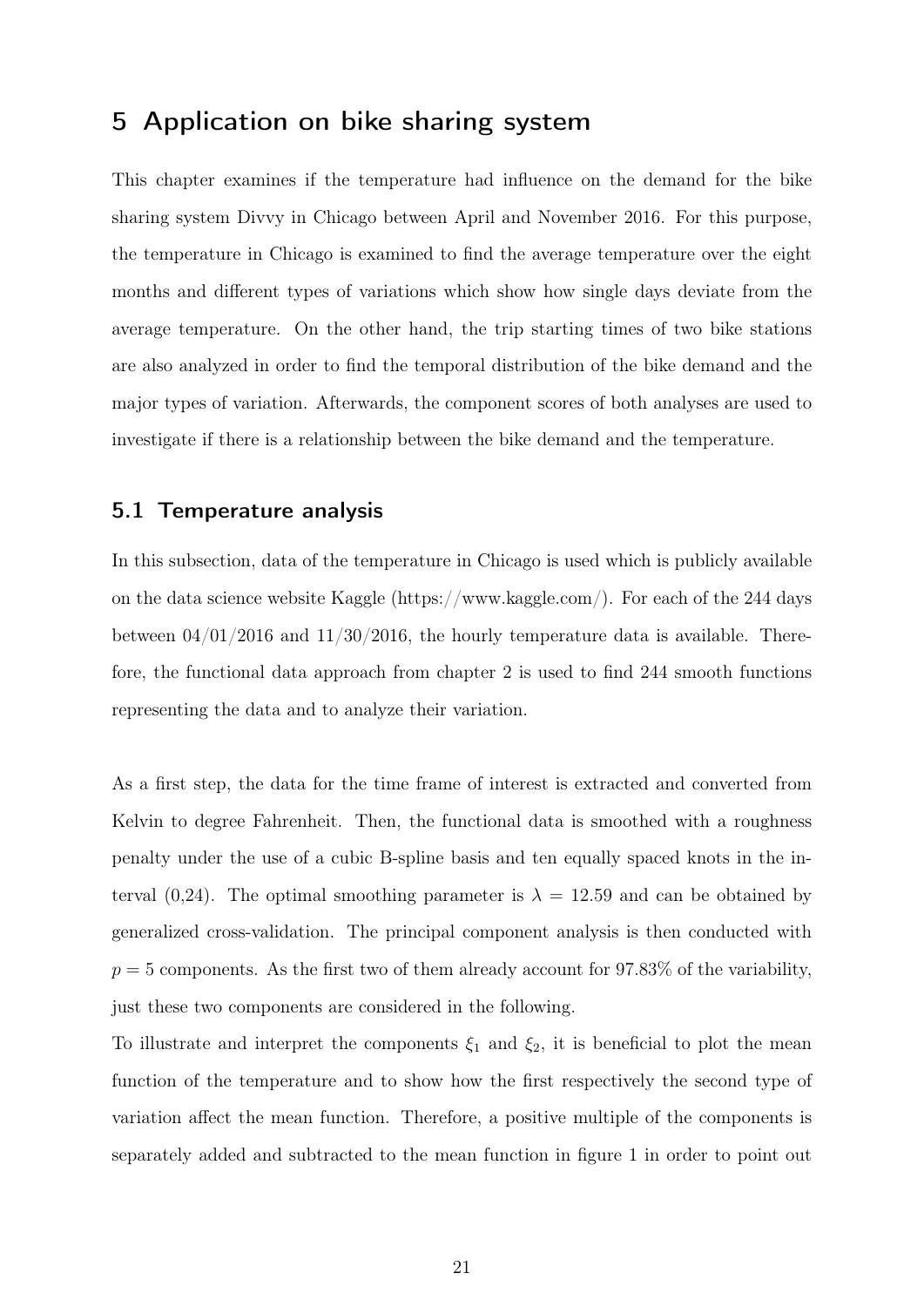the effect of the corresponding type of variation. Here, the multiple 3 is sufficient to make the effect clear.



Figure 1: Effect of the first two principal components. (1.PC) Mean function (blue) and mean plus a positive (red) and negative (yellow) multiple of 1. PC. (2.PC) Mean function (blue) and mean plus a positive (red) and negative (yellow) multiple of 2. PC.

The mean temperature function shows approximately that, on average, the minimum daily temperature is 57 degree Fahrenheit at around 4am and the maximum daily temperature is 70 degree Fahrenheit at around 3pm. The first principal component is a size component which represents higher temperature over the entire day. On the other hand, the second principal component is a contrast component which represents a higher maximum temperature but a lower minimum temperature. This component therefore shows a higher amplitude between the daily maximum and minimum temperature. A negative multiple of the components shows in both cases the opposite effect. Most of the variation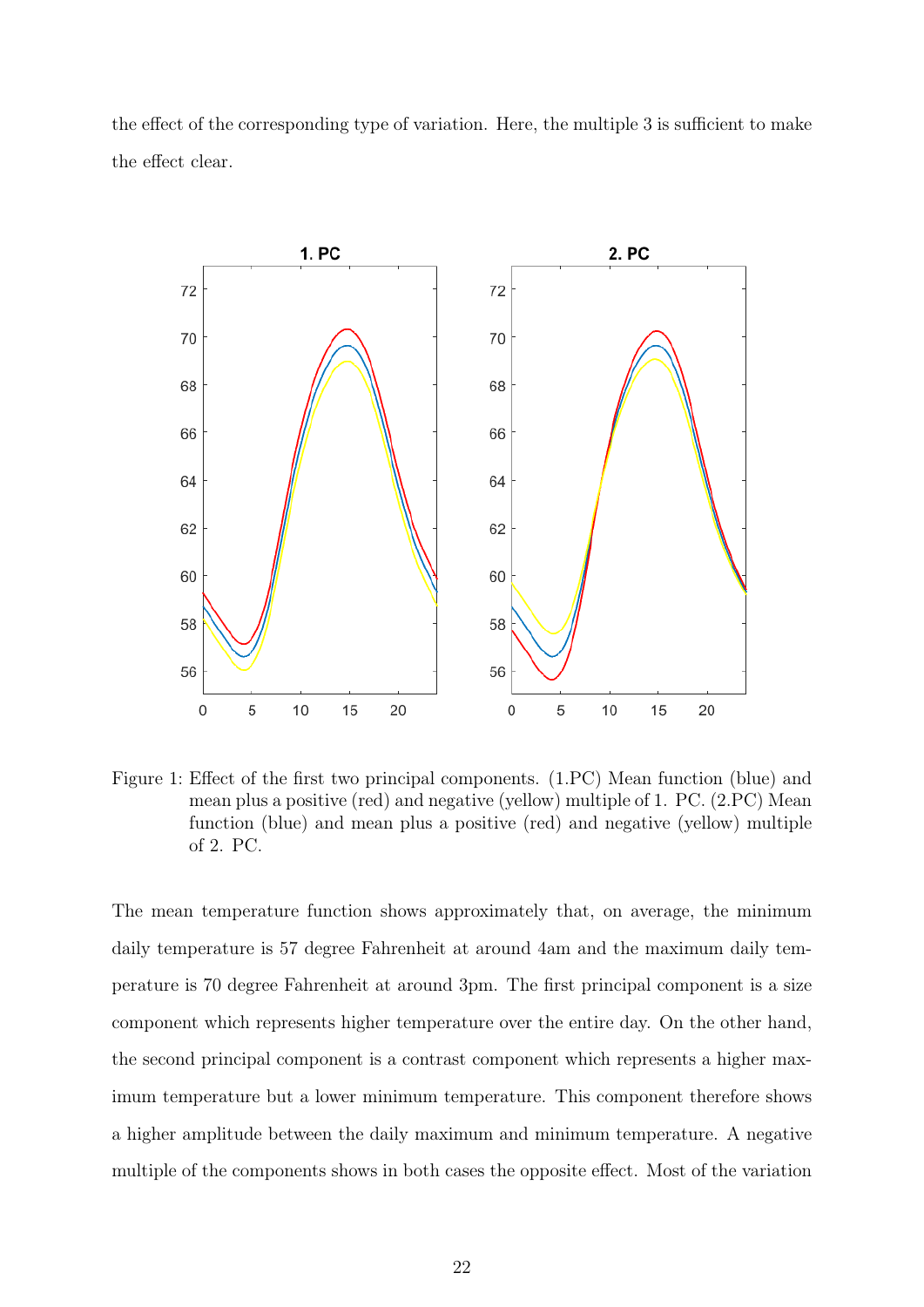between the days is due to the first component that accounts for 92.49% of the total variation. The second component just accounts for another 5.34% and is therefore less significant than the first one.

It is now of interest how each day differs from the mean function in terms of the effects demonstrated by the principal components. This question can be answered by looking at the principal component scores which are given in figure 2.



Figure 2: Daily component scores of first two principal components.

Days with a positive component score deviate from the mean function in the way described by adding the principal component to the mean function (see red function in figure 1) whereas days with a negative score show the reverse effect demonstrated by subtracting the principal component from the mean function (see yellow function in figure 1). In addition, the higher the absolute value of a score is, the stronger deviates the day from the mean function in the described way.

Considering the scores for the first PC, one can see the clear pattern that summer days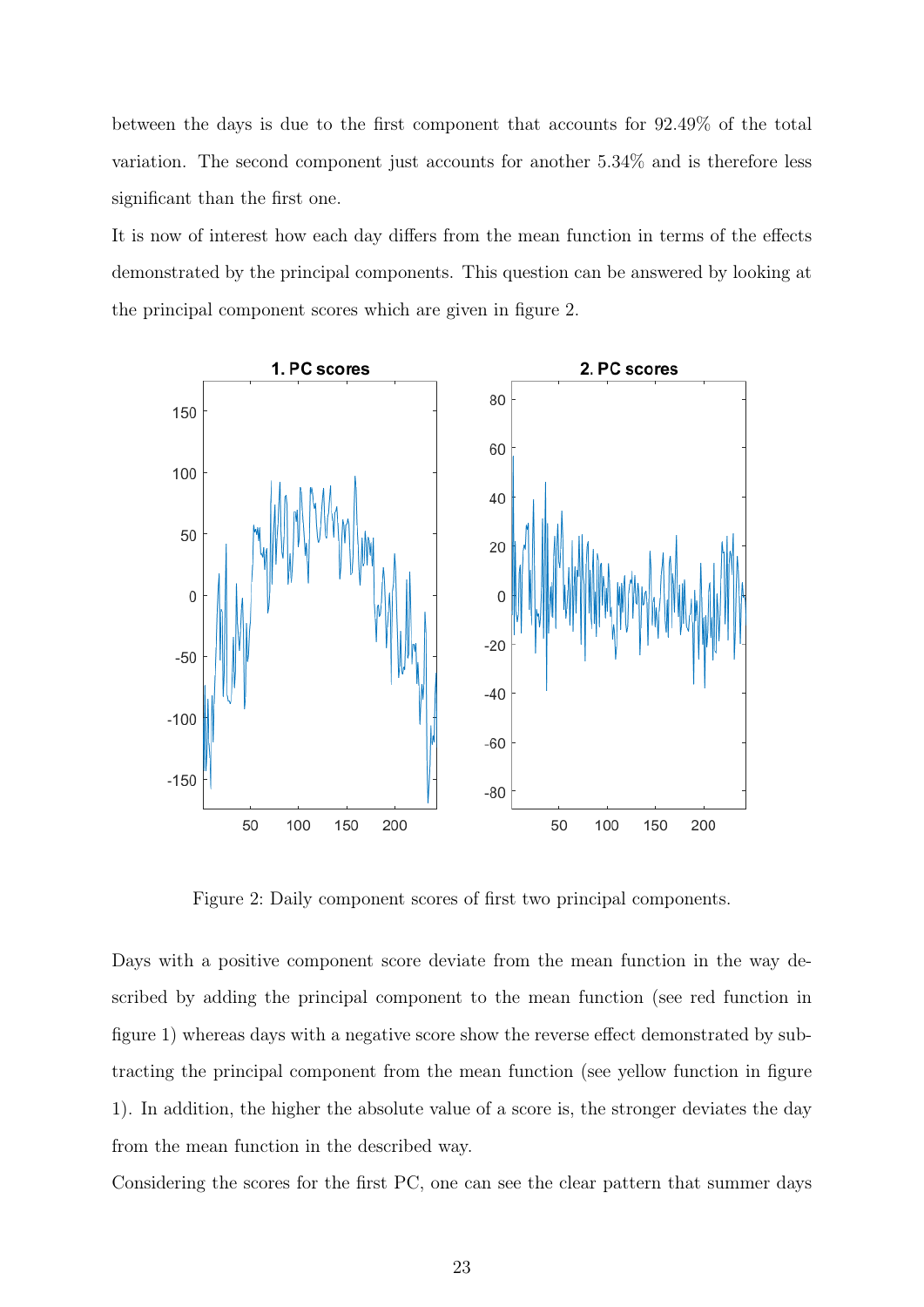have a positive score and days in spring and fall have negative scores. This means that summer days tend to have a higher temperature over the entire day than days in spring and fall do. This insight is what one would naturally expect.

The scores of the second principal component show no obvious pattern except a spread around 0. This spread is a little bit wider in spring and in fall than in summer. This means that the difference between the daily maximum and minimum temperature fluctuates more in spring and in fall.

#### 5.2 Bike demand analysis

In this subsection, the demand for the bike sharing system Divvy in Chicago is analyzed. The necessary open source data can be found on the Chicago Data portal website (https://data.cityofchicago.org). This data set gives for each of the 244 days between  $04/01/2016$  and  $11/30/2016$  the exact bike checkout times. That means the data for different days differs in terms of how often bikes were checked out and also at what time. Hence, each day is assumed to be a realization of a Poisson process with a corresponding unknown intensity function where the bike check outs are the events that take place. Therefore, the multiplicative component model from chapter 3 is used in order to model the random function  $\Lambda$  which characterizes the underlying Poisson process and explains the varying bike demand over the eight months.

The analysis is conducted for two different bike stations individually. Station 35 is located at the Navy Pier where a lot of people are on the move and 85314 bikes were check out between April and November 2016. On the other hand, station 166 at Ashland Avenue & Wrightwood Avenue is located in a more calm neighbourhood with just 4304 bike demands during the same time.

The model uses again a cubic B-spline basis and ten equally spaced knots in the interval  $(0.24)$  for both bike stations. First, consider station 35. The optimal smoothing parameters  $\nu_1 = 0.0316$  and  $\nu_2 = 0.1$  are obtained by cross-validation. Although five principal components are computed, just the first two are considered here since they already ac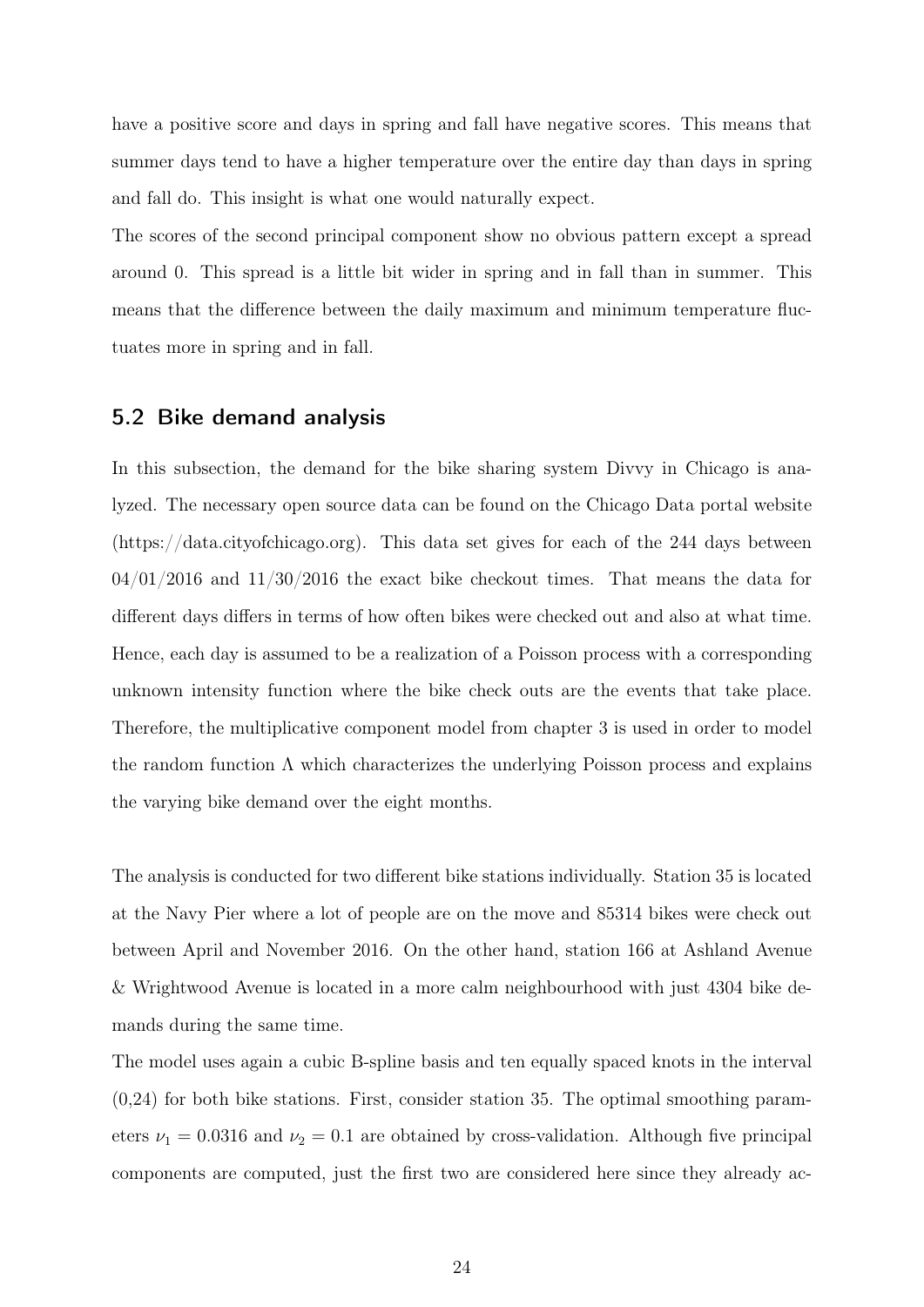count for 95.59% of the variability.

First, based on the plotted baseline intensity function  $\Lambda$ , the effects of the two multiplicative components  $\xi_1$  and  $\xi_2$  are shown. This is done by multiplying and dividing the baseline function by one of the components which is taken to the power of a constant that points out the type of variation. Here again, the constant 3 is sufficient to highlight the effect. Therefore, the products  $\lambda_0(t)\xi_k(t)^3$  and  $\lambda_0(t)\xi_k(t)^{-3}$  are plotted for both components  $k = 1, 2$  in figure 3.



Figure 3: Station 35: Effect of the first two components. (1.MC) Baseline intensity (blue) and baseline times a positive (red) and negative (yellow) power of 1. MC. (2.MC) Baseline (blue) and baseline times a positive (red) and negative (yellow) power of 2. MC.

The baseline intensity function shows the highest demand approximately betweeen 4pm and 5pm and barely a bike check out in the early morning hours. The integral of the baseline intensity function would give the average bike demand over the 244 days. The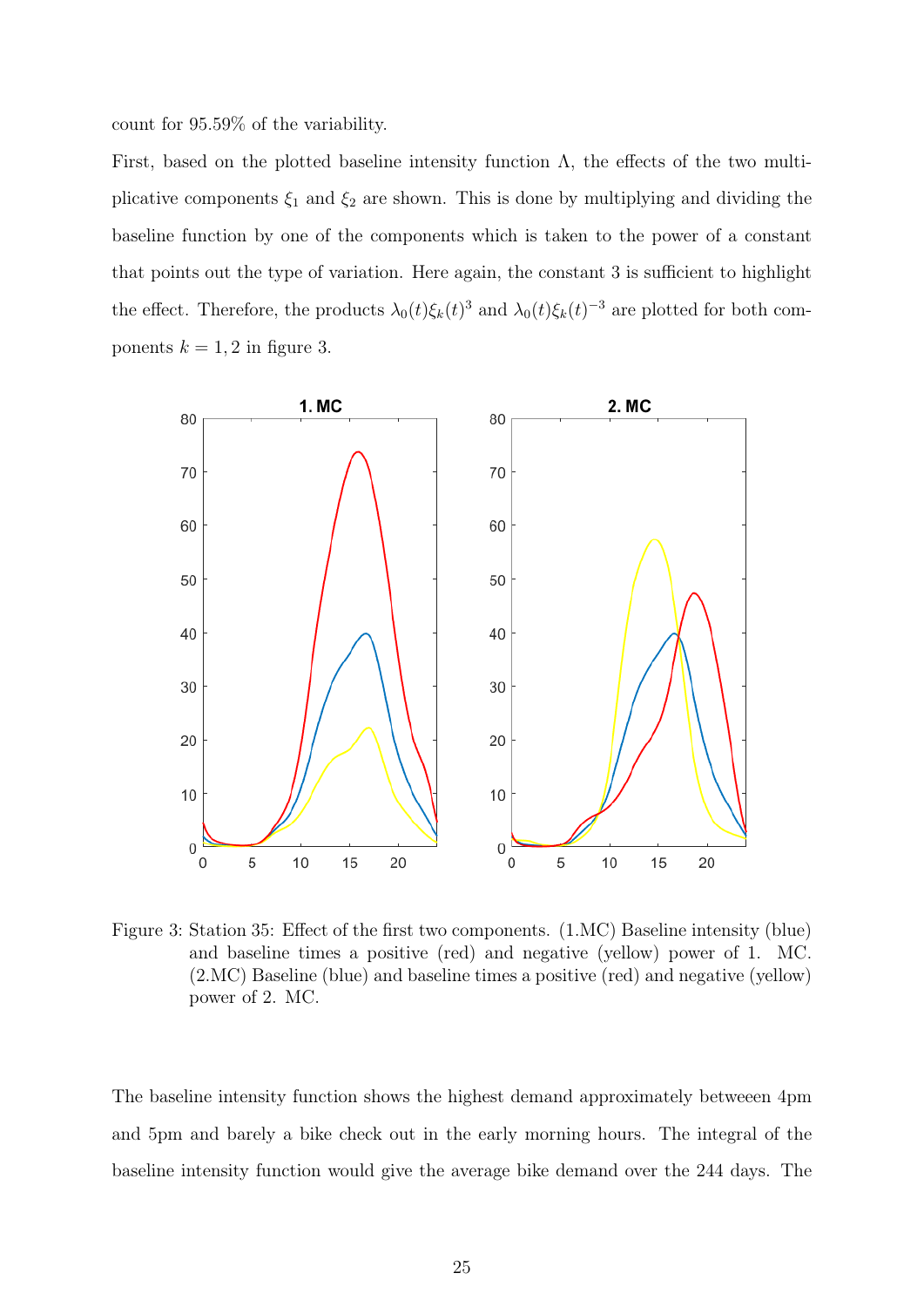first multiplicative component is a size component which represents higher demand over the entire day. On the contrary, the second multiplicative component is a shift component for which the highest daily demand takes place a little bit later than usually. In addition, the demand is slightly more concentrated around the time of highest demand. A negative power of the components shows in both cases the opposite effect except of the concentration around the new time of highest demand in component 2. There, the demand is also higher than usual. Most of the variation between the days is due to the first component that accounts for 89.83% of the total variation. The second component just accounts for another 5.76% and is therefore less significant than the first one.

To find out which days show these deviations from the usual demand contribution, the component scores are plotted in figure 4.



Figure 4: Station 35: Daily component scores of first two multiplicative components.

Considering the scores for the first PC, one can see the clear pattern that summer days have a positive score and days in spring and fall have highly negative scores. This means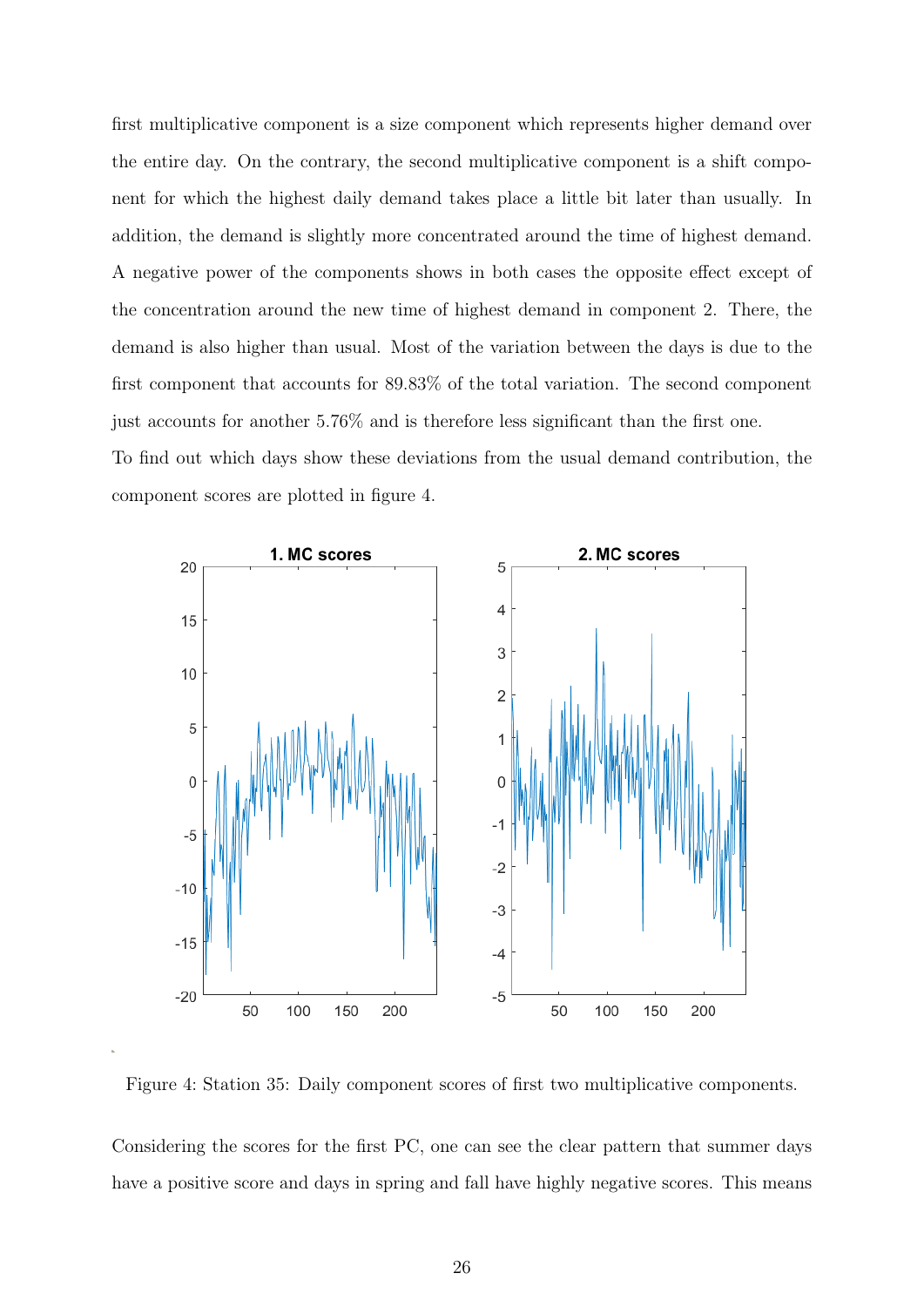that the demand tends to be generally higher over the entire day during the summer than during spring and fall.

The scores of the second principal component show a similar but clearly weaker pattern. The scores of summer days are higher again positive but the negative scores of the spring and fall time are just a little bit higher in absolute values. This relationship was considerably extremer for the first component. Nevertheless, the second component might suggest that people use the bikes a little bit later during the summer days and a little bit earlier during the spring and fall.

Now, the same analysis is conducted for station 166. A cross-validation provides the optimal smoothing parameters  $\nu_1 = 0.001$  and  $\nu_2 = 0.1$ .



Figure 5: Station 166: Effect of the first two components. (1.MC) Baseline intensity (blue) and baseline times a positive (red) and negative (yellow) power of 1. MC. (2.MC) Baseline (blue) and baseline times a positive (red) and negative (yellow) power of 2. MC.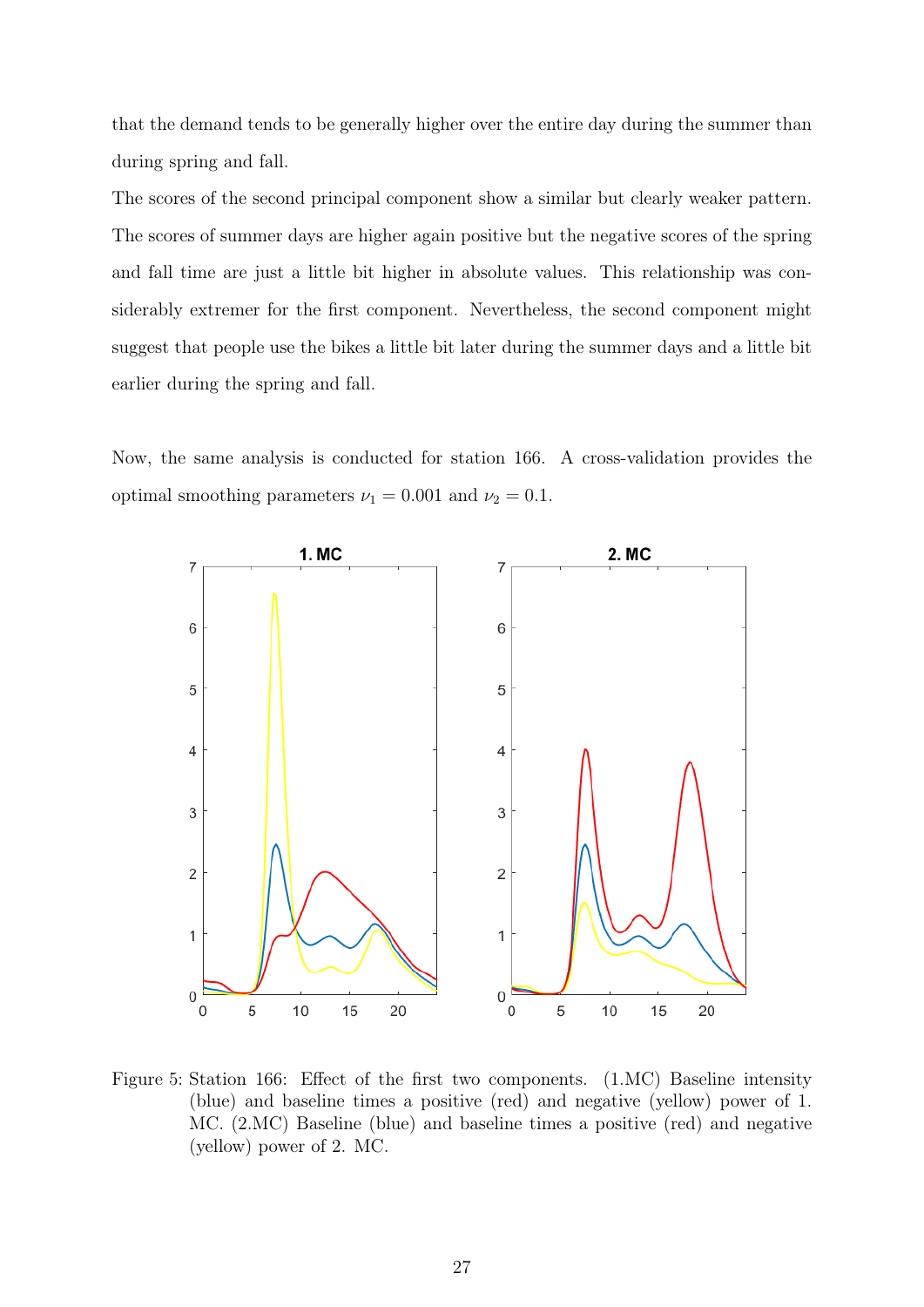Again, consider the first two multiplicative components which account for 83.66% of the total variability. Figure 5 shows the baseline intensity function and the effects of the two components.

The baseline intensity function shows the highest demand at a short-time peak around at 8am. A reason for that could be that some people who live in that neighbour use the bike sharing system to get to work in the morning. The first component is a shape component as a positive power of the multiplier implies that most bikes are demanded around noon whereas a negative multiplier strongly concentrates most of the demand at 8am. On the other hand, the second component is a typical size component and represents more bike check outs over the entire day and two instead of one peak in the demand. This additional peak at around 6pm could be due to people who take the bike to get home after work. Here, the more important first component accounts just for 56.64% of the variability and the size component for at least 27.02% which is a very high amount for a second component.

Plotting the component scores for station 166 again provides insights which days contribute to which type of variation. Figure 6 shows the component scores for both types of variation.

The scores for the shape component are spread relatively even with no obvious pattern. That means there is no clear relationship between the time in the year and the shape of the demand during the day.

In contrast, the scores of the size component show the same pattern as seen for the size component of station 35. Days in the summer have a positive score whereas days in spring and fall have negative scores. This suggests again that the demand is generally higher in the summer.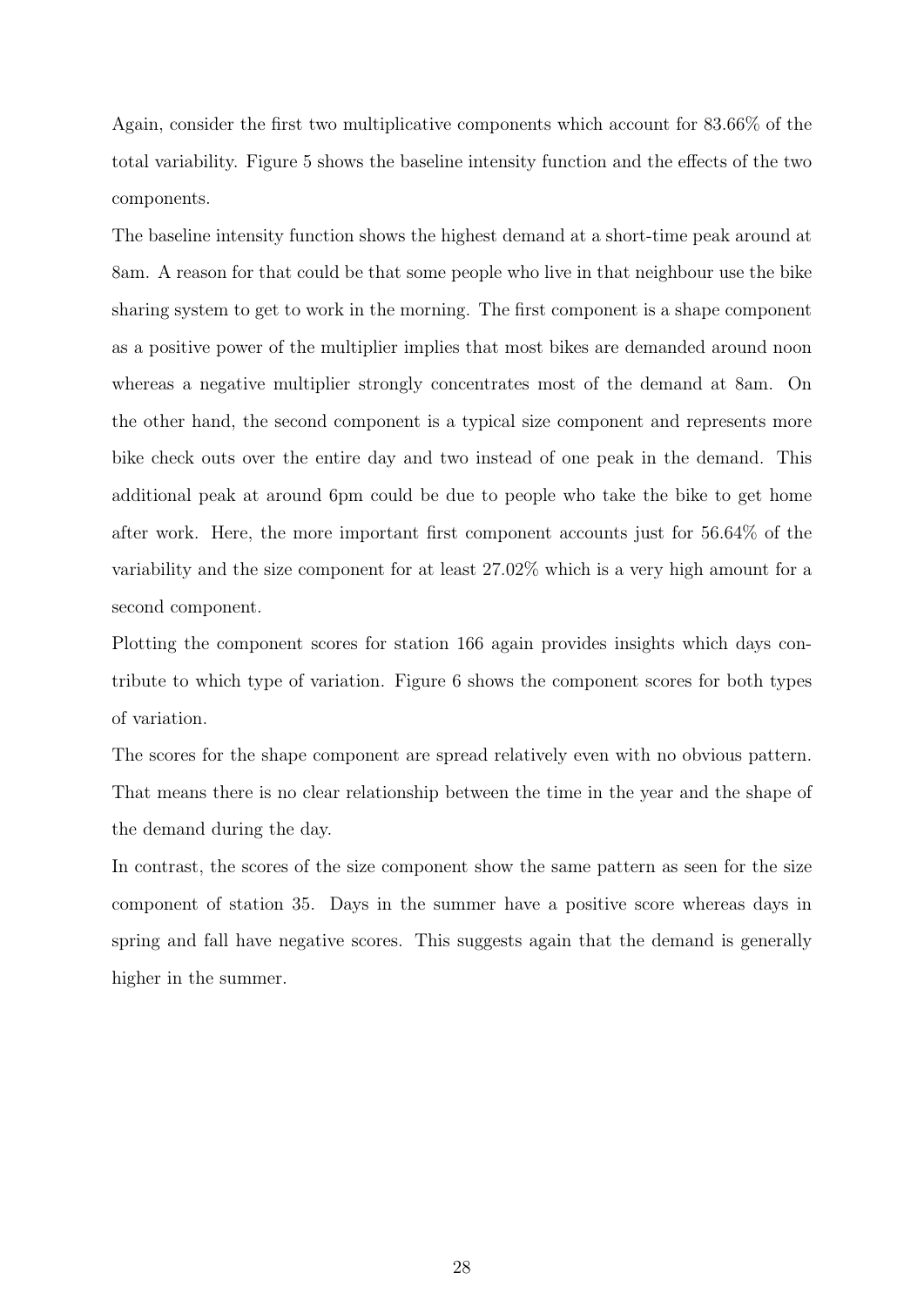

Figure 6: Station 166: Daily component scores of first two multiplicative components.

#### 5.3 Regression analysis

In this subsection, the results from 5.1 and 5.2 are used to examine if the temperature had an influence on the bike demand between April and November 2016. Therefore, a regression approach is applied on the component scores of the temperature data and the component scores of the bike demand data. Here, to investigate the relationship between the  $k^{th}$  multiplicative component of the bike demand and the  $l^{th}$  principal component of the temperature, 244 pairs  $(f_{li}, u_{ki})$  are used where  $f_{li}$  is the predictor value and  $u_{ki}$  is the response value.

First, consider again the data for station 35. The component scores obtained in the previous analysis are now plotted against each other in a scatterplot in figure 7.

The upper left scatterplot shows the scores of the first bike component plotted against the scores of the first temperature component. It is clearly observable that negative temperature component scores correspond to negative bike component scores and that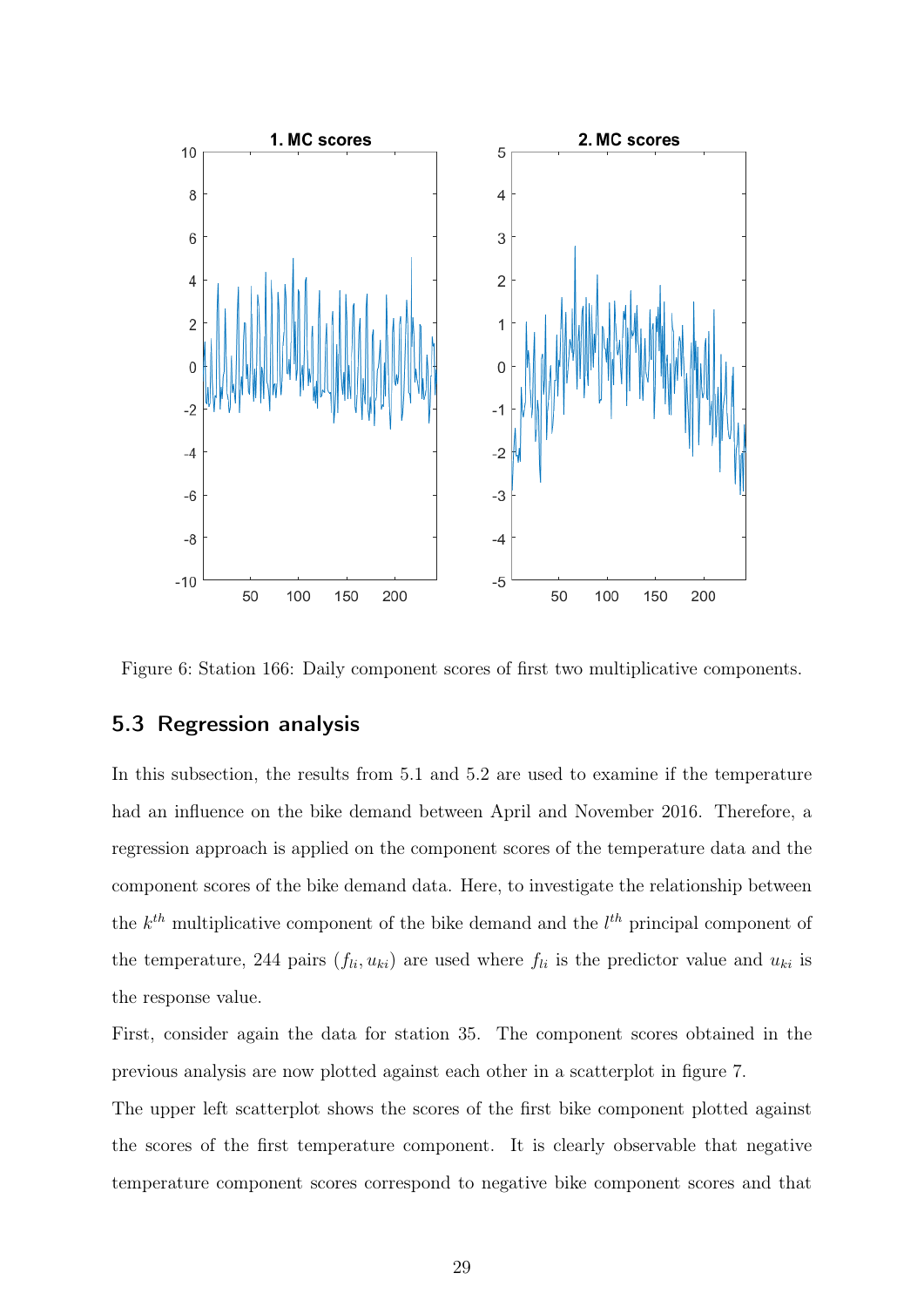

Figure 7: Station 35: Scatterplot of the component scores for the first bike MC and the first temperature PC (upper left plot). Scatterplot of the component scores for the first bike MC and the second temperature PC (upper right plot). Scatterplot of the component scores for the second bike MC and the first temperature PC (lower left plot). Scatterplot of the component scores for the second bike MC and the second temperature PC (lower right plot). All plots are supplemented by a fitted simple linear regression line.

there is an increasing linear relationship between them. Fitting a simple linear regression equation yields the following estimated relationship:

$$
u_{1i} = -2.315 + 0.06306 f_{1i}
$$
 for  $i = 1, ..., 244$ .

The corresponding coefficient of determination  $R^2 = 0.5972$  and the correlation coefficient  $\rho = 0.7728$  confirm the first guess of a linear relationship. Recall that both components are size components and higher scores mean in this context that there is a higher temperature respectively bike demand over the entire day. Therefore, the analysis suggests that a higher overall temperature yields to a higher bike demand over the entire day.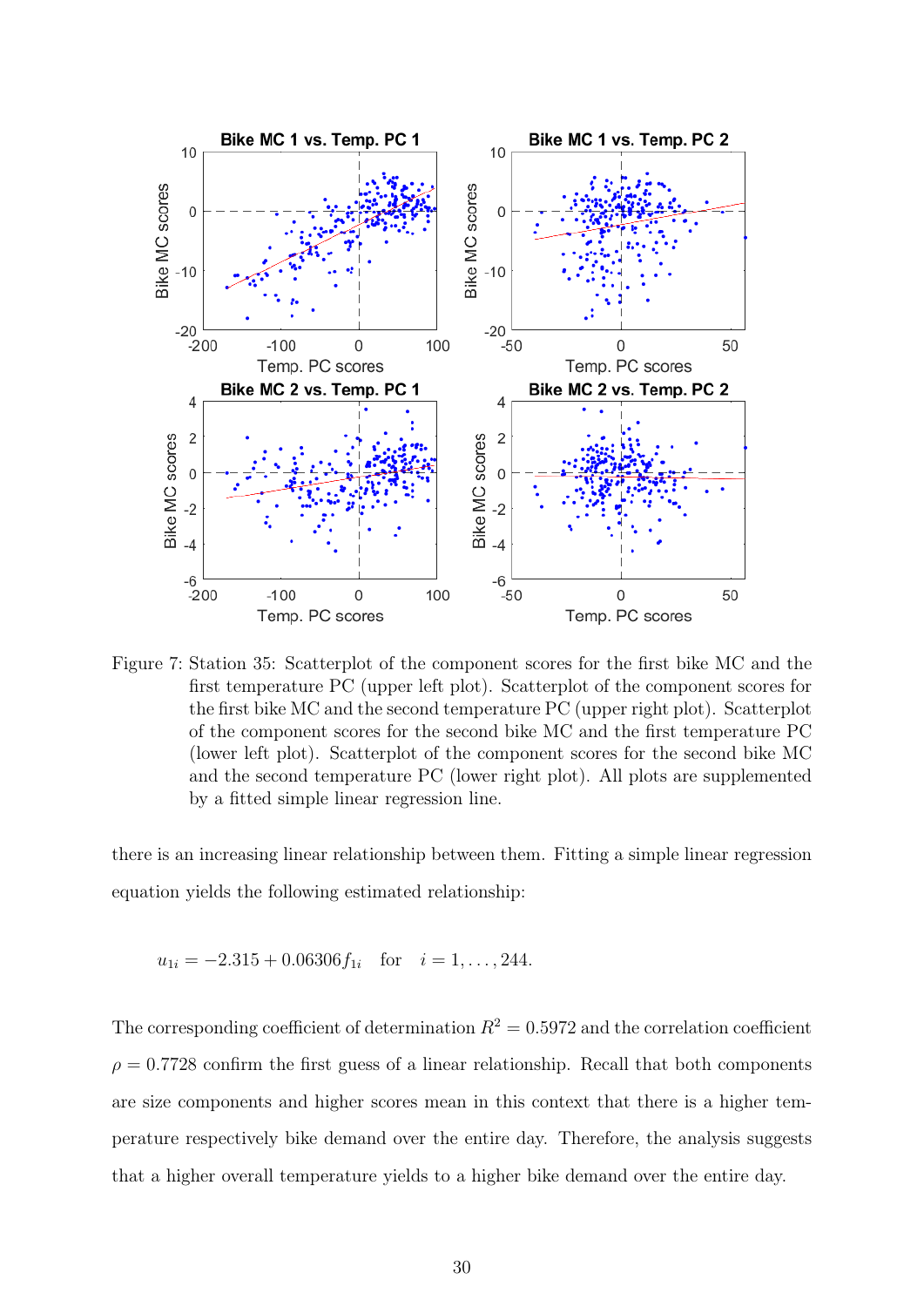The upper right and lower right scatterplots illustrate the scores of the first respectively the second bike component plotted against the scores of the first temperature component. These plots show completely random scatters with no patterns. Therefore, there is no need to fit any regression in these cases. As the second temperature component was a contrast component that changes the amplitude between daily maximum and minimum temperature, it follows that the amplitude of the temperature fluctuation over a day does not influence bike demand.

The lower left scatterplot that relates the second bike component to the first temperature component could reveal a slight linear relationship with much variation. Fitting a simple linear regression equation yields the following estimated relationship:

$$
u_{2i} = -0.2671 + 0.0069 f_{1i}
$$
 for  $i = 1, ..., 244$ .

The corresponding coefficient of determination is  $R^2 = 0.1088$  and the correlation coefficient is  $\rho = 0.3298$ . Due to these very low values, it is unlikely that there is actually a linear relationship. In addition, there is no other obvious pattern in the scatterplot that might need to be examined. Therefore, it seems that a time shift in the demand is not due to higher temperature. This gets even clearer by splitting the data set into workdays and weekend days. If a shift in the bike demand depends on the overall temperature, this relationship also needs to arise when the same analysis is conducted by fitting new principal component and point process models on the workdays or the weekend days separately. The simple linear regressions between the two components yield for the workdays  $R^2 = 0.028$  and  $\rho = -0.1674$  and for the weekend data  $R^2 = 0.0021$  and  $\rho = 0.0455$ . These results reinforce that there is no relationship between a demand shift for the bikes and a higher temperature.

Next, consider the data for station 166. The analysis is again based on the scatterplots of the component scores obtained by the different models. They are given in figure 8.

Both upper scatterplots as well as the lower right scatterplot show random scatters where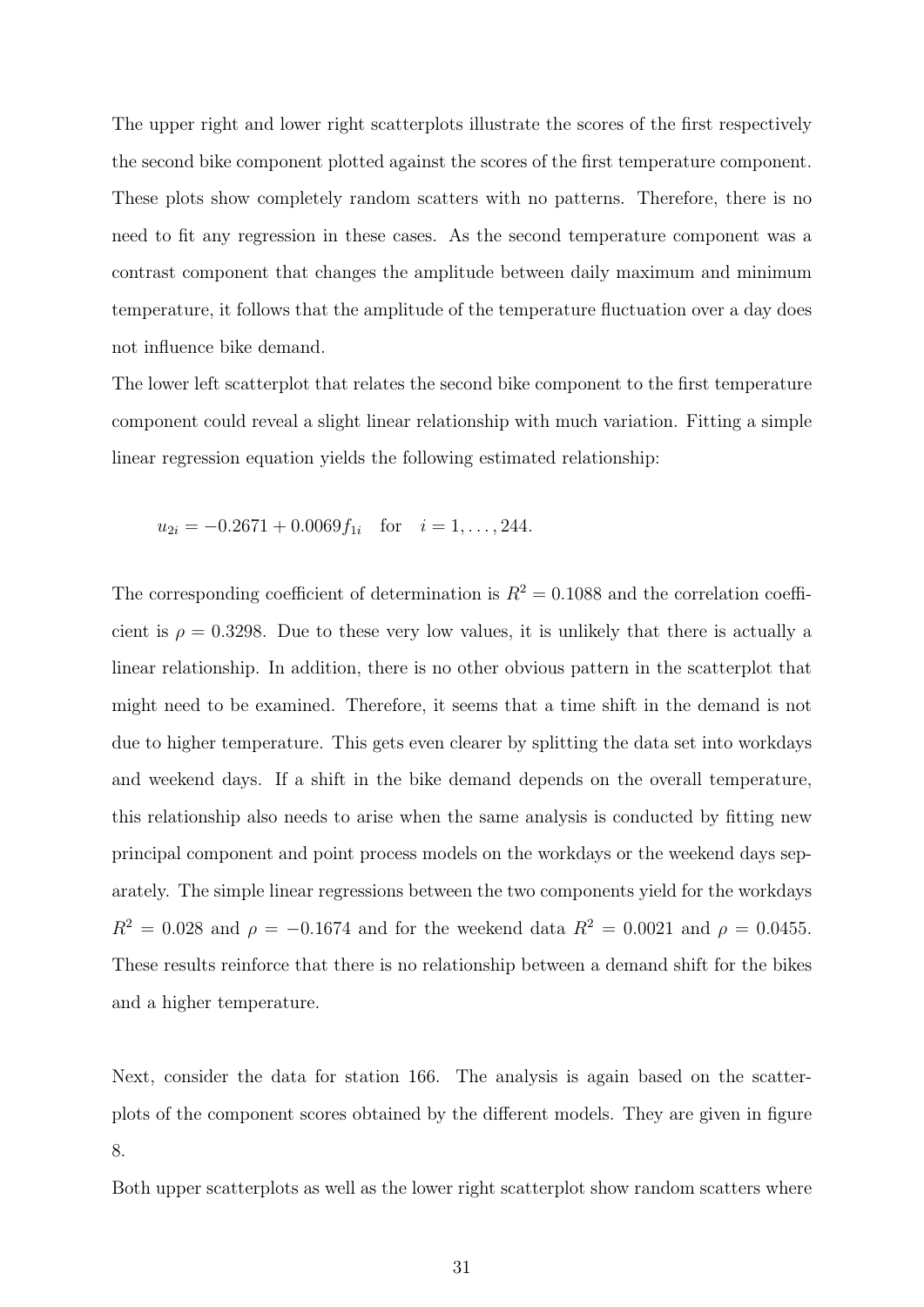

Figure 8: Station 166: Scatterplot of the component scores for the first bike MC and the first temperature PC (upper left plot). Scatterplot of the component scores for the first bike MC and the second temperature PC (upper right plot). Scatterplot of the component scores for the second bike MC and the first temperature PC (lower left plot). Scatterplot of the component scores for the second bike MC and the second temperature PC (lower right plot). All plots are supplemented by a fitted simple linear regression line.

no pattern is identifiable. Hence, no further analyses are conducted on these three component combinations. With the temporal PC 2 being a contrast component, station 166 gives the same conclusion as station 35 that there is no relationship between the bike demand and the amplitude between the daily maximum and minimum temperature. On the other hand, the upper left scatterplot illustrates the relationship between the shape of the bike demand and a higher level of temperature over the entire day. The data shows barely any connection. The fitted model

$$
u_{1i} = -0.0493 + 0.0036 f_{1i}
$$
 for  $i = 1, ..., 244$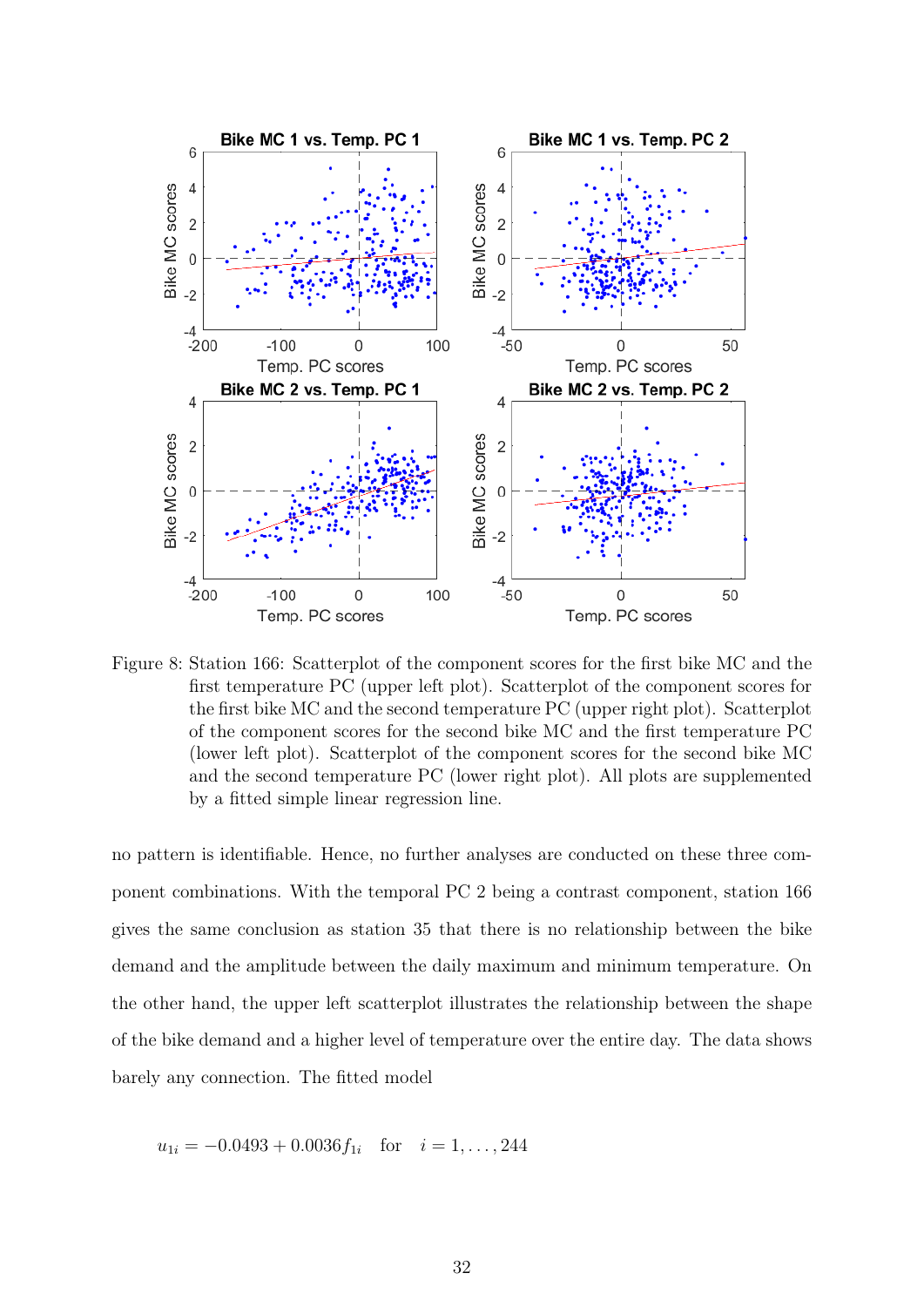provides the statistical measures  $R^2 = 0.0136$  and  $\rho = 0.1165$  which confirm that there is most likely no relationship.

Now consider the only scatterplot with a obvious pattern. The lower left plot shows a linearly increasing relationship between the overall bike demand and the general temperature. Fitting a simple linear model gives

$$
u_{2i} = -0.2503 + 0.0122 f_{1i}
$$
 for  $i = 1, ..., 244$ .

Even if the corresponding coefficient of determination  $R^2 = 0.4648$  and the correlation coefficient  $\rho = 0.6817$  are smaller than for the corresponding components of station 35  $(R^2 = 0.5972$  and  $\rho = 0.7728$ , they confirm that a higher demand over the entire day is positively correlated with generally higher temperature.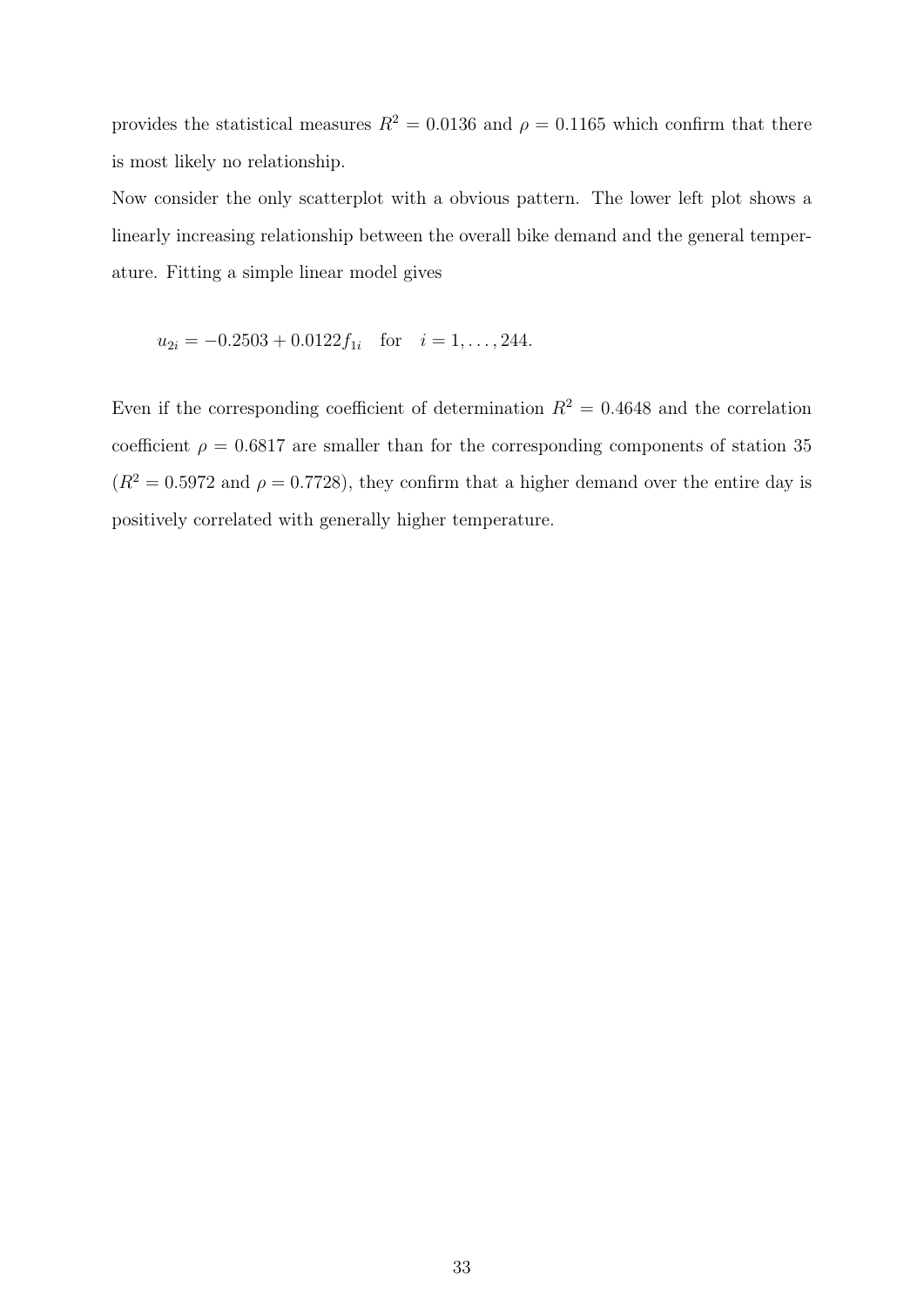## 6 Conclusions and outlook

The goal of this thesis was to examine the influence of temperature on the bike demand for the bike-sharing system Divvy in Chicago between April 1 and November 30 2016. For this purpose, functional temperature data for the city of Chicago was smoothed with a roughness penalty and the obtained curves were subject to a functional principal component analysis which revealed the two major types of variation. The most variability is due to a higher temperature level over the entire day in summer and generally colder days during spring and fall. The second principal component shows differently high amplitudes between the daily maximum and minimum temperatures where the amplitude oscillates over the entire time between April and November 2016.

On the other hand, the daily bike checkout times were assumed to be realizations of a doubly stochastic temporal point process and modeled by a multiplicative component model. Although two bike stations with presumably different user profiles were investigated, the estimation of the parameters provided for both stations two similar components that described the significant changes in the demand. In each case, the size component represents days with generally higher or lower demand which occur in summer respectively in spring and fall. The shift component shows for station 35 that the highest demand in summer takes place a little bit later during the day than usual whereas the shape of demand for station 166 changes frequently over the entire eight months.

The component scores of both analyses were then examined in scatterplots, simple linear regression models and statistical measures in order to find out what influence the temperature variation has on the bike demand. It turned out that the scores of the size components are highly positively correlated. That means, the overall demand is higher on days with a generally high temperature (i.e. in the summer). Moreover, the results showed no significant relationship between the other components. Thus, it seems that the period of high demand during a day is not influenced by any characteristic of the temperature.

However, as the time shift in demand showed minimal evidence of a correlation with the overall temperature level, it might be possible that the bike demand is influenced by a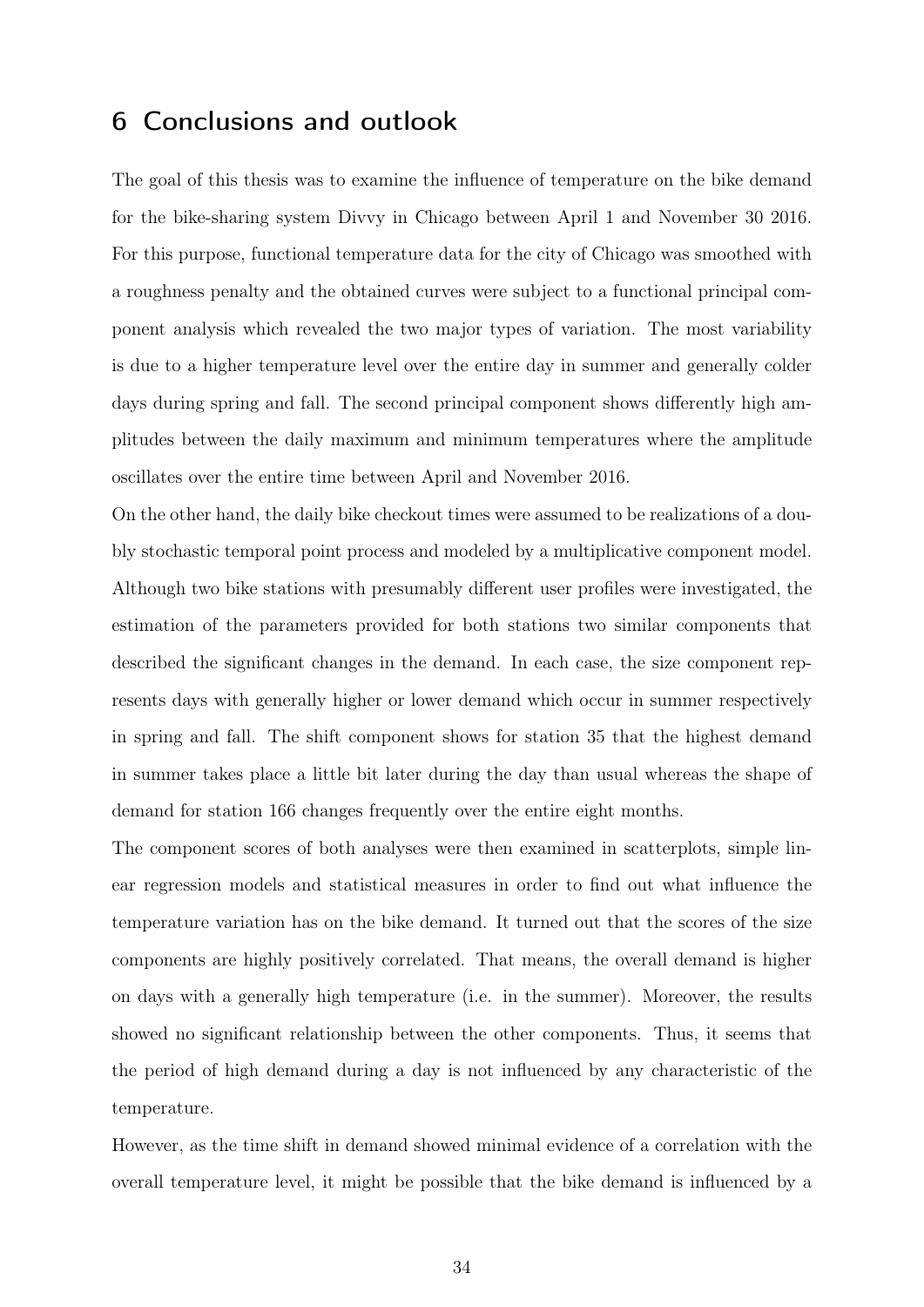factor which shows a comparable pattern in the component scores as the size component of the temperature. Therefore, further analysis could focus for example on the time of sunrise and sunset as the summer can again be distinguished from spring and fall in this regard. In addition, precipitation could also be taken into account to refine the prediction of bike usage.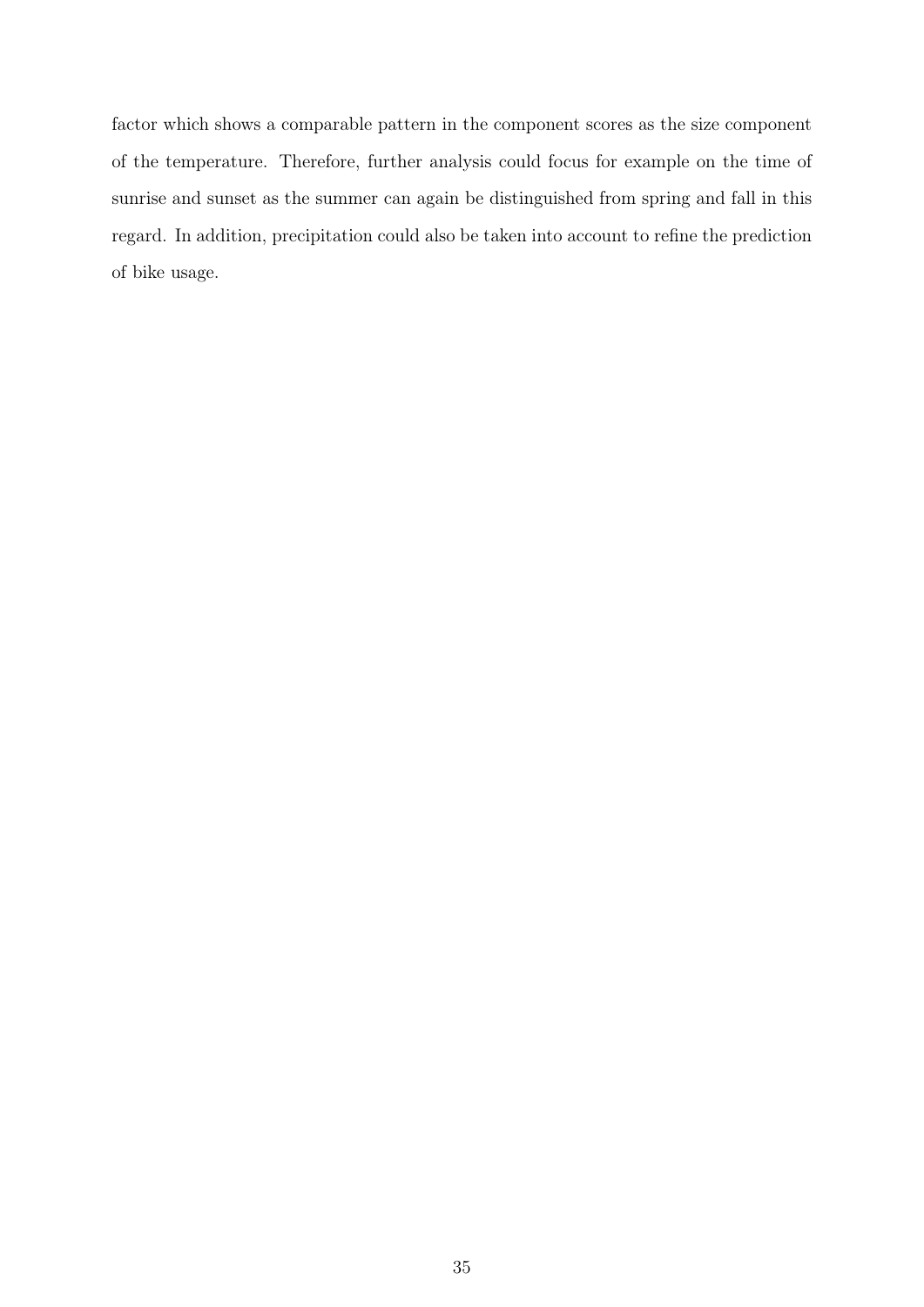## 7 References

- [1] Borgnat, P., Robardet, C., Rouquier, J., Abry, P., Flandrin, P., and Fleury, E. (2011). Shared bicycles in a city: A signal processing and data analysis perspective. Advances in Complex Systems 14 1-24.
- [2] de Boor, C. (2001). A Practical Guide to Splines. Springer, New York, revised edition.
- [3] Gervini, D. (2017). Multiplicative component models for replicated point processes. ArXiv 1705.09693.
- [4] Møller, J., and Waagepetersen, R.P. (2004). Statistical Inference and Simulation for Spatial Point Processes. Chapman and Hall/CRC, Boca Raton.
- [5] Ramsay, J. O. and Silverman, B. W. (2005). Functional Data Analysis. Springer, New-York, second edition.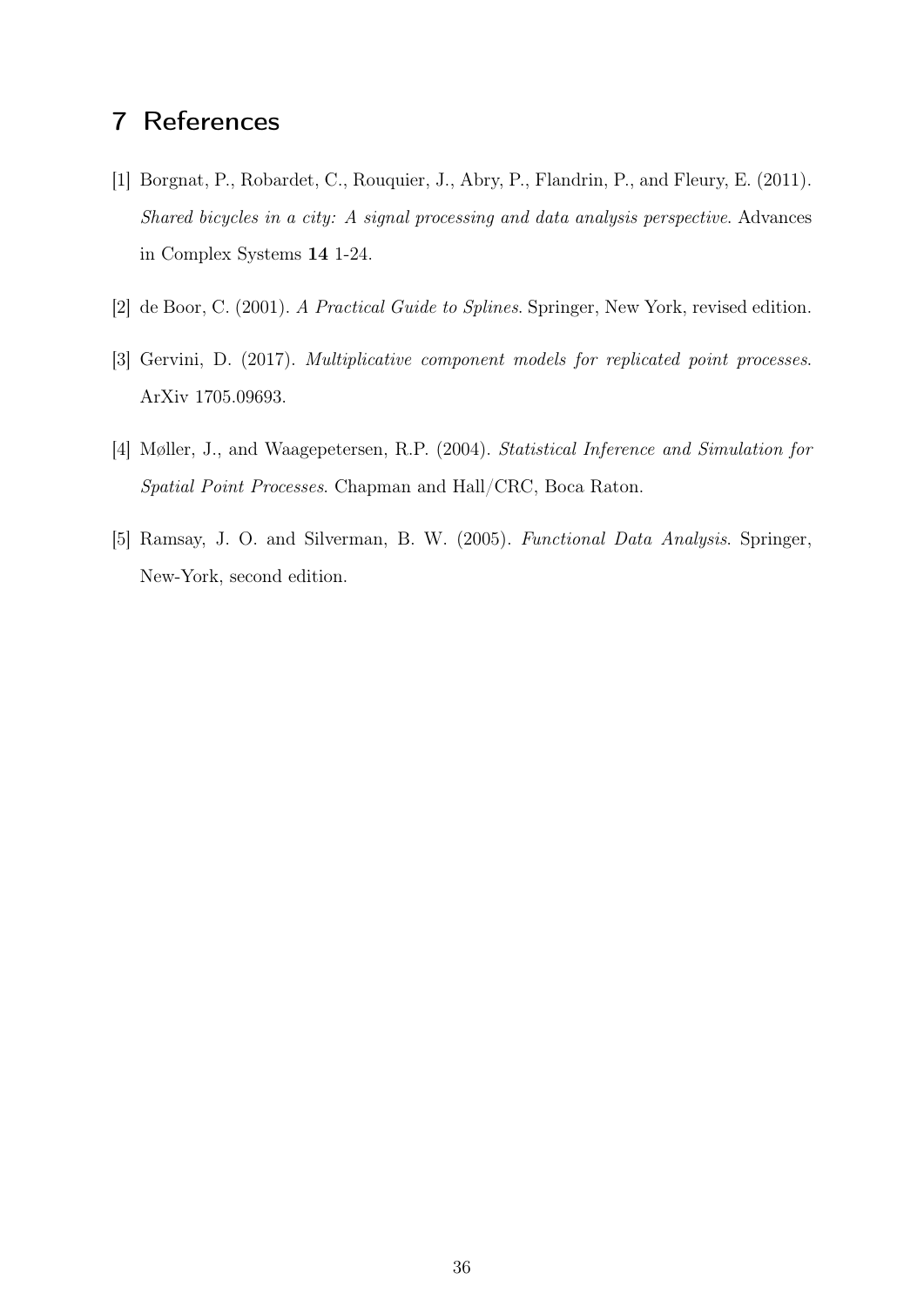## Appendix MATLAB

The first MATLAB file *ThesisAnalysis.m* contains the code for the temperature analysis and the bike demand analysis. The second file RegressionAnalysis.m conducts the regression analysis between the component scores of the previous analyses. The file  $TemperatureGCVm$  uses generalized cross-validation to find the optimal smoothing parameter for the temperature data. The last four files,  $bspl.m, fpc.m, cv-mcatpp-cyc.m$ and  $meatpp-cyc.m$ , are functions that were all written and provided by Professor Daniel Gervini.  $bspl.m$  computes the B-spline basis function and their derivatives and evaluates them on a given time grid.  $fpc.m$  conducts the functional principal component analysis. cv mcatpp cyc.m finds the optimal smoothing parameters for the multiplicative component model.  $mcaption$   $cyc.m$  ultimately estimates the multiplicative component model.

#### TemperatureAndBikeAnalysis.m

close all

clc

%%%%%%%Temperature PCA

```
%Consider the data for the temperature
data=xlsread('TemperatureChicago2016.xls');
x_temp=data';
%Original time grid
t = linspace(0, 24, 24)';
%Define knots
knots=linspace(min(t),max(t),10+2);
%Finer time grid
t2 =linspace(min(t),max(t),200);
%Initialize vector for fitted values
```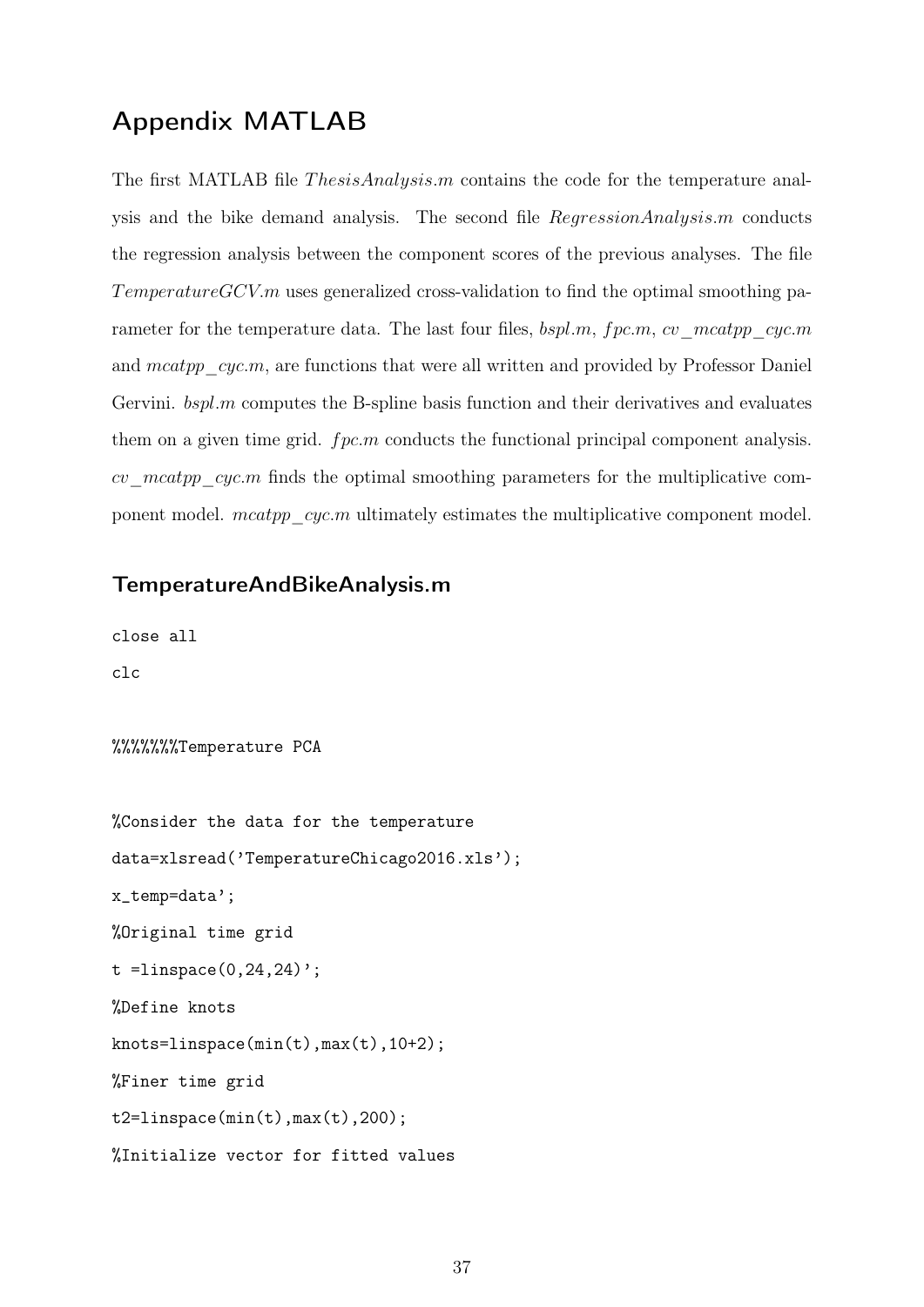```
xhat_temp=zeros(length(t2),length(x_temp));
%Evaluate basis function on time grid using the predefined function bspl
%(by Prof. Gervini)
Phi=bspl(t,4,knots,0);
%Evaluate basis function on a finer time grid
Phi2=bspl(t2,4,knots,0);
%%Evaluate second derivative of basis function on time grid for the
%roughness penalty
Phi_secder = bspl(t,4,knots,2);
%Optimal parameter for roughness penalty (obtained by GCV)
lmd_{smo} = 12.59;%Roughness penalty
R = (Phi_secder'*Phi_secder)/length(t);
```

```
%Estimate values of x
for k=1:length(x_temp)
    %Estimate c. Therefore use the original time grid
    c = (Phi'*Phi+Imd-smo*R)^(-1)*Phi'*x_ttemp(:,k);%Estimate xhat with c (based on original time grid) and Phi2 (based on
```
 $xhat_temp(:,k) = Phi2*c;$ 

%finer time grid)

```
%Compute principal components using the predefined function bspl
%(by Prof. Gervini)
[pc_temp,lmb_temp,s_temp] = fpc(t2,xhat_temp',5);
```

```
%Compute cumulative share of variability
impact_temp=cumsum(lmb_temp)/sum(lmb_temp);
```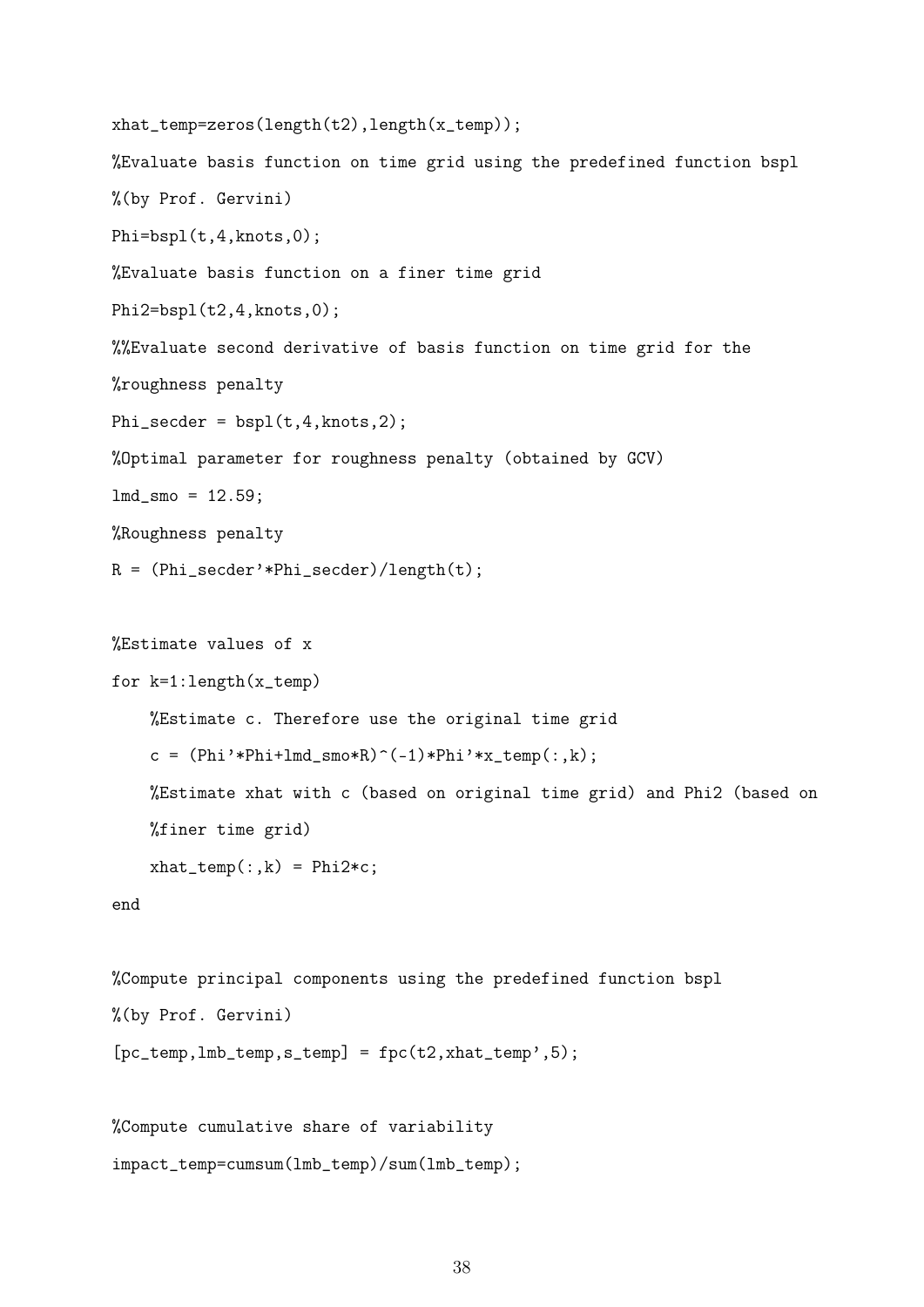%Plot results

%mean functions

```
mu_temp=mean(xhat_temp,2);
```
%PCs

figure(1)

for  $k=1:2$ 

```
subplot(1,2,k)
plot(t2, pc_temp(k,:)')axis([0 24 -0.5 0.5])
title([num2str(k),'. PC'])
```
end

```
\frac{\%Mu+}{-PC}figure(2)
for k=1:2subplot(1,2,k)
        plot(t2,mu_temp,t2,mu_temp+3*pc_temp(k,:)', 'red',
                t2,mu_temp-3*pc_temp(k,:)', 'yellow','linewidth',1)
        axis([0 24 55 73])
        title([num2str(k),'. PC'])
end
%PC Scores
```
figure(3) t3=linspace(1, 244, 244); for  $k=1:2$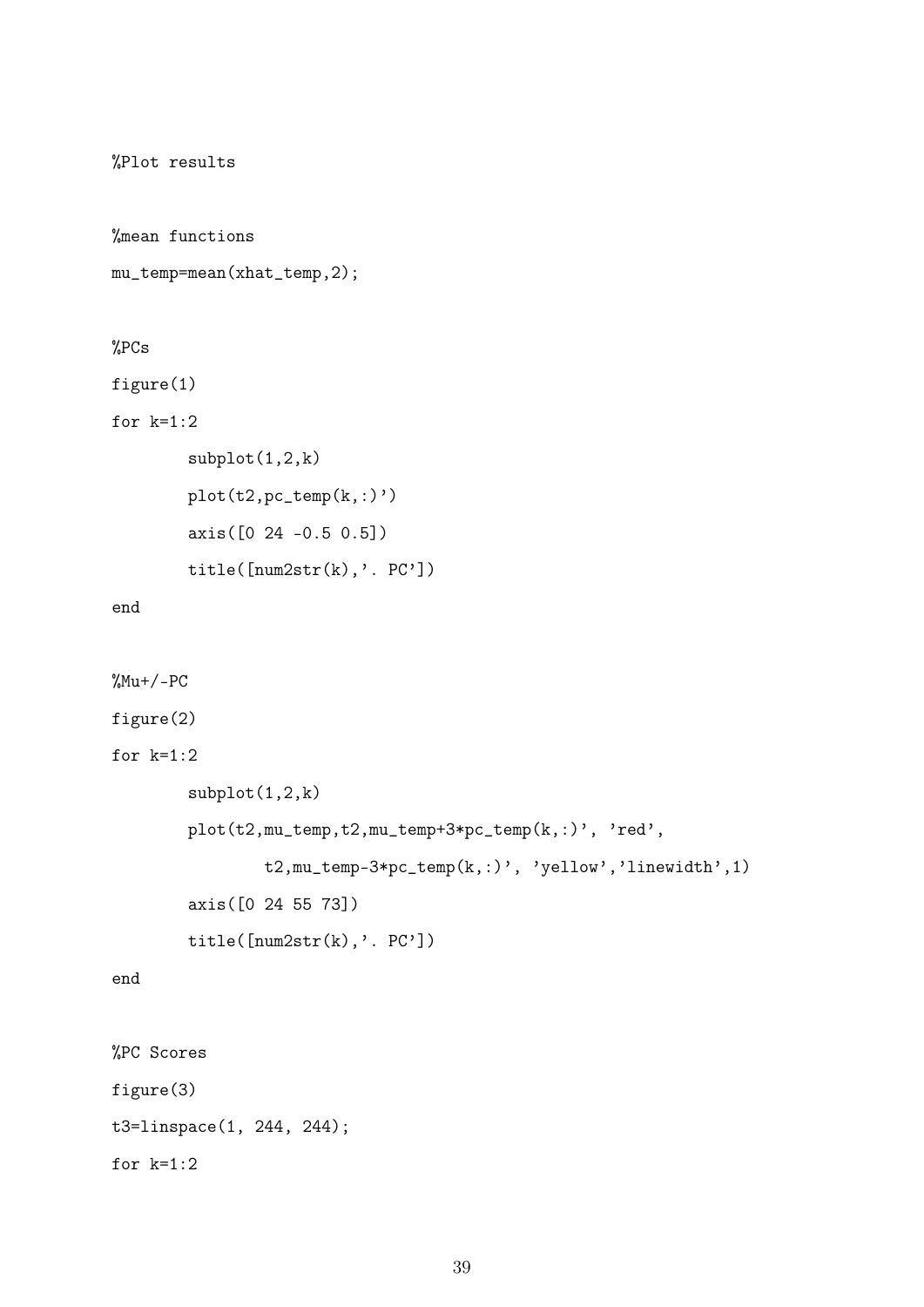```
subplot(1,2,k)
plot(t3,s_ttemp(:,k))axis([1 244 -190/k 190/k])
title([num2str(k),'. PC scores'])
```
%%%%%%%Bike PCA

%Consider the data for the bike demand data=load('station\_35.txt');

```
%Split the data in vectors of checkout times for every day
x_bike=cell(1,244);
dates=data(:,1);times=data(:,2);
for k = 1:244
```
x\_bike{1,k}=times(dates==k);

```
%Define a basis structure for the multiplicative component model
%range of data, order of B-splines, number of knots for B-spline
basis = struct('rng', [0 24], 'or', 4, 'nk', 10);
%Number of computed components
p=5;
```

```
%Find optimal smoothing parameter by cross-validation
%sm1=0.0316; %station 35 (mu)
%sm1=0.0010; %station 166 (components)
%sm2=0.1000; %station 35 (mu)
```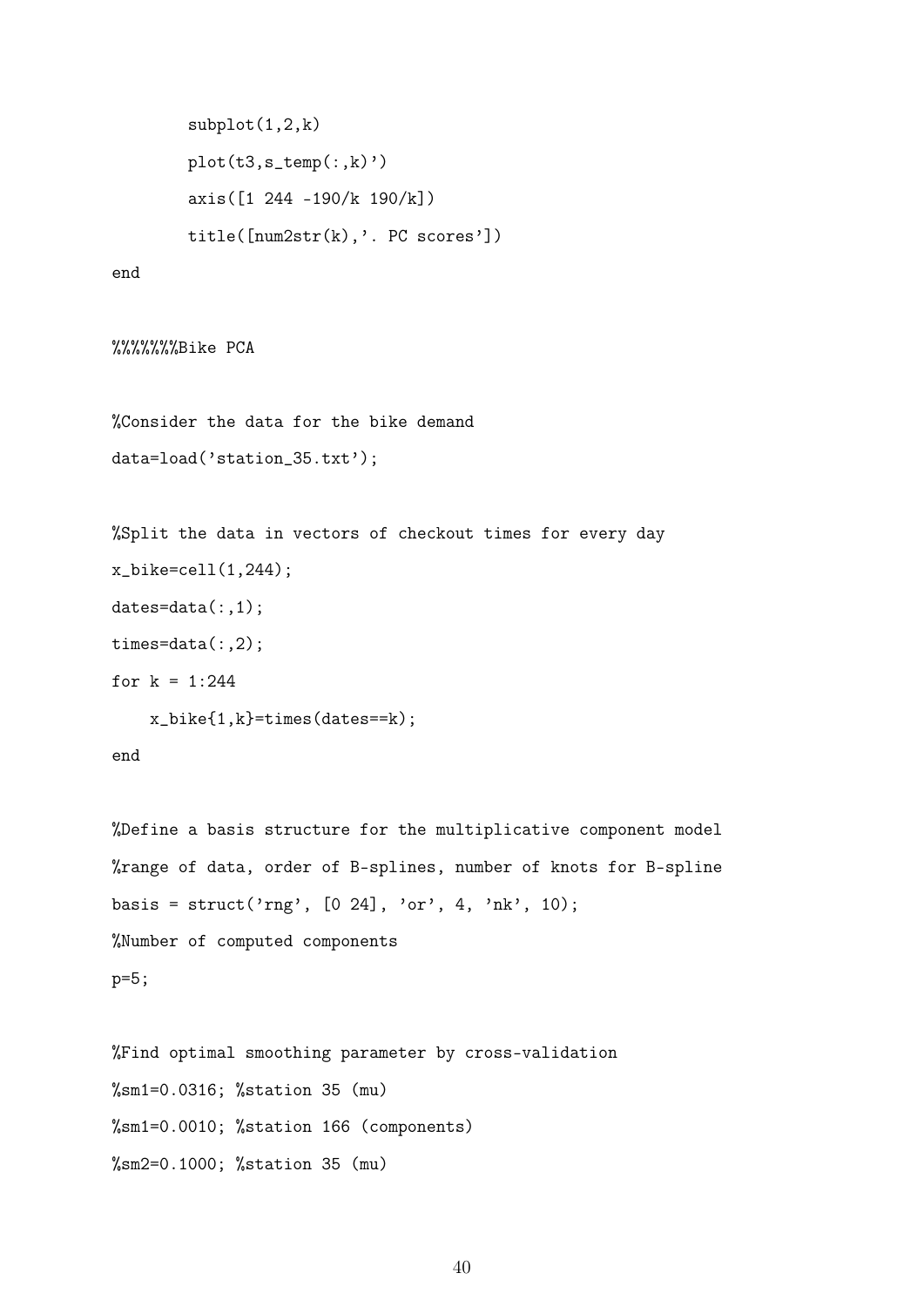```
%sm2=0.1000; %station 166 (components)
[sm1,sm2,other] = cv_mcatpp_cyc(x_bike, basis,p);
```

```
%Apply multiplicative component model
[c0,C,s2,u,logf] = maxpp_cyc(x_bike,basis,p,sm1,sm2,50);
```
%Define finer time grid on [0,24]  $t3 = 1$ inspace(basis.rng(1),basis.rng(2),100); %Define knots knots = linspace(basis.rng(1),basis.rng(2),basis.nk+2);

%Evaluate basis function on time grid  $B = bsp1(t3,basis.org,knots,0);$ 

%Compute cumulative share of variability  $lmb_bike = s2;$ impact\_bike=cumsum(lmb\_bike)/sum(lmb\_bike);

%Plot results

```
%Estimated baseline intensity Lambda_0
figure(4)
lmb0 = exp(B*c0);plot(t3,lmb0,'linewidth',2)
```
%Multiplicative components figure(5) plot(t3,exp(B\*C),'linewidth',2)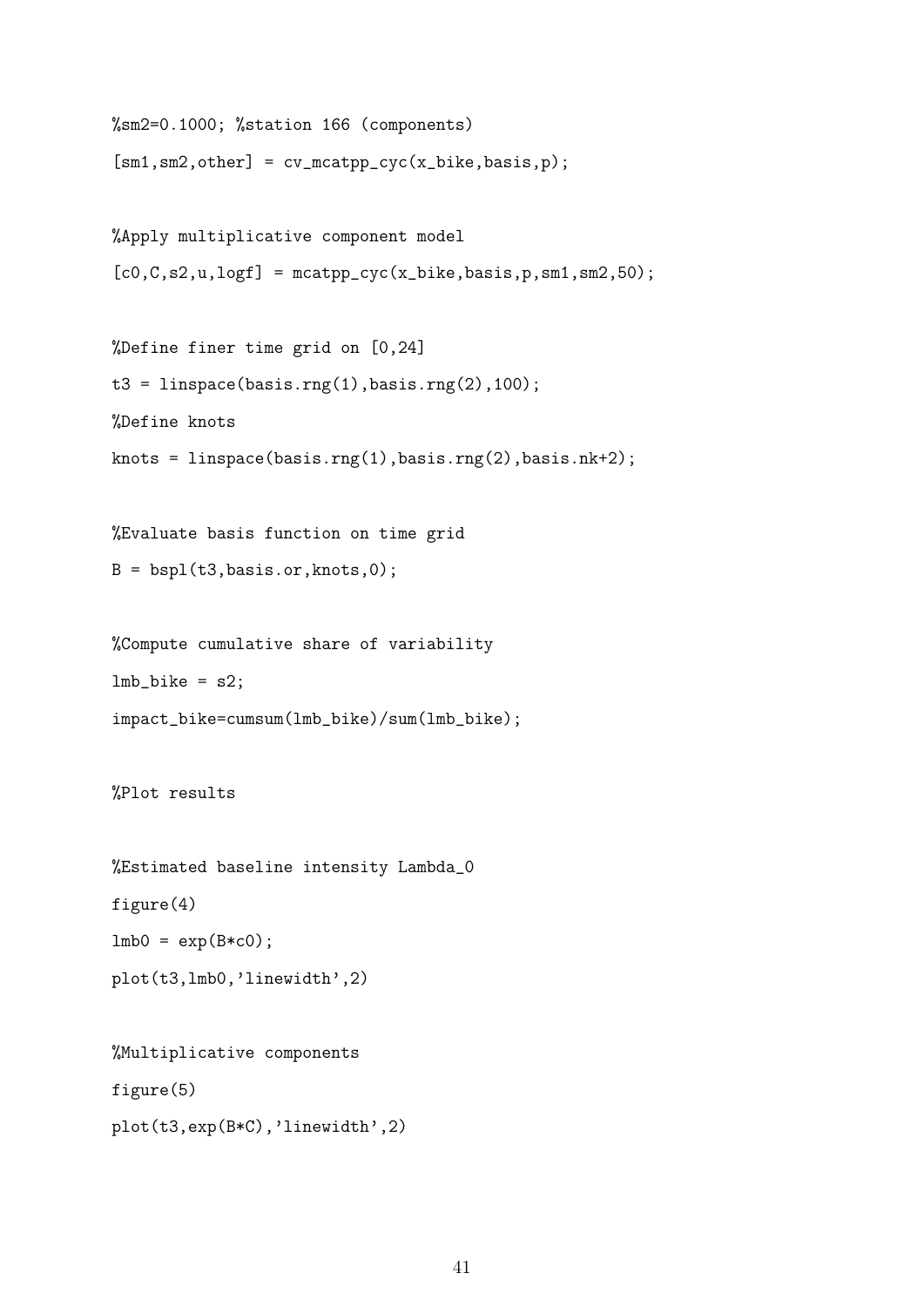```
%Baseline function multiplied with multiplicative components
figure(6)
subplot(1,2,1)lmbplus = exp(B*c0+3*B*C(:,1));lmbm = exp(B*c0-3*B*C(:, 1));plot(t3,lmb0,t3,lmbplus,'red',t3,lmbmin,'yellow','linewidth',1)
axis([0 24 0 7])
title(['1. MC'])
subplot(1,2,2)
lmb0 = exp(B*c0);lmbplus = exp(B*c0+3*B*C(:,2));lmbmin = exp(B*c0-3*B*C(:,2));plot(t3,lmb0,t3,lmbplus,'red',t3,lmbmin,'yellow','linewidth',1)
axis([0 24 0 7])
title(['2. MC'])
%PC Scores
figure(8)
t4=linspace(1, 244, 244);
for k=1:2subplot(1,2,k)
       plot(t4,u(:,k))axis([1 244 -20/k^2 20/k^2])
        title([num2str(k),'. MC scores'])
end
```
%Isolate PC scores for temperature and bike demand for regressions analysis  $tempscore_1 = s_temp(:,1);$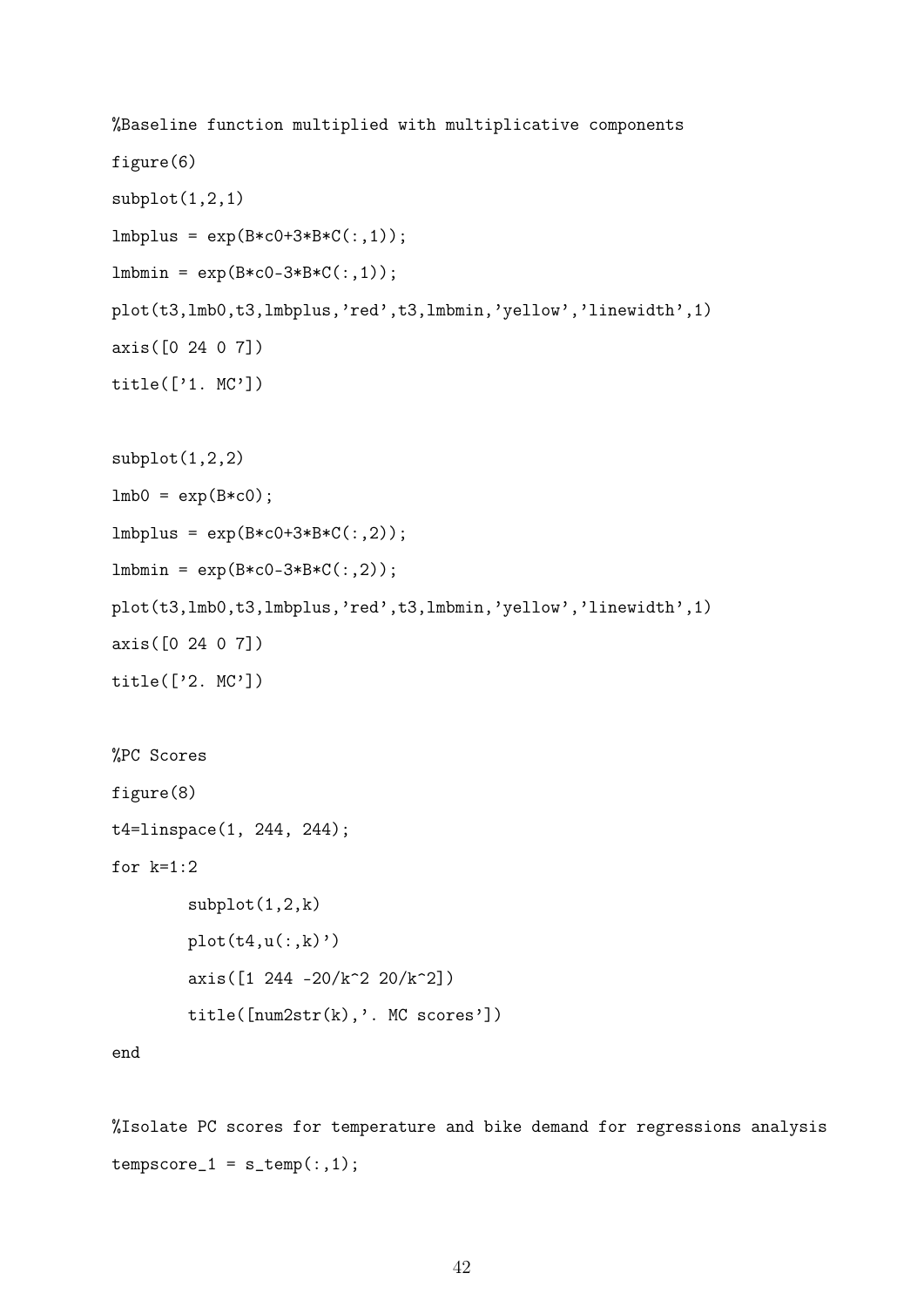```
tempscore_2 = s_temp(:,2);
```
bikescore $_1 = u(:,1);$ bikescore\_ $2 = u(:,2)$ ;

### RegressionAnalysis.m

```
%First two PCs Bike Demand
%First two PCs Temperature
%Linear Regression
figure(9)
subplot(2,2,1)[fitpoly11, gof11]=fit(tempscore_1,bikescore_1,'poly1')
plot(fitpoly11,tempscore_1,bikescore_1)
yline(0, 'LineStyle', '--', 'LineWidth', 0.2, 'color', 'black')
xline(0, 'LineStyle', '--', 'LineWidth', 0.2, 'color', 'black')
xlabel('Temp. PC scores')
ylabel('Bike MC scores')
legend('off')
R11 = corrcoef(bikescore_1,tempscore_1);
R11(2, 1)
title('Bike MC 1 vs. Temp. PC 1')
subplot(2,2,2)[fitpoly12, gof12]=fit(tempscore_2,bikescore_1,'poly1')
plot(fitpoly12,tempscore_2,bikescore_1)
yline(0, 'LineStyle', '--', 'LineWidth', 0.2, 'color', 'black')
xline(0, 'LineStyle', '--', 'LineWidth', 0.2, 'color', 'black')
xlabel('Temp. PC scores')
ylabel('Bike MC scores')
```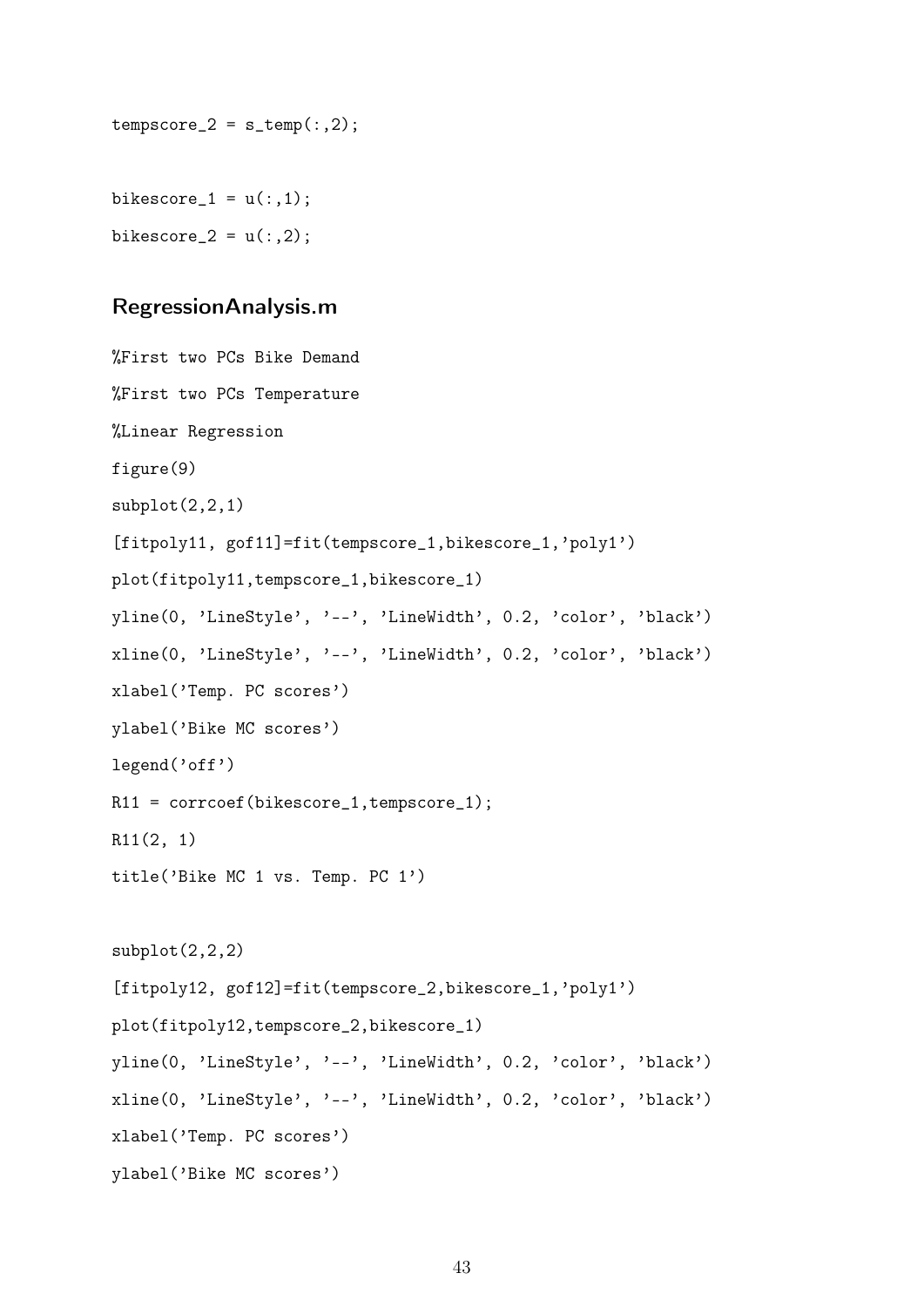```
legend('off')
R12 = corrcoef(bikescore_1,tempscore_2);
R12(2, 1)
title('Bike MC 1 vs. Temp. PC 2')
subplot(2,2,3)[fitpoly21, gof21]=fit(tempscore_1,bikescore_2,'poly1')
plot(fitpoly21,tempscore_1,bikescore_2)
yline(0, 'LineStyle', '--', 'LineWidth', 0.2, 'color', 'black')
xline(0, 'LineStyle', '--', 'LineWidth', 0.2, 'color', 'black')
xlabel('Temp. PC scores')
ylabel('Bike MC scores')
legend('off')
R21 = corrcoef(bikescore_2,tempscore_1);
R21(2, 1)
title('Bike MC 2 vs. Temp. PC 1')
subplot(2,2,4)[fitpoly22, gof22]=fit(tempscore_2,bikescore_2,'poly1')
plot(fitpoly22,tempscore_2,bikescore_2)
yline(0, 'LineStyle', '--', 'LineWidth', 0.2, 'color', 'black')
xline(0, 'LineStyle', '--', 'LineWidth', 0.2, 'color', 'black')
xlabel('Temp. PC scores')
ylabel('Bike MC scores')
legend('off')
R22 = corrcoef(bikescore_2,tempscore_2);
R22(2, 1)
title('Bike MC 2 vs. Temp. PC 2')
```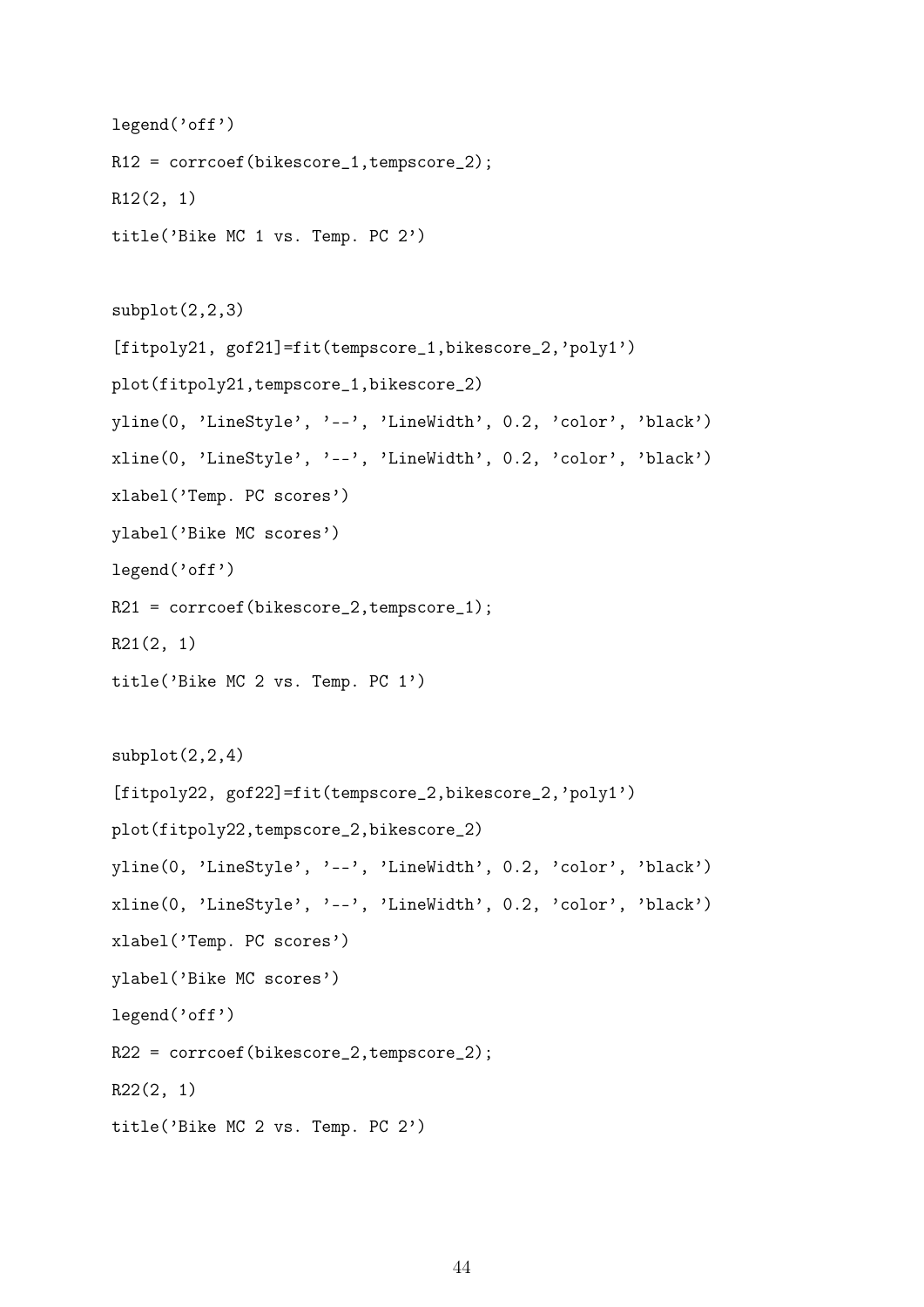### TemperatureGCV.m

close all

clc

%Consider the data for the temperature data=xlsread('TemperatureChicago2016.xls'); x=data';

%Time grid for 24 hours

t =  $linspace(0, 24, 24)$ ';

%Initialize vector for fitted values and variances

 $xhat = zeros(24, length(x));$ 

 $signasqthat = zeros(244, 1);$ 

%Define knots knots=linspace(min(t),max(t),10+2);

%Evaluate basis function on time grid using the predefined function bspl %(by Prof Gervini) Phi\_orig =  $bspl(t,4,knots,0);$ %%Evaluate second derivative of basis function on time grid for the %roughness penalty Phi\_secder =  $bspl(t,4, knots,2)$ ; %Roughness penalty R = (Phi\_secder'\*Phi\_secder)/length(t);

%Start loop for the different values of lambda range=10. $^{\circ}(0:.1:25)$ ; count=1;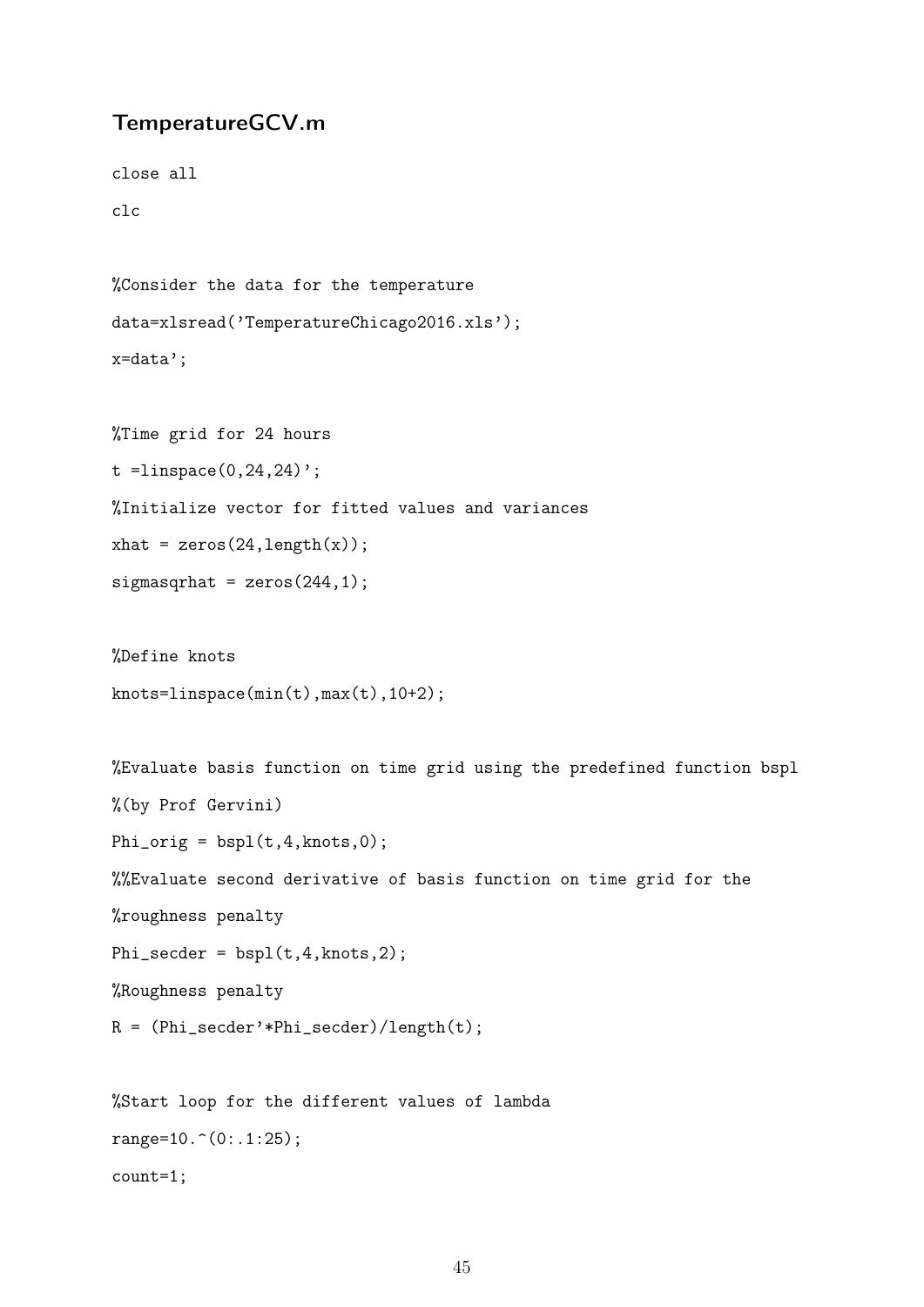$GCV=0;$ 

for lambda=range

```
S_lambda=Phi_orig*(Phi_orig'*Phi_orig+lambda*R)^(-1)*Phi_orig';
  xhat=S_lambda*x;
  GCV(count)=24*norm(x-xhat,2)^2/(24-trace(S_lambda))^2;
  count=count+1;
end
```

```
%Plot the GCV
plot1 = figure;
loglog(range,GCV)
legend('GCV(\lambda)')
```

```
%Find lambda that minimizes the GCV
minimum=find(GCV==min(GCV));
lambda=range(minimum);
sprintf('The Minimum is at lambda=%f',lambda)
```
%Compute the estimates using the optimal lambda S\_lambda=Phi\_orig\*(Phi\_orig'\*Phi\_orig+lambda\*R)^(-1)\*Phi\_orig'; xhat=S\_lambda\*x;

```
%Plot data against the estimates of the first ten days as example
plot2 = figure;
plot(t,x(:,1:10),'.',t,xhat(:,1:10))
legend('data',sprintf('x(t)',lambda))
```
#### bspl.m

```
function y = bsp1(x, k, t, r)
```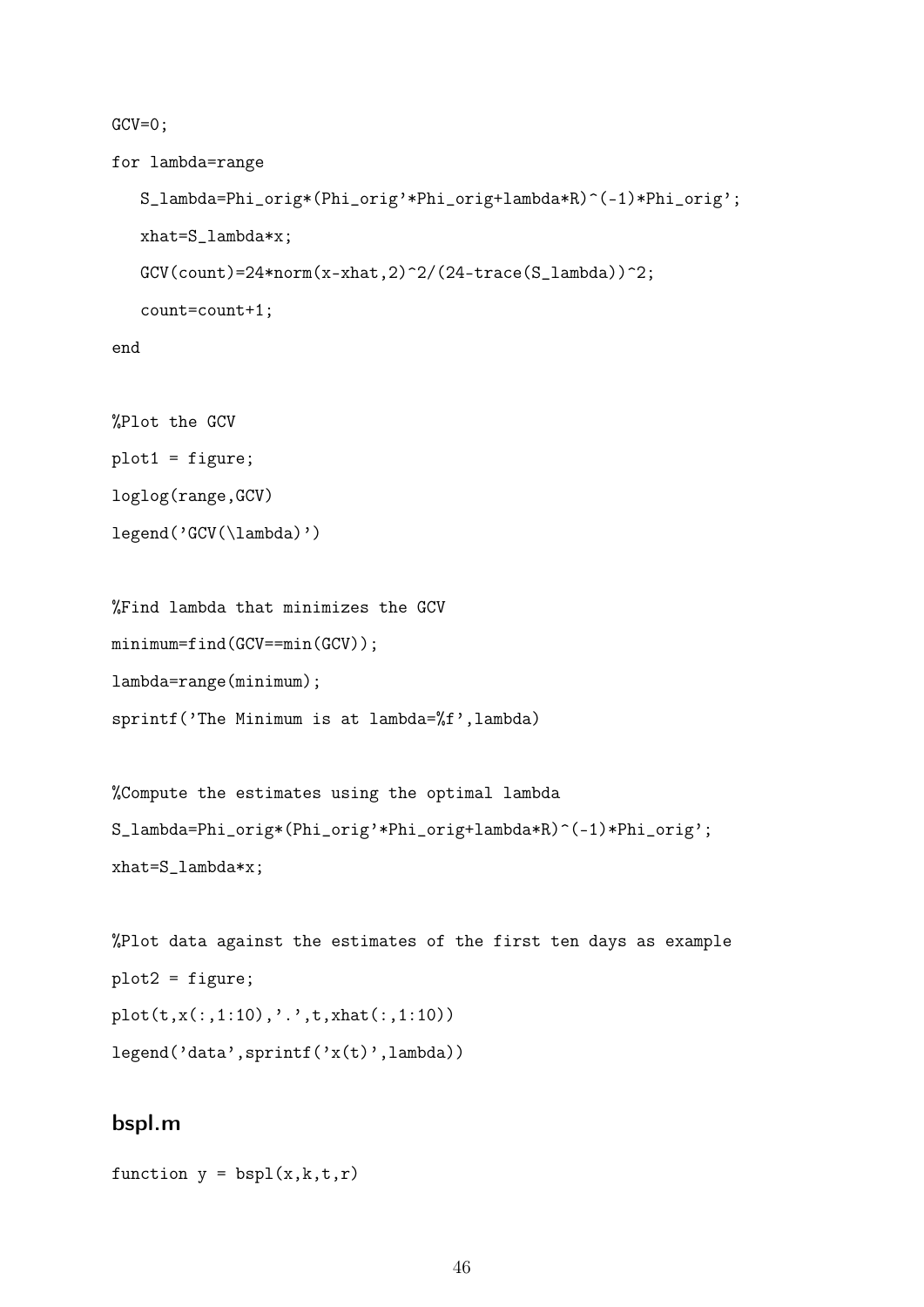```
%function y = bsp1(x, k, t, r)%
%B-spline basis functions and their derivatives
%
%INPUT:
% x (m x 1 or 1 x m) Input grid.
% k (scalar) Spline order.
% t (n x 1 or 1 x n) Knots, must be a strictly increasing sequence
% and must INCLUDE interval endpoints.
% r (scalar) Order of derivative.
%
%OUTPUT:
% y (m x n+k-2) Basis function (or derivative) values at X
%
```

```
if nargin<4
    error('Not enough input arguments')
end
if size(t,1)>1t = t<sup>'</sup>;
end
```
 $m = length(x);$  $n = length(t);$ 

```
y = zeros(m,n+k-2);
```

```
if r==0
```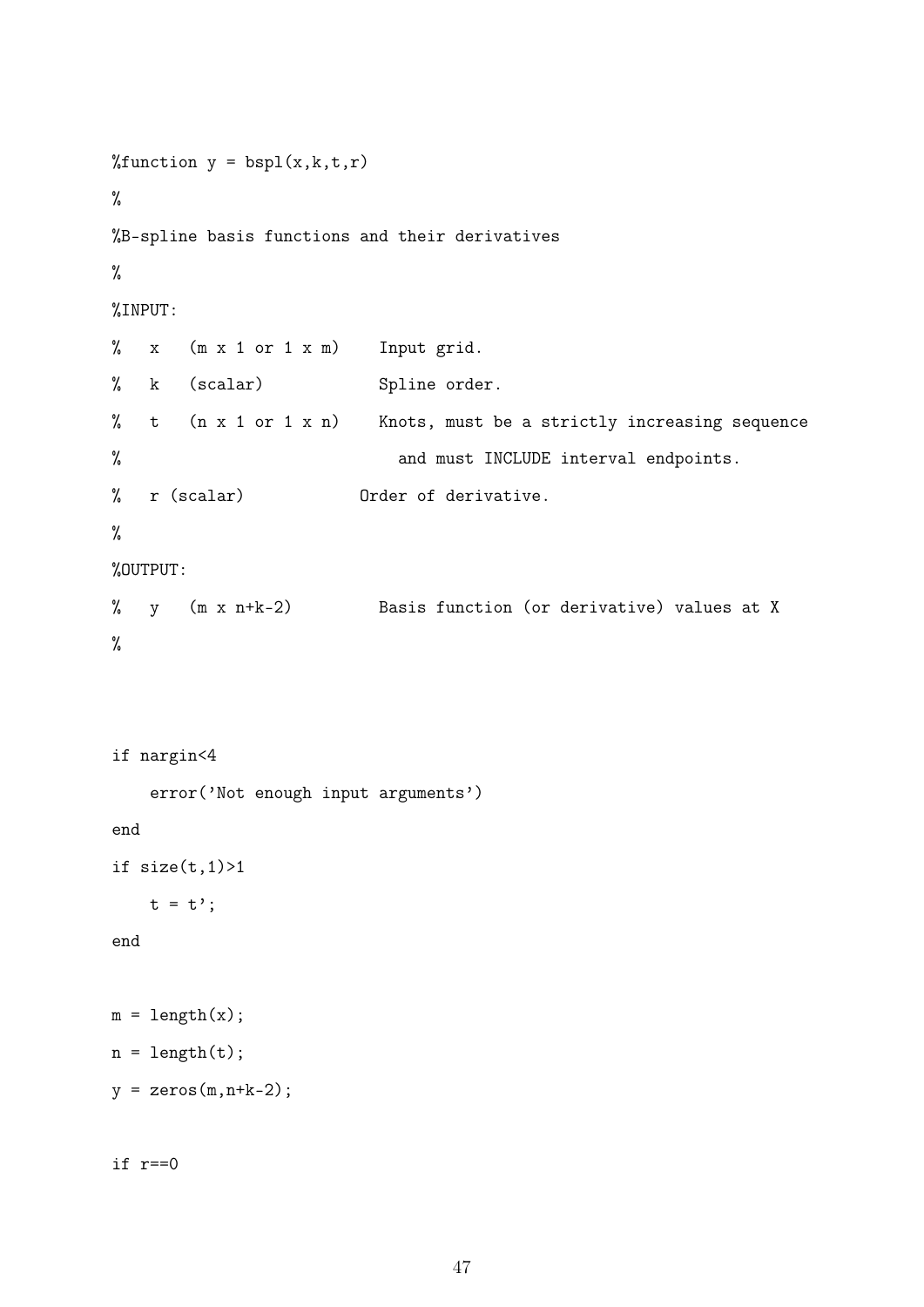```
t = [report(t(1), 1, k-1), t, report(t(n), 1, k-1)];n = length(t);b = zeros(1, k);for l = 1:mb(1) = 1;i = max(find(t \le x(1)));
        if i == n, i = n-k; end
        for j = 1:k-1dr(j) = t(i+j) - x(1);dl(j) = x(1) - t(i+1-j);
            saved = 0;
            for r = 1:jterm = b(r)/(dr(r)+dl(j+1-r));b(r) = saved + dr(r)*term;
                saved = dl(j+1-r)*term;end
            b(j+1) = saved;end
        y(1,i-k+1:i) = b;end
else
tt = [report(t(1), 1, k-2), t, report(t(n), 1, k-2)];B = bsp1(x, k-1, t, r-1);msp = ((k-1)./(ones(m,1)*(tt(k:n+2*(k-2))-tt(1:n+k-3)))).*B;
```

```
y(:,1) = - msp(:,1);
```

```
y(:,2:n+k-3) = msp(:,1:n+k-4) - msp(:,2:n+k-3);
```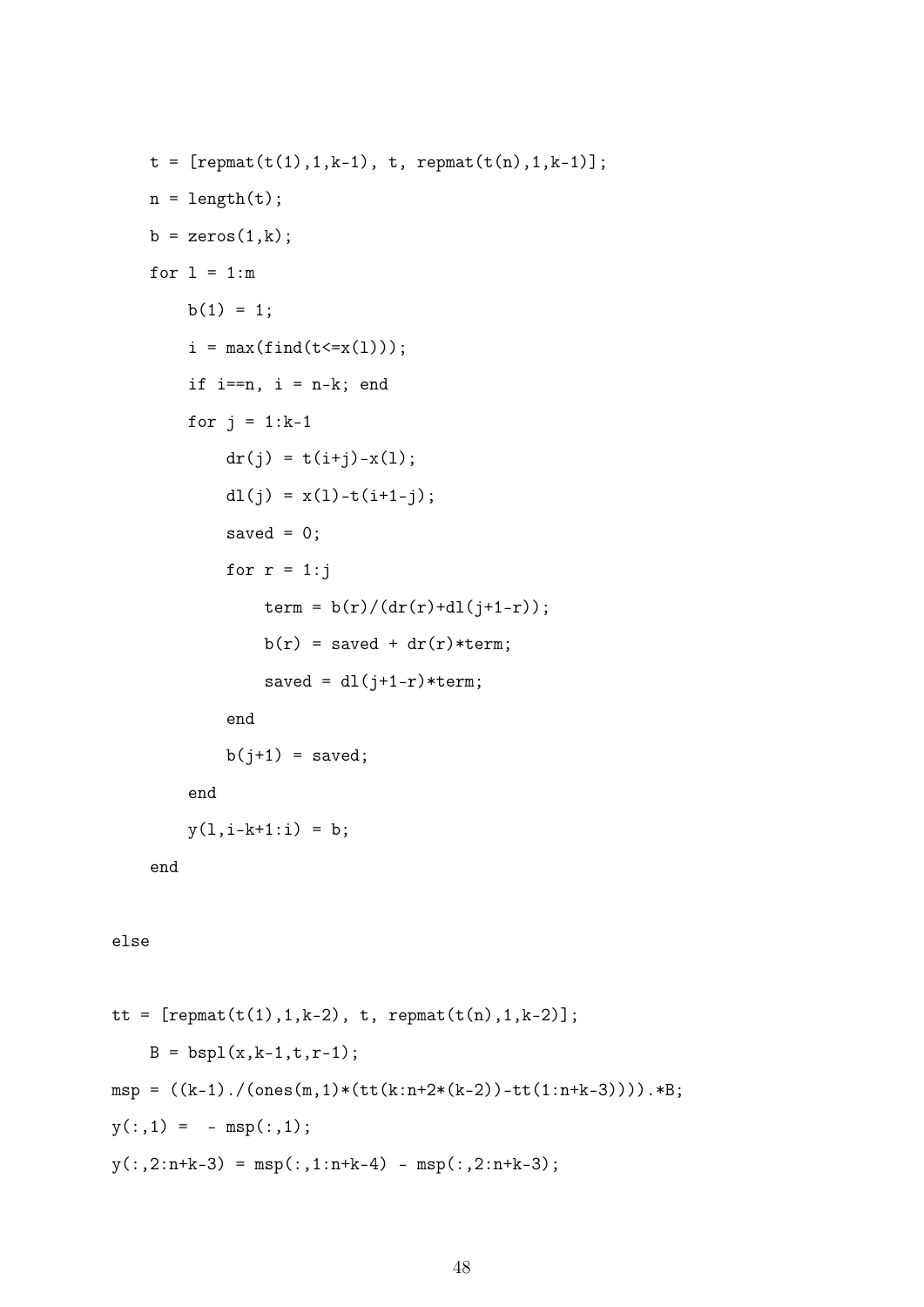$y(:,n+k-2) = msp(:,n+k-3);$ 

end

## fpc.m

```
function [pc,lmb,s] = fpc(t,x,q)\sqrt[n]{p}c, lmb, s] = fpc(t, x, q)
%Functional Principal Components (input data must be smooth, on a fine
%time grid)
%Input
% t: Time grid (1 \times m)% x: Curves (n x m)
% q: Number of PCs to estimate (scalar)
% Output
% pc: Principal components (q x m)
% lmb: Eigenvalues (q x 1)
% s: Component scores (n x q)
%
% Input check
[n,m] = size(x);t = t(:);
if length(t)<sup>=</sup>merror('Dimensions of T and X incompatible')
end
% Gram matrix
x = x-repmat(mean(x), [n 1]); %%%% NOTE: X is centered from now on
ht = [t(2)-t(1), (t(3:m)-t(1:m-2))/2, t(m)-t(m-1)];
```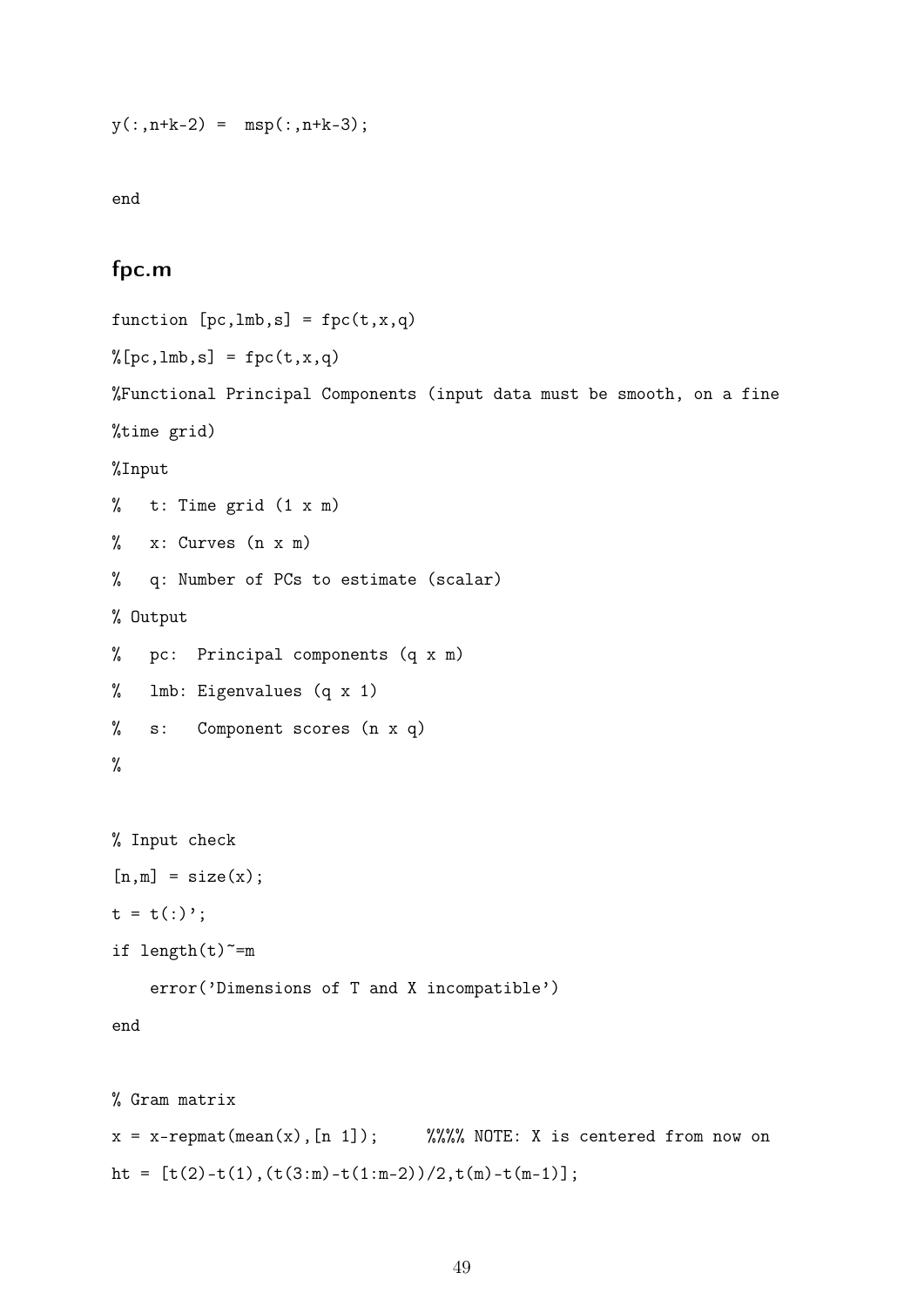$G = (x.*remat(ht,[n 1]))**$ ;

```
% PC computation
[Wstar,Lstar] = svd(G);lmb = diag(Lstar(1:q,1:q))/n;W = Wstar(:,1:q) *diag(1./sqrt(n*1mb(1:q)));pc = W' * x;s = (x.*remat(ht,[n 1]))*pc';
```
#### cv\_mcatpp\_cyc.m

function  $[$ optsm1,optsm2,other] =  $cv$ \_mcatpp\_cyc(x,basis,p) %  $[optsm1, optsm2, other] = cv_mcatpp_cyc(x, basis,p)$ % % Cross-validation search of smoothing parameters for temporal MCA % with cyclic border condition % (Five-fold cross-validation is used) % % INPUT: % x: Observed time points (n x 1 cell). % Each x{i} is a vector containing the data from replication i. % basis: B-spline basis parameters. Struct with the following fields: % rng: Time range (1 x 2 vector). % or: Spline order (integer; 4 is cubic splines). % nk: Number of knots (integer). Knots will be equally spaced. % p: Number of model components (integer>=0). % % OUTPUT: % optsm1: Optimal smoothing parameter for the mean (scalar>=0) % optsm2: Optimal smoothing parameter for components (scalar>=0)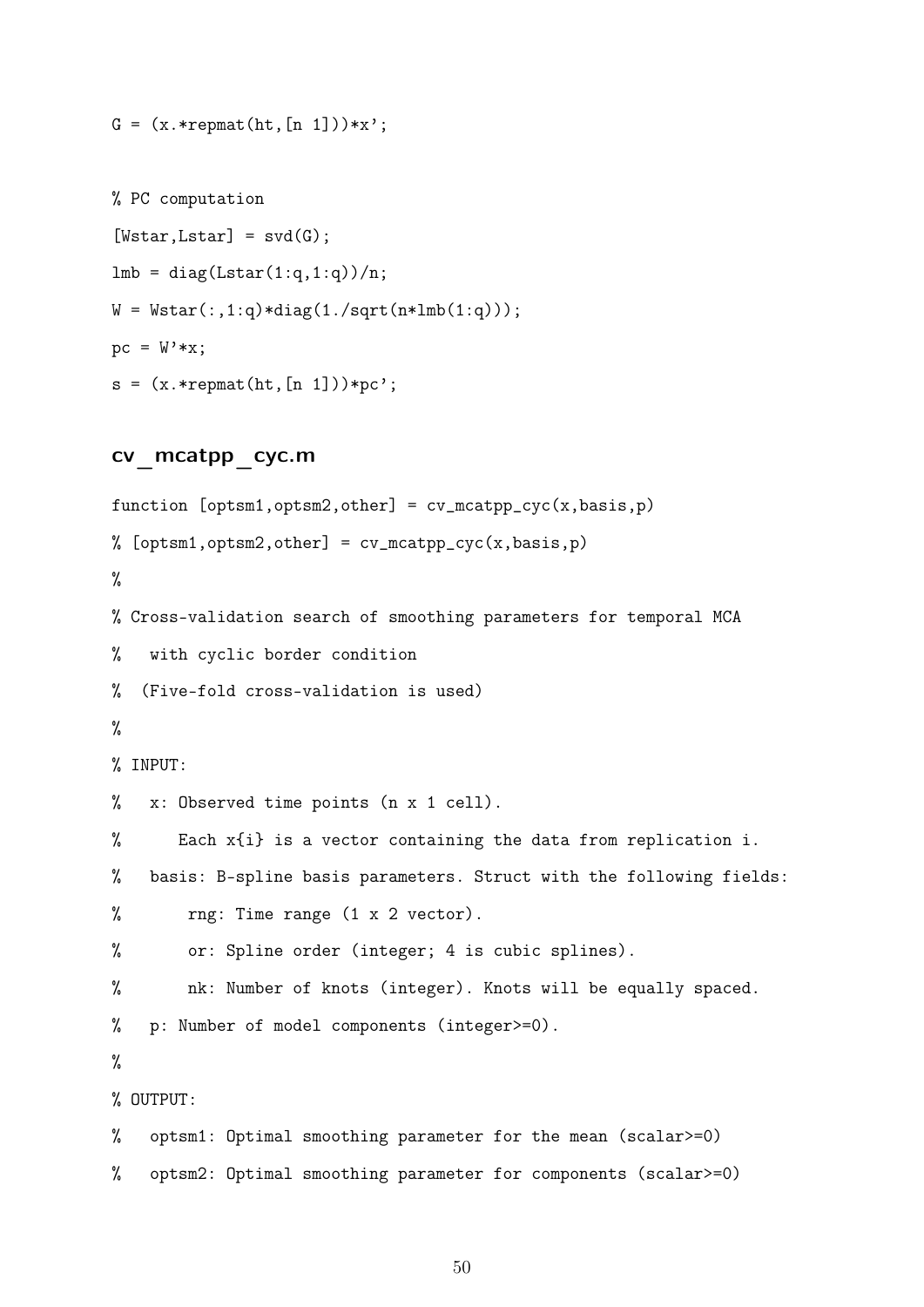```
% (Returns [] if p=0).% other: Additional output. Struct with the following fields:
% optOF1: Optimal value of the objective function at optsm1.
% optOF2: Optimal value of the objective function at optsm2.
% (Returns [] if p=0).
% smgrid: Grid of smoothing parameters used.
% OF1grid: Objective function at smgrid for mean-only models.
% OF2grid: Objective function at smgrid for p-component models.
% (Returns [] if p=0).
%
% Programs called: MCATPP_CYC, PRED_MCATPP
%
% Version: June 2018
% Cross-validation
itmax = 10:
smprid = 10.^(-7:.5:-1);
Ng = length(smgrid);% Find optimal sm for mean
disp('Finding optimal sm1')
OF1grid = -Inf(Ng,1);opt0F1 = -Inf;optsm1 = -Inf;for i = 1:Ngdisp(['Cross-validating for grid
              point ' num2str(i) ' of ' num2str(Ng)])
   logf = cv_5f(x, basis, 0, smprid(i), 0, itmax);OF1grid(i) = mean(logf);if OF1grid(i)>optOF1
```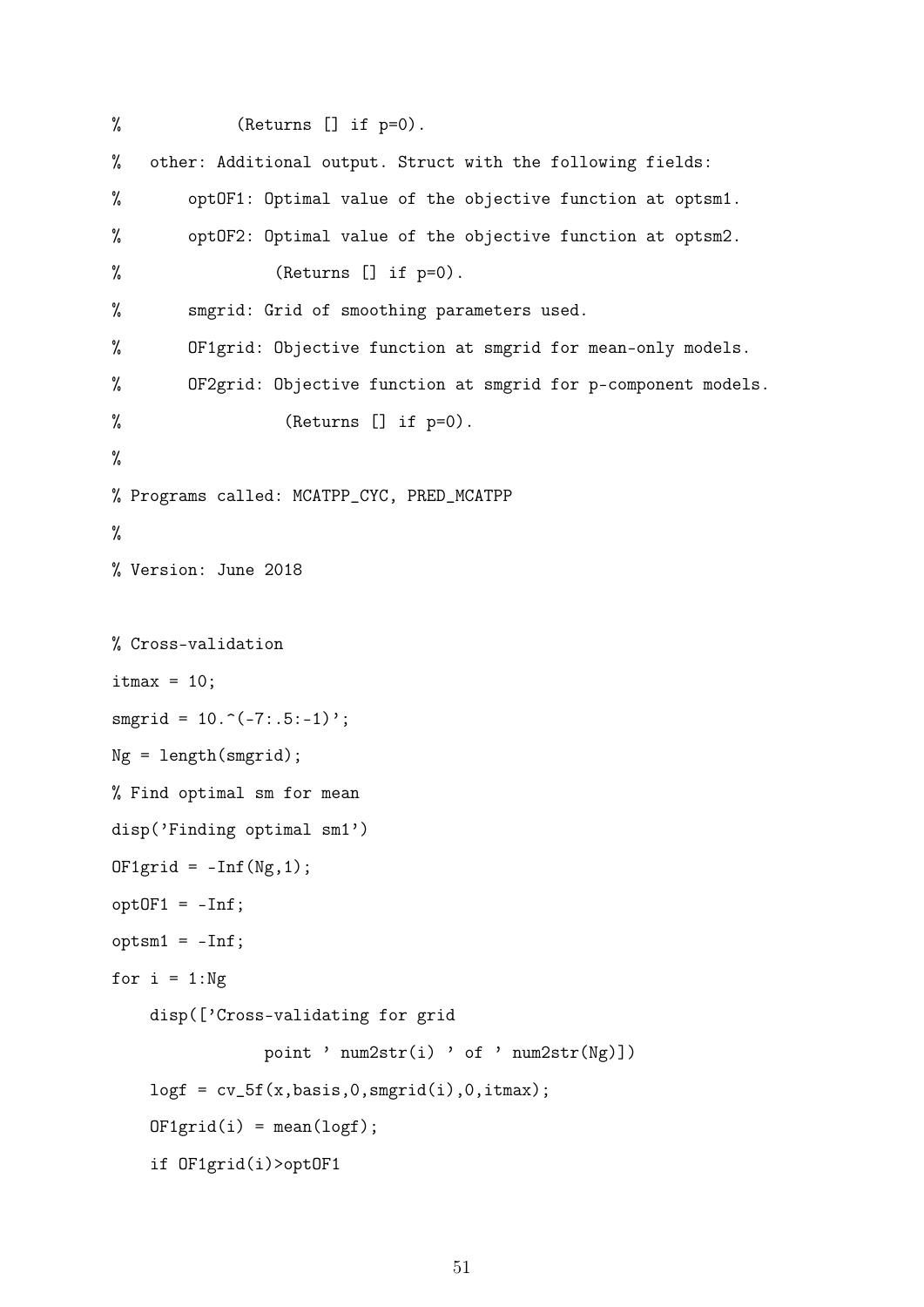```
opt0F1 = 0F1grid(i);optsm1 = smgrid(i);end
end
% Find optimal sm for components
disp('')disp('Finding optimal sm2')
if p==0
    opt0F2 = [];
    optsm2 = [];
    OF2grid = [];
else
    OF2grid = -Inf(Ng,1);opt0F2 = -Inf;for i = 1:Ngdisp(['Cross-validating for grid
                    point ' num2str(i) ' of ' num2str(Ng)])
        log f = cv_5f(x, basis, p, optsm1, smgrid(i), itmax);0F2grid(i) = mean(logf);if OF2grid(i)>optOF2
            opt0F2 = 0F2grid(i);optsm2 = smgrid(i);end
    end
end
% Output
other = struct('optOF1',optOF1,'optOF2',optOF2,'smgrid',smgrid,...
    'OF1grid',OF1grid,'OF2grid',OF2grid);
end
```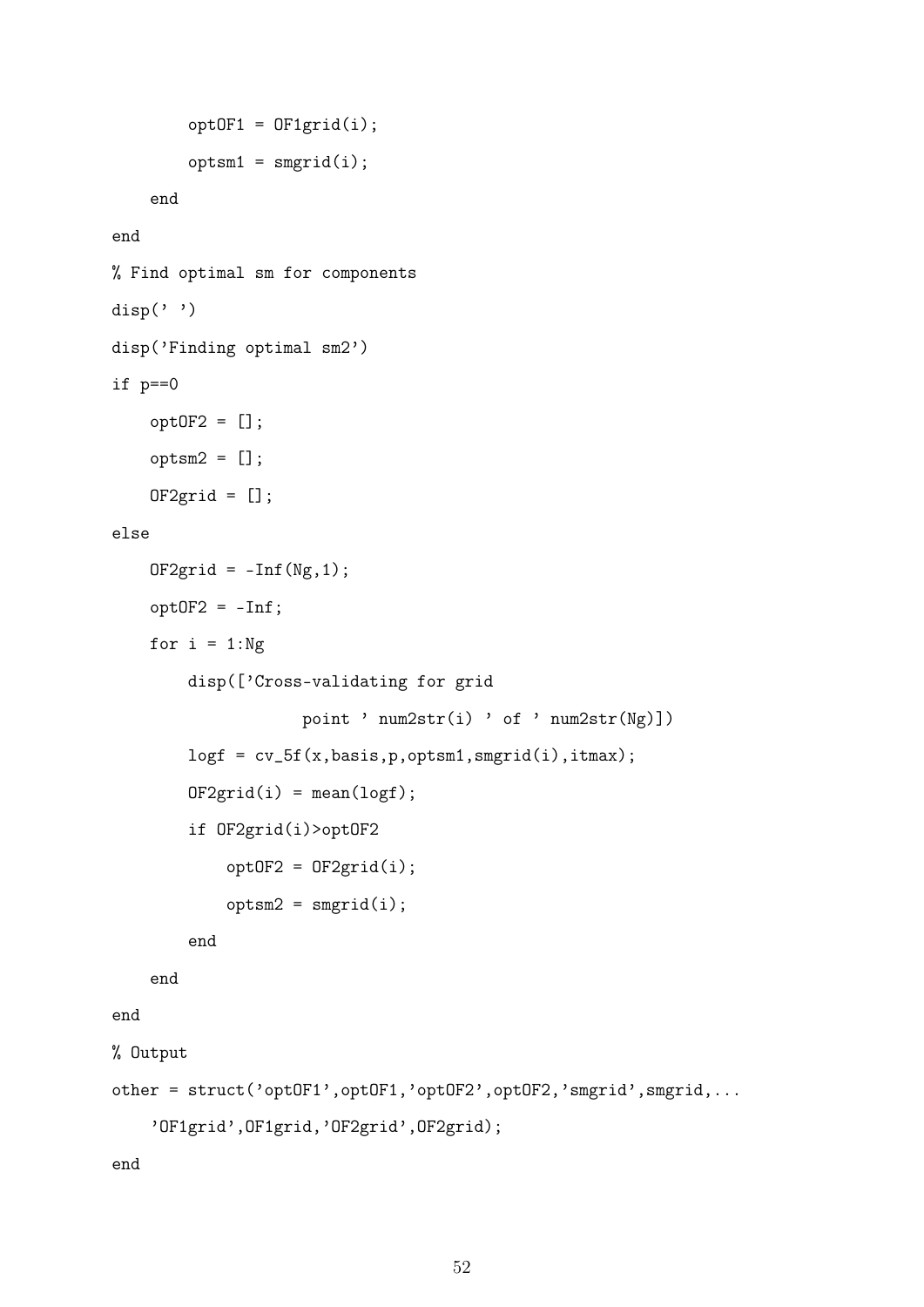```
%%%% -------- AUXILIARY FUNCTIONS
function \text{log}f = \text{cv}_5f(x, \text{basis}, p, \text{sm1}, \text{sm2}, \text{itmax})% Five-fold cross-validation for MCATPP
% Computes cross-validated log-densities
% Programs called: MCATPP_CYC, PRED_MCATPP
n = length(x);\text{log}f = -\text{Inf}(n,1);B = round(n/5);for i = 1:5itest = ((i-1)*B+1):(i*B);if i==5
         itest = ((i-1)*B+1):n;end
    itrain = setdiff(1:n,itest);
    try
         [T, c0, C, s2] = evalc('mcatpp_cyc(x(itrain), basis, p, sm1, sm2, itmax)catch ME1
         c0 = [];
         C = [];
         s2 = [];
    end
    if ~isempty(c0)
         [T, \text{logf}(itest)] = \text{evalc}'\text{pred\_mcatpp}(x(itest), basis, c0, C, s2)');
    end
end
```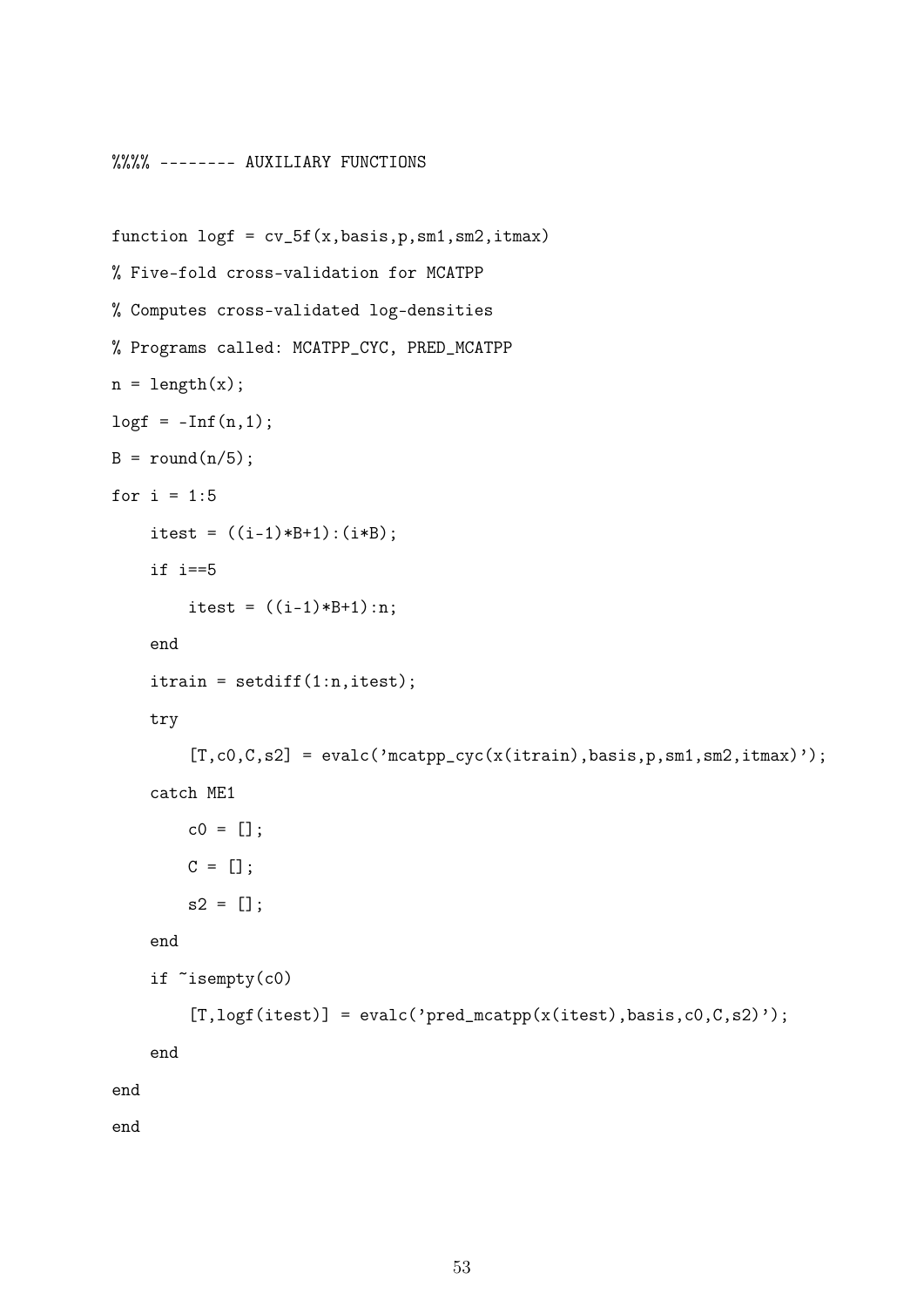#### mcatpp\_cyc.m

```
function [c0,C,s2,u,logf] = mcatpp_cyc(x,basis,p,sm1,sm2,itmax)% [co, C, s2, u, \text{log}f] = \text{mcatpp_cyc}(x, basis, p, sm1, sm2, itmax)%
% Multiplicative Component Analysis for Temporal Point Processes
% (PCA of log-intensities) with cyclic border condition
%
% INPUT:
% x: Observed time points (n x 1 cell).
% Each x{i} is a vector containing the data from replication i.
% basis: B-spline basis parameters. Struct with the following fields:
% rng: Time range (1 x 2 vector).
% or: Spline order (integer; 4 is cubic splines).
% nk: Number of knots (integer). Knots will be equally spaced.
% p: Number of model components (integer>=0).
% sm1: Smoothing parameter for the mean (scalar>=0).
% sm2: Smoothing parameter for the components (scalar>=0).
% (All components have norm 1 but the mean does not, so different
% sm's may be needed to attain the same degree of smoothness).
% itmax: Maximum number of iterations (integer).
%
% OUTPUT:
% c0: Mean basis coefficients (q x 1).
% C: Component basis coefficients (q x p).
% s2: Component variances (p x 1).
% u: Individual component scores (n x p).
% logf: Individual log-densities (n x 1).
\frac{9}{2}% External calls: BSPL
```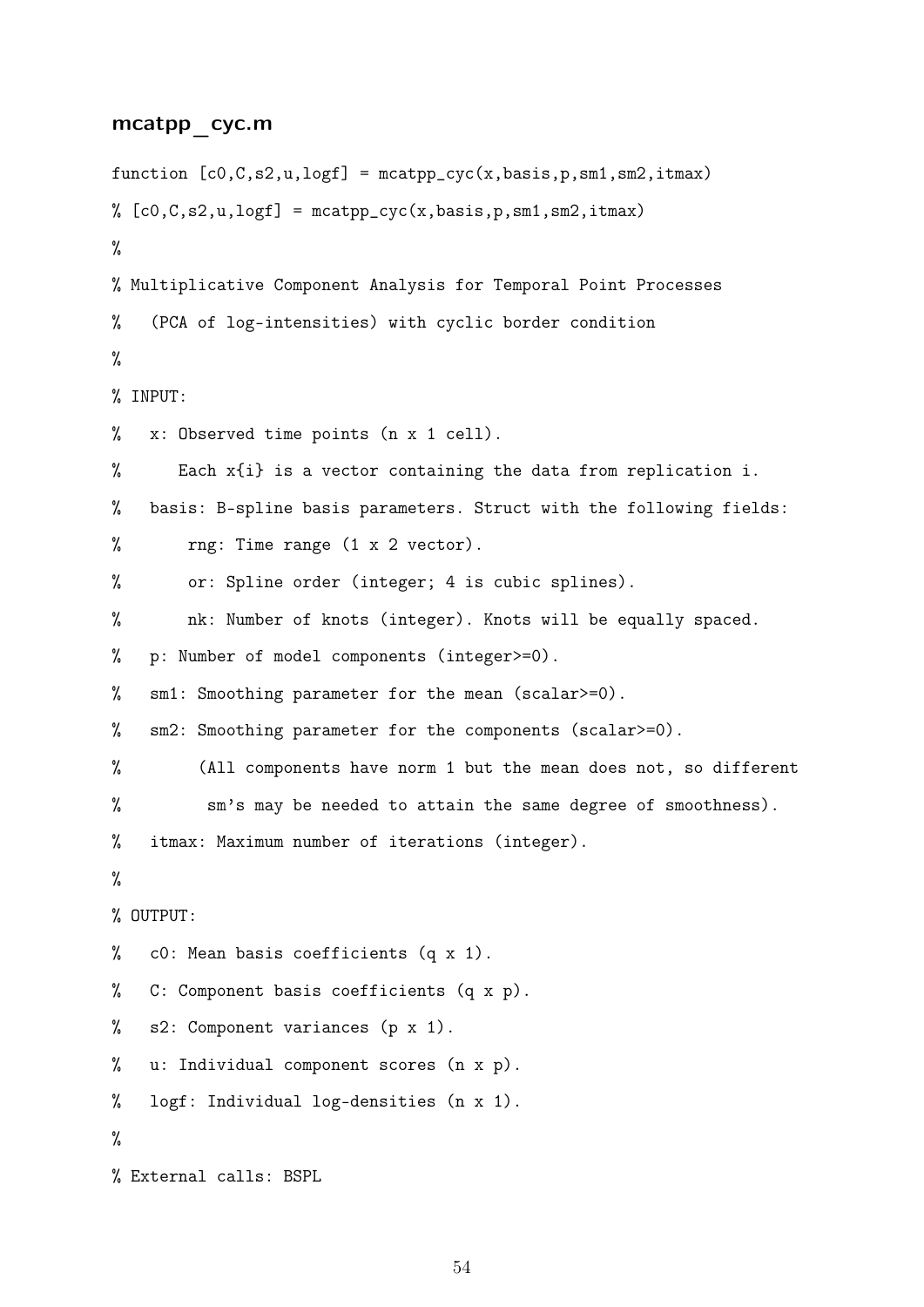% % Version: June 2018 % Input check  $c0 = []$ ;  $C = []$ ;  $s2 = []$ ;  $u = []$ ;  $log f = []$ ; if  $\tilde{}$  iscell $(x)$ disp('Error: X must be cell array') return else  $[mx, nx] = size(x);$ if (mx>1 && nx>1) disp('Error: X must be a one-dimensional cell array') return end end  $n = length(x);$ % Data filtering (elimination of data outside RNG)  $m = zeros(n, 1);$  $a = basis.rng(1);$  $b = basis.rng(2);$ for  $i = 1:n$  $x{i}(x{i} \times a) = []$ ;  $x{i}(x{i})>b$  = [];  $m(i) = length(x[i]);$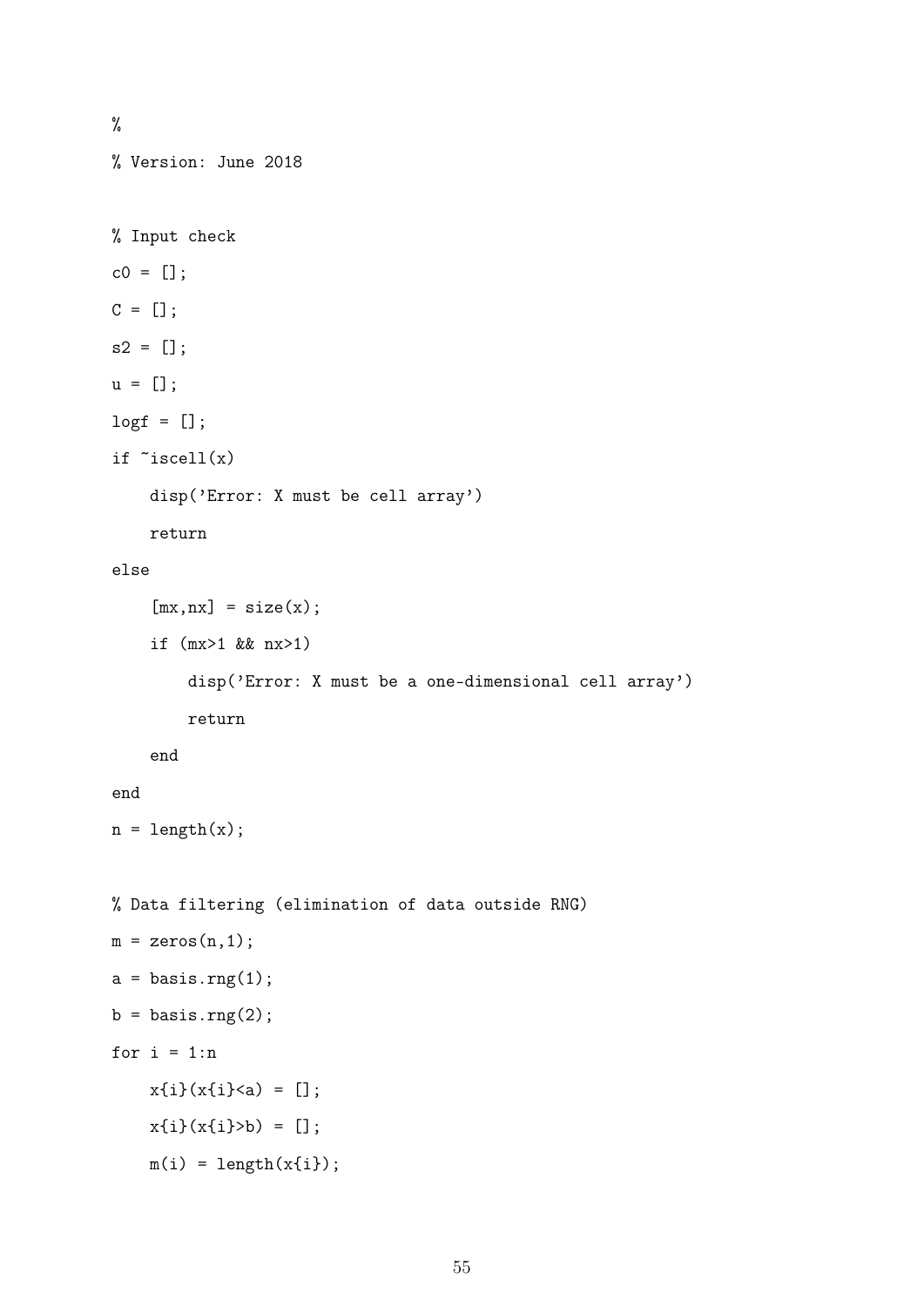end

```
if any(m==0)
```
disp('Warning: Some x{i}s have no data within basis range') end

```
if any(m>=200)
```
disp('Warning: Some x{i}s have more than 200 observations') disp('This may cause Inf values in the likelihood function') disp('This method is intended for relatively small x{i}s') disp('For large x{i}s you can just use kernel smoothing')

```
% Initialization
q = basis.or + basis.nk;
t = 1inspace(a, b, 300);
dt = t(2)-t(1);knt = linspace(a, b, basis.nk+2);B0 = bsp1(t,basis.or,knt,0);JO = (BO'*BO)*dt;if basis.or>2
    B2 = bsp1(t,basis.or,knt,2);J2 = (B2'*B2)*dt;else
    J2 = zeros(q,q);end
sumB = zeros(n,q);for i = 1:nB_i = bsp1(x{i},basis.or,knt,0);sumB(i,:) = sum(B_i,1);
```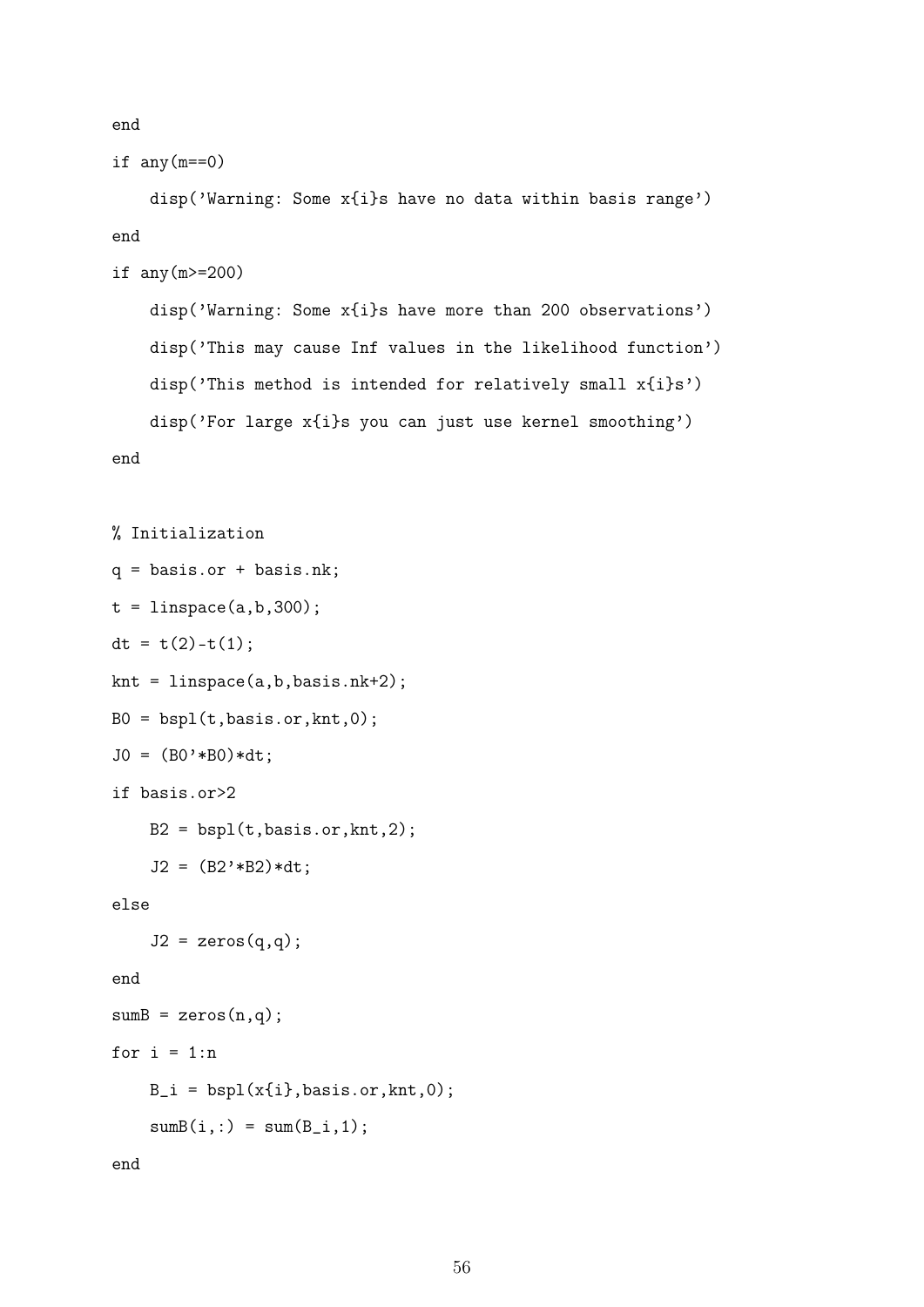```
Bab0 = bsp1([a b], basis.or, knt, 0);
Bab1 = bsp1([a b], basis.or, knt, 1);
Cyc = [Bab0(1,:)-Bab0(2,:); Bab1(1,:)-Bab1(2,:)];Pcyc = null(Cyc);
```

```
% -----> Initial mean-only model
c0 = (Pcyc*Pcyc') * log(mean(m)/(b-a))*ones(q,1);logf = complogf0(sumB, c0, dt, B0, m);OF = mean(logf) - sm1*c0'*J2*c0;disp('---> Computing mean')
disp(['Iteration: 0, Pen. loglik: ' num2str(OF)])
err = 1;
iter = 0;while err>1e-3 && iter<itmax
    iter = iter + 1;
    c00 = c0;OFO = OF;
    [gc, Hc] = derivc0(sumB, c0, dt, B0);gpl1 = gc - 2*sm1*J2*c0;Hp11 = Hc-2*sm1*J2;direction = Pcyc*((Pcyc'*Hpll*Pcyc)\(Pcyc'*gpll));
    OF = -Inf;k = 0:
    while OF<=OF0 && k<6
        step = 0.7^k;
        c0 = c00-step*direction;
        logf = complogf0(sumB,c0,dt,B0,m);
        OF = mean(logf) - sm1*c0'*J2*c0;
```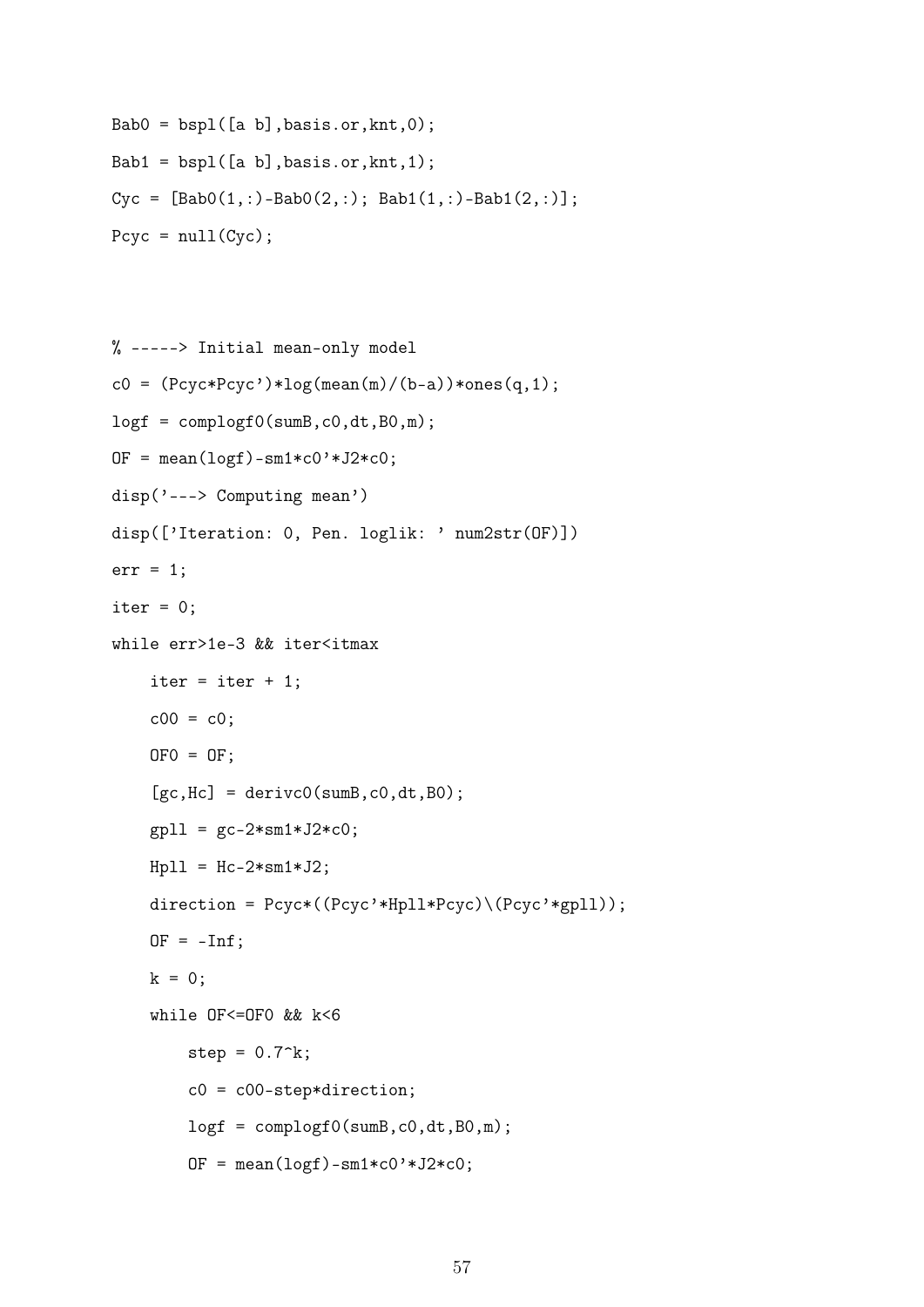```
k = k+1;end
% Stopping criterion
if OF<=OF0 || ~all(isfinite(c0))
    disp('No further improvement in obj. func. is possible')
   c0 = c00;OF = OF0;end
err = norm(c0-c00)/norm(c00);disp(['Iteration: ' num2str(iter) ', Pen. loglik: ' ...
       num2str(OF) ', Error: ' num2str(err)])
```

```
% -----> Sequential PC estimation
C = zeros(q, p);
s2 = zeros(p,1);u = zeros(n,p);u2 = zeros(n,p);for ic = 1:pif ic==1
       P = Pcyc;else
        P = null([Cyc; C(:,1:ic-1)'*J0]);end
    % Initial estimators
    C(:,ic) = (P*P') * ones(q,1);C(:,ic) = C(:,ic)/sqrt(C(:,ic)'*J0*C(:,ic));if ic==1
        Ilmb0 = sum(exp(B0*c0))*dt;
```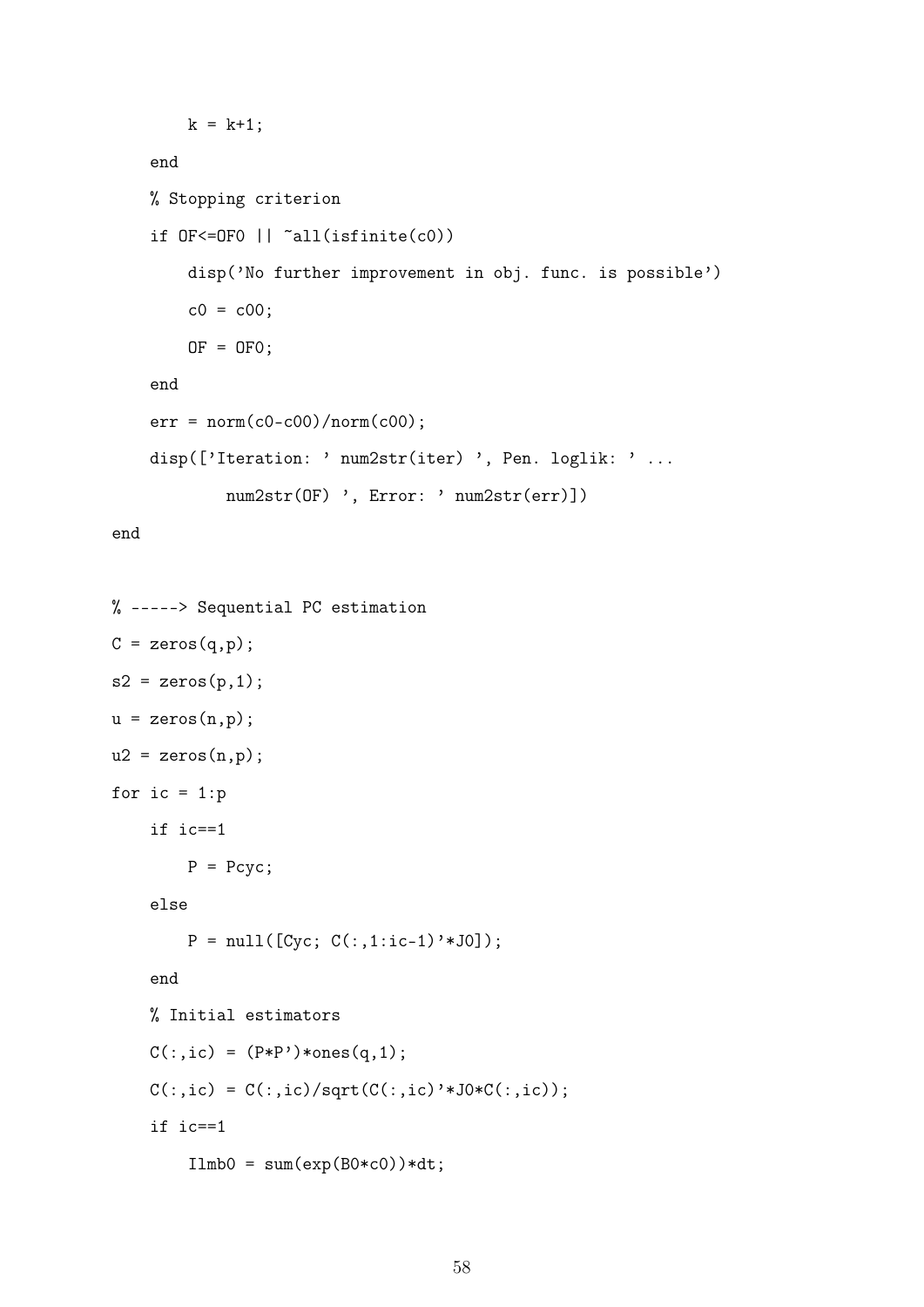```
u(:,ic) = sqrt(b-a)*log(max(m,1)/I1mb0);s2(ic) = var(u(:,ic));else
    s2(ic) = s2(ic-1)/2;end
[u(:,1:ic),u2(:,1:ic),logf] = ...compeff(sumB,c0,C(:,1:ic),s2(1:ic),dt,B0,m,u(:,1:ic));
OF = mean(logf)-sm1*c0'*J2*c0-sm2*sum(diag(C(:,1:ic)'*J2*C(:,1:ic)));
disp(['---> Computing component ' num2str(ic)])
disp(['Iteration: 0, Pen. loglik: ' num2str(OF)])
err = 1;
iter = 0;% Iterations
while err>1e-3 && iter<itmax
    iter = iter + 1;
    % Update C
    c00 = C(:,ic);u00 = u;u200 = u2;
    0F0 = OF;
    [gc, Hc] = derivc(sumB, c0, C(:,1:ic), dt, B0, u(:,1:ic), u2(:,1:ic));gpl1 = gc-2*sm2*J2*C(:,ic);Hp11 = Hc-2*sm2*J2;direction = P*((P' * Hp11 * P) \ (P' * gpl1));OF = -Inf:
    k = 0:
    while OF<=OF0 && k<6
        step = 0.7^k;
        C(:,ic) = c00-step*direction;
```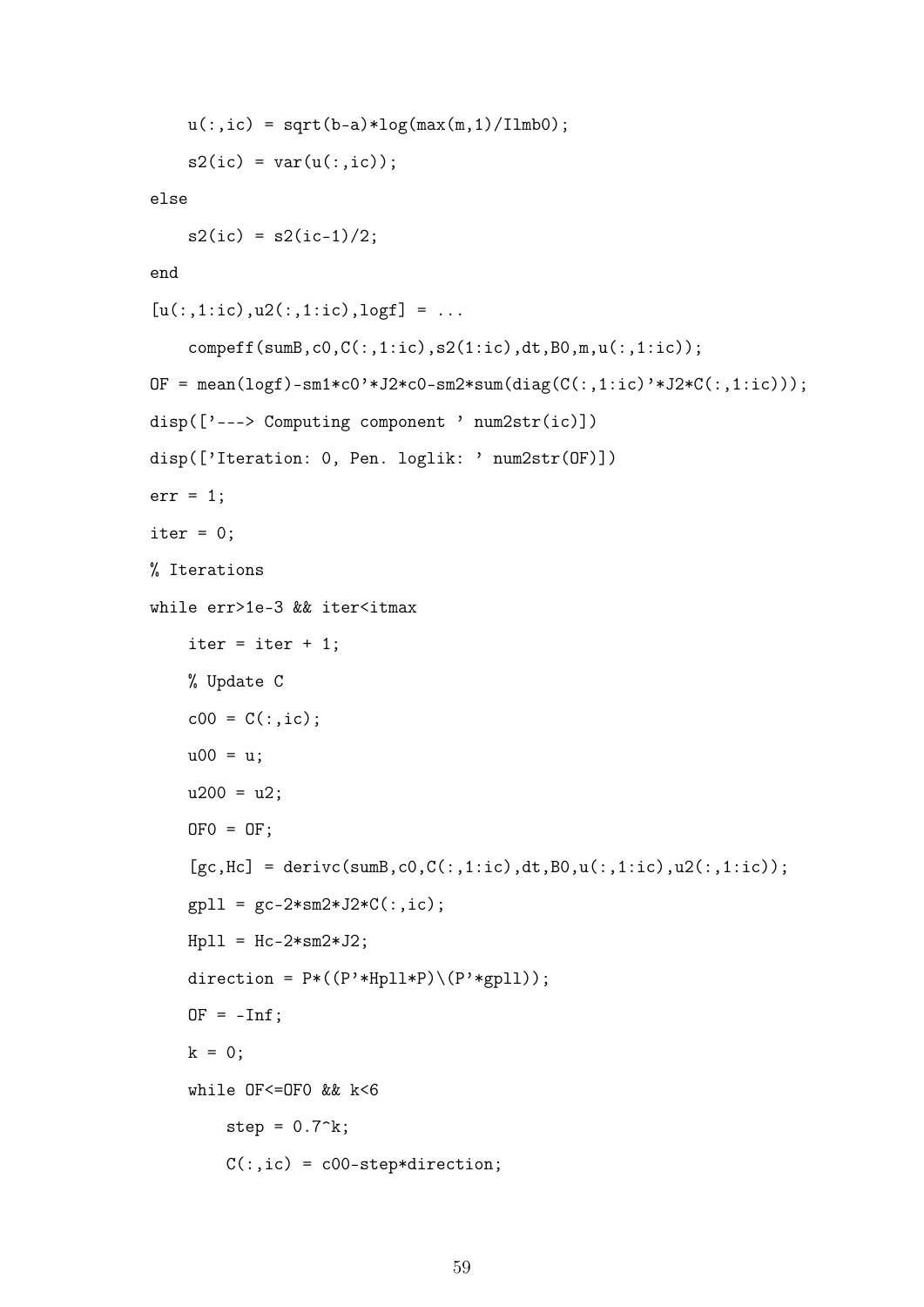```
C(:,ic) = C(:,ic)/sqrt(C(:,ic)'*J0*C(:,ic));[u(:,1:ic),u2(:,1:ic),logf] = ...compeff(sumB,c0,C(:,1:ic),s2(1:ic),dt,B0,m,u00(:,1:ic));
             OF = mean(logf) - sm1*c0'*J2*c0...-sm2*sum(diag(C(:,1:ic)'*J2*C(:,1:ic)));
             k = k+1:
        end
        if 0F \leq -0F0 || \infty all(isfinite(C(:,ic)))
             disp('No further improvement in obj. func. is possible')
             C(:,ic) = c00;u = u00;u2 = u200;end
        % Update s2
        s2 = \text{mean}(u2, 1);
        % Stopping criterion
        err = norm(C(:,ic)-c00)/norm(c00);disp(['Iteration: ' num2str(iter) ', Pen. loglik: ' ...
             num2str(OF) ', Error: ' num2str(err)])
    end
%%%%%%%------ AUXILIARY FUNCTIONS
function \text{log} f = \text{comple}(sumB, c0, dt, B0, m)%Computes log-densities for mean-only model
\text{log}f = -\text{sum}(\text{exp}(B0*C0)) * dt + \text{sum}B*C - \text{gamma}(m+1);
```
end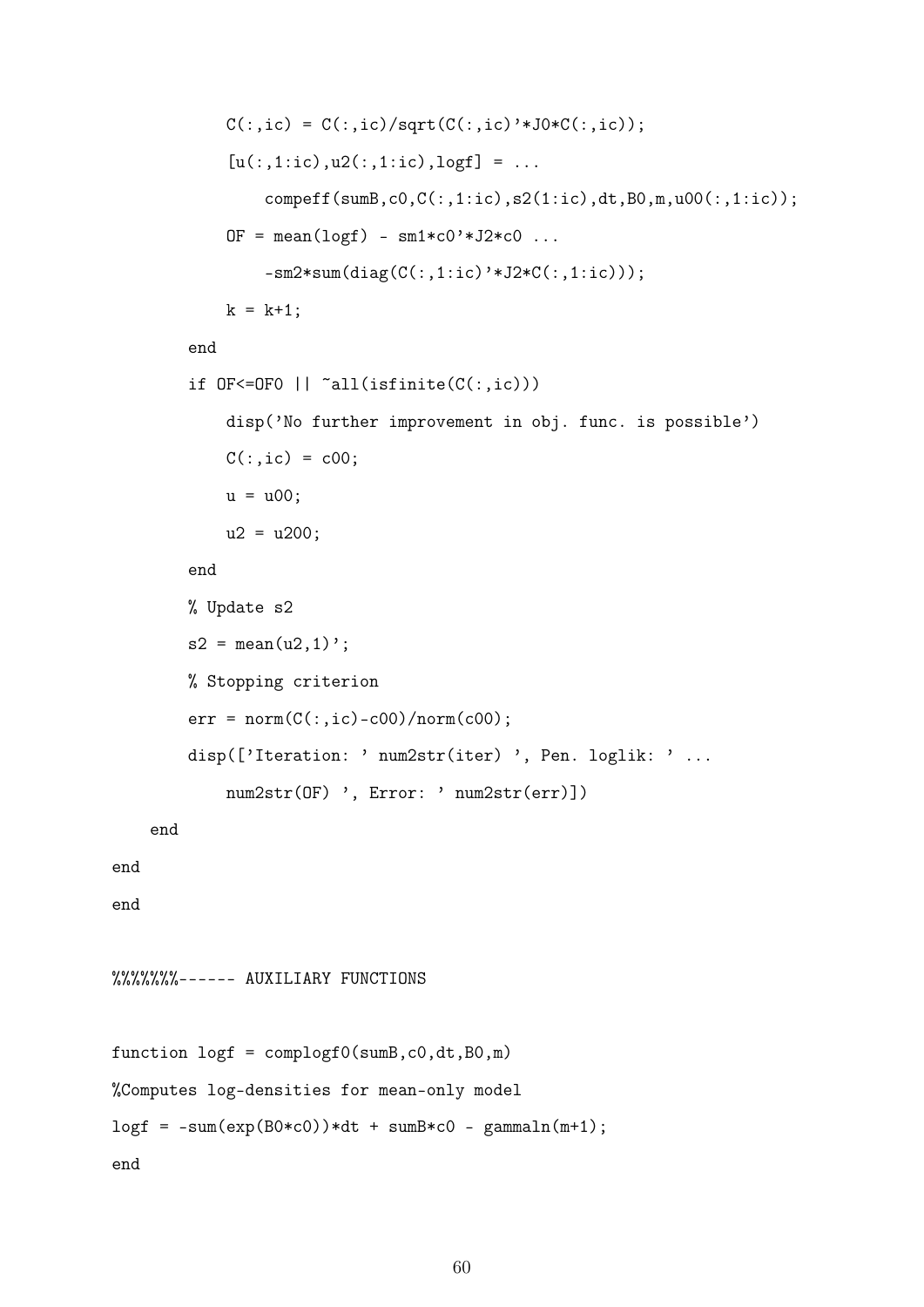```
function [gc0, Hc0] = derivc0(sumB, c0, dt, B0)% Derivatives of loglik/n w.r.t c0
q = size(80, 2);Hc0 = -(B0*((\exp(B0*c0)*ones(1,q)).*BO))*dt;\text{gc0} = -\text{B0'} * \text{exp}(\text{B0} * \text{c0}) * \text{dt} + \text{mean}(\text{sumB}, 1);
end
```

```
function [u,u2,logf] = compeff(sumB,c0,C,s2,dt,B0,m,u_ini)
%Computes random effects and log-pdf using Laplace approximation
[n,p] = size(u_ini);Phi = BO*C;log f = zeros(n, 1);u = u_ini;
u2 = u_{\text{ini}}. 2;for i = 1:n% Compute log(f(x))uL = u_ini(i,:);D_gi = zeros(1,p);
    H_g i = eye(p);
    for steps = 1:5uL = uL - D_gi/H_gi;
        lmbi = exp(B0*C0+B0*C*uL');D_gi = -1mbi'*Phi*dt + sumB(i,:)*C - uL./s2';
        H_gi = -Phi' * ((Imbi * ones(1, p)).*Phi' * dt - diag(1./s2);end
    g_i = -sum(lmbi)*dt + sumB(i,:)*(c0+C*uL') - gammaln(m(i)+1) ...-sum(ul.^2./(2*s2')) - .5*sum(log(2*pi*s2));log(f(i) = gi + (p/2)*log(2*pi) - .5*logdet(-H_gi);
```